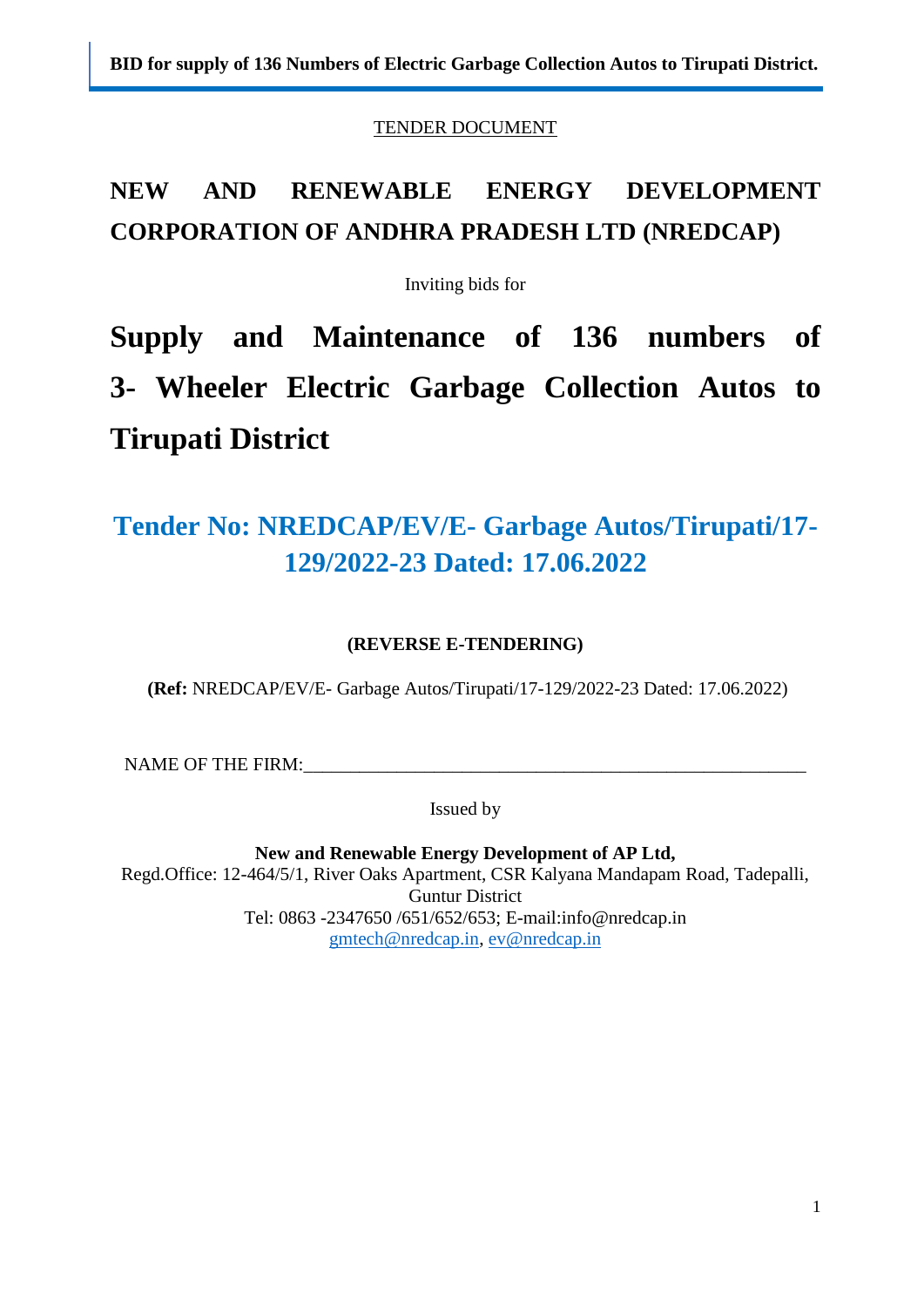## **INDEX**

| Ι.             |            |                                                                                           |  |
|----------------|------------|-------------------------------------------------------------------------------------------|--|
| $\mathbf{1}$   |            |                                                                                           |  |
|                | 1.1.       |                                                                                           |  |
|                | 1.2.       |                                                                                           |  |
| $\overline{2}$ |            |                                                                                           |  |
| 3              |            |                                                                                           |  |
|                | 3.1.       |                                                                                           |  |
|                | 3.2.       |                                                                                           |  |
| 4.             |            |                                                                                           |  |
|                | 4.1.       |                                                                                           |  |
|                | 4.2.       |                                                                                           |  |
|                | 4.3<br>4.4 |                                                                                           |  |
|                | 4.5        |                                                                                           |  |
|                | 4.6        |                                                                                           |  |
|                | 4.7<br>4.8 |                                                                                           |  |
|                | 4.9.       |                                                                                           |  |
|                |            |                                                                                           |  |
| 5.             |            |                                                                                           |  |
|                |            |                                                                                           |  |
|                |            |                                                                                           |  |
|                |            |                                                                                           |  |
|                |            |                                                                                           |  |
|                |            |                                                                                           |  |
|                |            |                                                                                           |  |
|                |            |                                                                                           |  |
|                |            | FORMAT -VIII: DECLARATION REGARDING "RESTRICTIONS ON PROCUREMENT FROM A BIDDER  37        |  |
|                |            |                                                                                           |  |
|                |            |                                                                                           |  |
|                |            |                                                                                           |  |
|                |            | FORMAT- XII: FORMAT FOR CERTIFICATE OF RELATIONSHIP OF ASSOCIATE COMPANY/ PARENT COMPANY/ |  |
|                |            |                                                                                           |  |
|                |            |                                                                                           |  |
|                |            |                                                                                           |  |
|                |            |                                                                                           |  |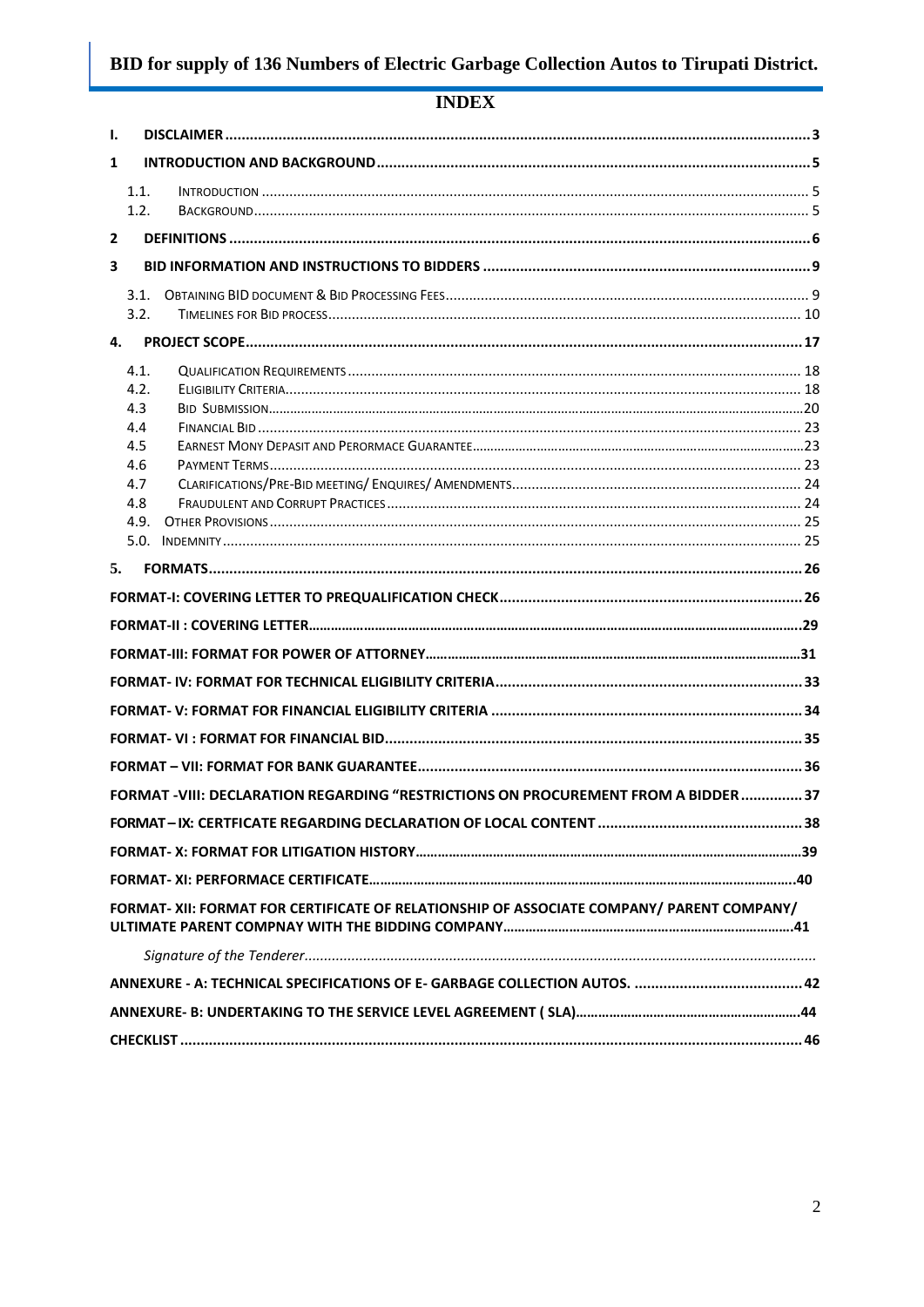#### <span id="page-2-0"></span>**I. DISCLAIMER**

- a) The BID document is not transferable.
- b) This BID is issued by New & Renewable Energy Development Corporation of AP Ltd (NREDCAP).
- c) The Bid document is not a prospectus or offer on invitation to the public in relation to the sale of shares, debentures, or securities, nor shall this Bid document or any part of it form the basis of or be relied upon in any way in connection with, any contract relating to any shares, debentures or securities.
- d) In considering a response to this Request for Proposal (BID), each recipient should make its own independent assessment and seek its own professional, technical, financial and legal advice.
- e) Whilst the information in this BID document has been prepared in good faith, it is not and does not purport to be comprehensive or to have been independentlyverified. Neither NREDCAP nor any of their officers or employees, nor any of their advisers nor consultants, accept any liability or responsibility for the accuracy, reasonableness or completeness of, or for any errors, omissions or misstatements, negligent or otherwise, relating to the proposed Project, or makes any representation or warranty, express or implied, with respect to the information contained in this document or on which this document is based or with respect to any written or oral information made or to be made available to any of the recipients or their professional advisers and, so far as permitted by law and exceptin the case of fraudulent misrepresentation by the party concerned, and liability therefore is hereby expressly disclaimed.
- f) The information contained in this document is selective and is subject to updating, expansion, revision and amendment issued before due date. It does not, and doesnot purport to, contain all the information that a recipient may require. Neither NREDCAP nor any of their officers, employees nor any of its advisors nor consultants undertakes to provide any recipient with access to any additional information or to update the information in this document or to correct any inaccuracies therein which may become apparent. Each recipient must conduct its own analysis of the information contained in this document or to correct anyinaccuracies therein that may be contained in this document and is advised to carry out its own investigation in relation to the Project(s)/Tender, the legislative and regulatory regime which applies thereto and by and all matters pertinent to the proposed Project/Tender and to seek its own professional advice on the legal, financial, regulatory and taxation consequences of entering into any agreement or arrangement relating to the proposed Project/Tender.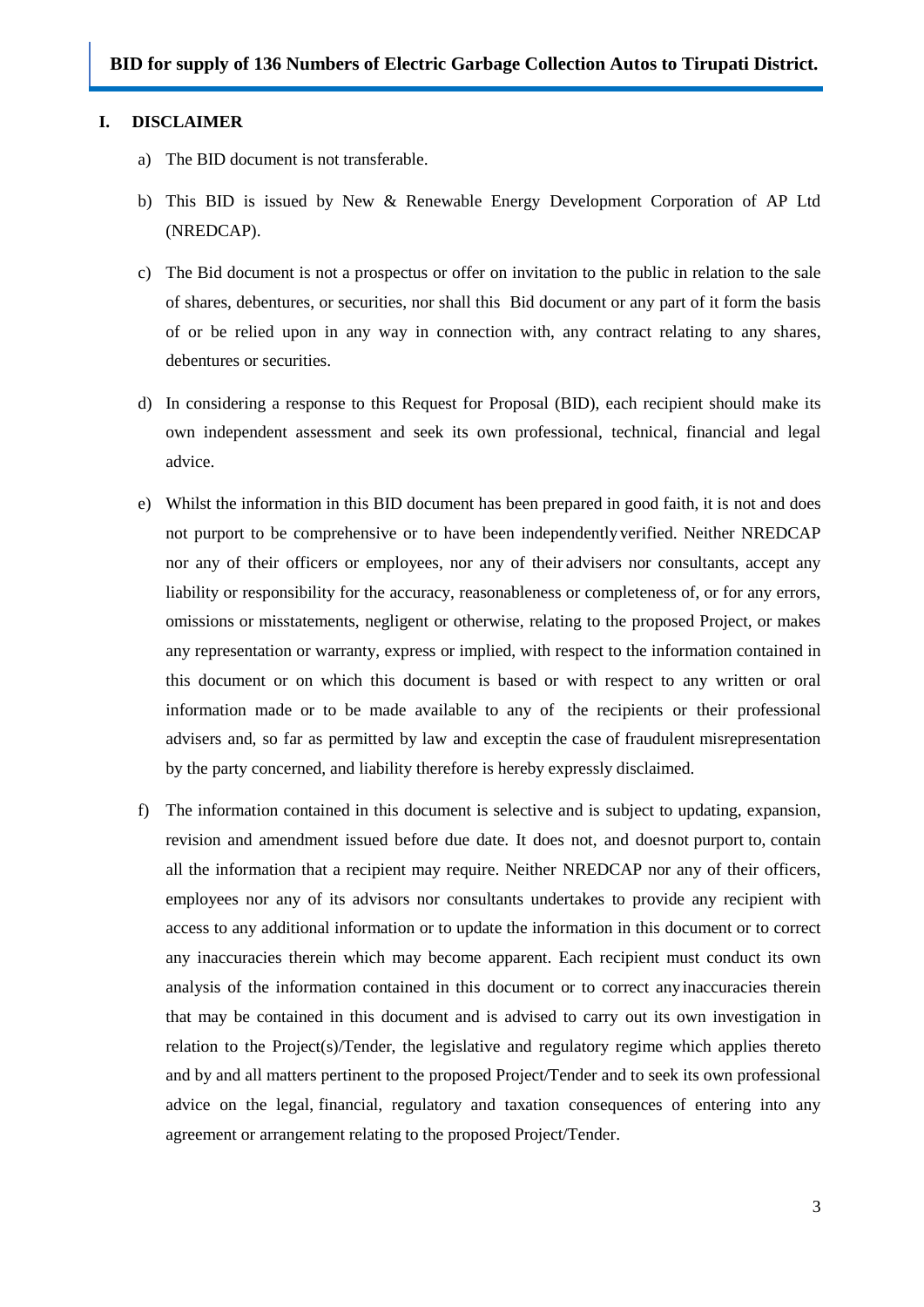- g) This BID document, if includes certain statements, estimates, projections, designs, targets and forecasts with respect to the Project, such statements, estimates, projections, targets and forecasts, designs reflect various assumptions made by the management, officers and employees of NREDCAP, which assumptions (and the base information on which they are made) may or may not prove to be correct. No representation or warranty is given as to the reasonableness of forecasts or the assumptions on which they may be based and nothing in this document is, or shouldbe relied on as a promise, representation or warranty.
- h) NREDCAP reserves the right to modify, amend or supplement or cancel this BIDdocument, without any prior notice or without assigning any reason.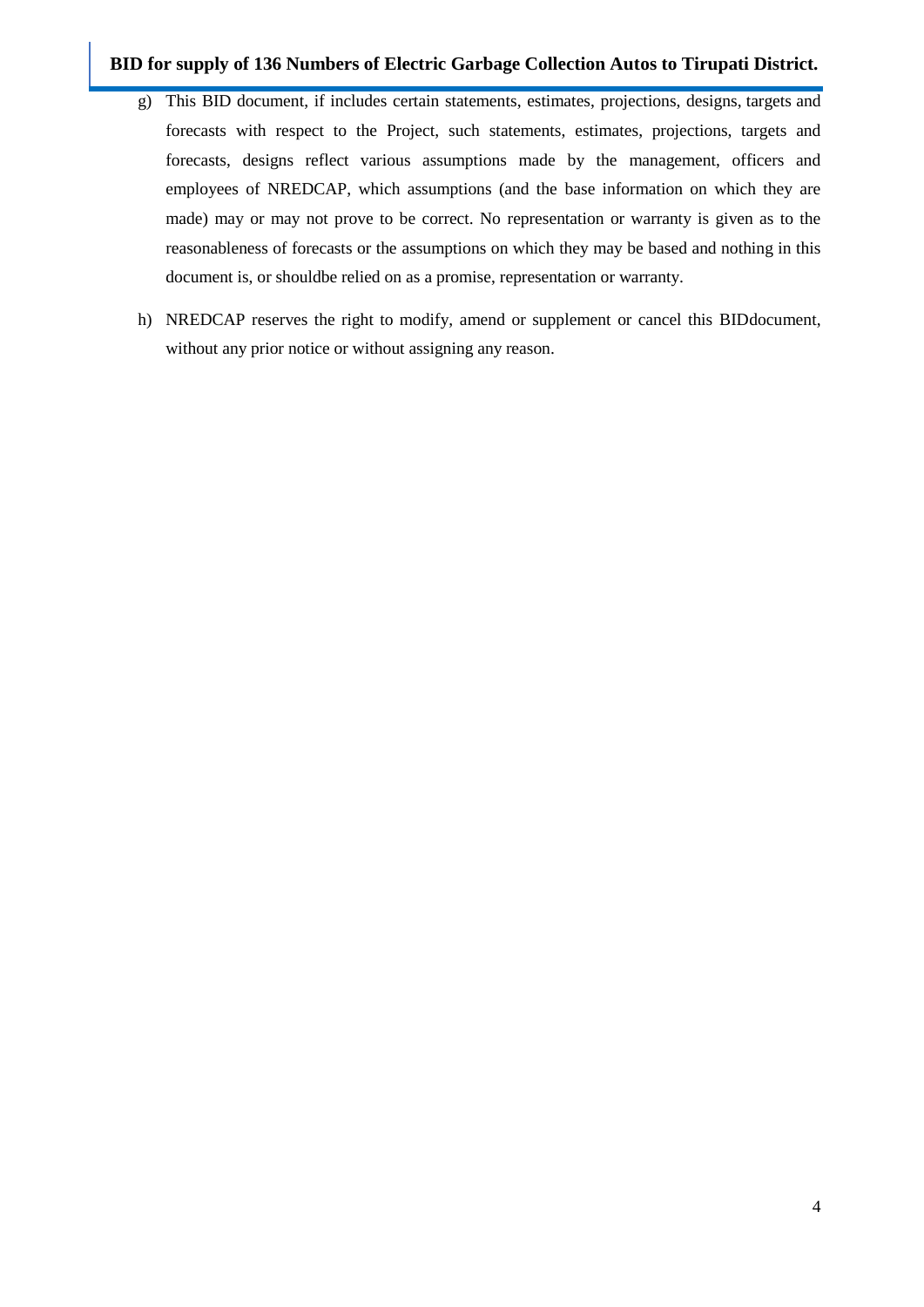#### <span id="page-4-0"></span>**1 Introduction and Background**

#### <span id="page-4-1"></span>**1.1. Introduction**

The Electric Autos which are run by battery and motor is called Electric Autos. One of the main reasons why local administrations choose electric vehicles for waste collection is the fact that they do not pollute. With a view to reducing pollution to improve the quality of life.

#### <span id="page-4-2"></span>**1.2. Background**

India is at the cusp of an e-mobility revolution. The Government of India is moving towards accelerated adoption of Electric Vehicles (EVs) by 2030 to cut down its carbon emissions. NREDCAP is the State Nodal Agency for implementation of all Renewable Energy Programs as well Electric Mobility in the State of Andhra Pradesh. Under E- mobility, NREDCAP is promoting various activities to promote adoption of E- Vehicles to conserve the petroleum products and to minimize the vehicular pollution. As per the E-Mobility policy of the Govt. of A.P. vide G.O.MS. No.74, dated 08.06.2018 of Industries and Commerce (P&I) Department targeted to phase out all fossil fuel based commercial fleets and logistics vehicles in top 4 cities by 2024 and all cities by 2030.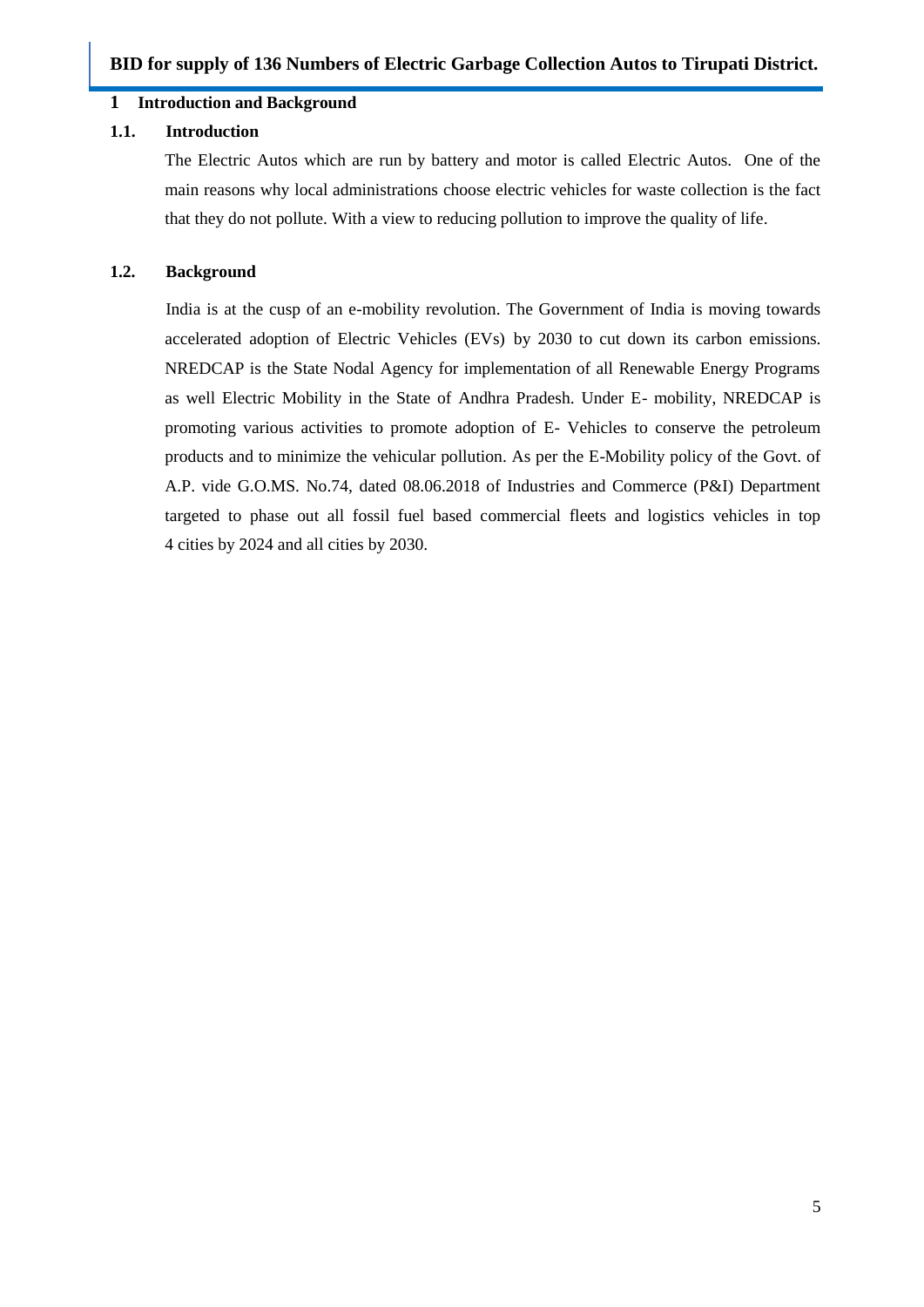#### <span id="page-5-0"></span>**2 Definitions**

Any capitalized term, used but not defined in this BID, shall have the meaning as prescribed to such term in the Agreement. In absence of availability of definitions in the foregoing references, the capitalized terms shall be interpreted in accordance with the CMVR Act 1989, Electricity Act 2003 and any other subsequent act, Regulations of the Appropriate Commission (Terms and Conditions, Grid Code or any other relevant electricity law, Ministry of Road Transport and Highways, AP Transport, CEA/ DISCOMs rules or regulations prevalent in India, as amended or re-enacted from time to time, in that order. Notifications, policies, guidelines as notified or amended from time to time)

Following terms used in the document will carry the meaning and interpretations as described below:

**"Authorized Representative"** shall mean the body authorized to carry out the Bidding process for the selection of the Successful Bidder(s). As per this BID, NREDCAP is the authorized Representative.

"**Authorized Signatory**" shall have the same meaning as assigned in the bid.

"**Average Annual Turnover**" shall have the same meaning as assigned to in Clause 4.2 of this BID.

**"Bank Guarantee"** shall mean the guarantees required to be furnished by the Bidder in accordance with the provisions of Clause 4.4(b) of this BID.

**"Bid"** shall mean the Bid submitted by the Bidder in accordance with provisions comprising of Technical Bid and Financial Bid in response to this BID, in accordance with the terms and conditions thereof.

"**Bid Processing Fee"** shall have the same meaning as per Clause 3.1(b) of this BID.

**"Bidder"** shall mean Bidding Company or a Bidding Firm submitting the Bid. Any reference to the Bidder includes Bidding Company /Bidding Firm.

**"Bidding Company"** shall refer to such single Company, registered under Companies Act 1956 or Companies Act, 2013 as applicable that has submitted the response in accordance with the provisions of this BID.

**"Bid Deadline"** shall mean the last date and time for submission of Bid in response to this BID as specified in Clause 3.2 of the BID.

**"Bid Parameter"** shall have the same meaning as provided in this BID.

**"Bid Validity"** shall have the same meaning as provided in the BID.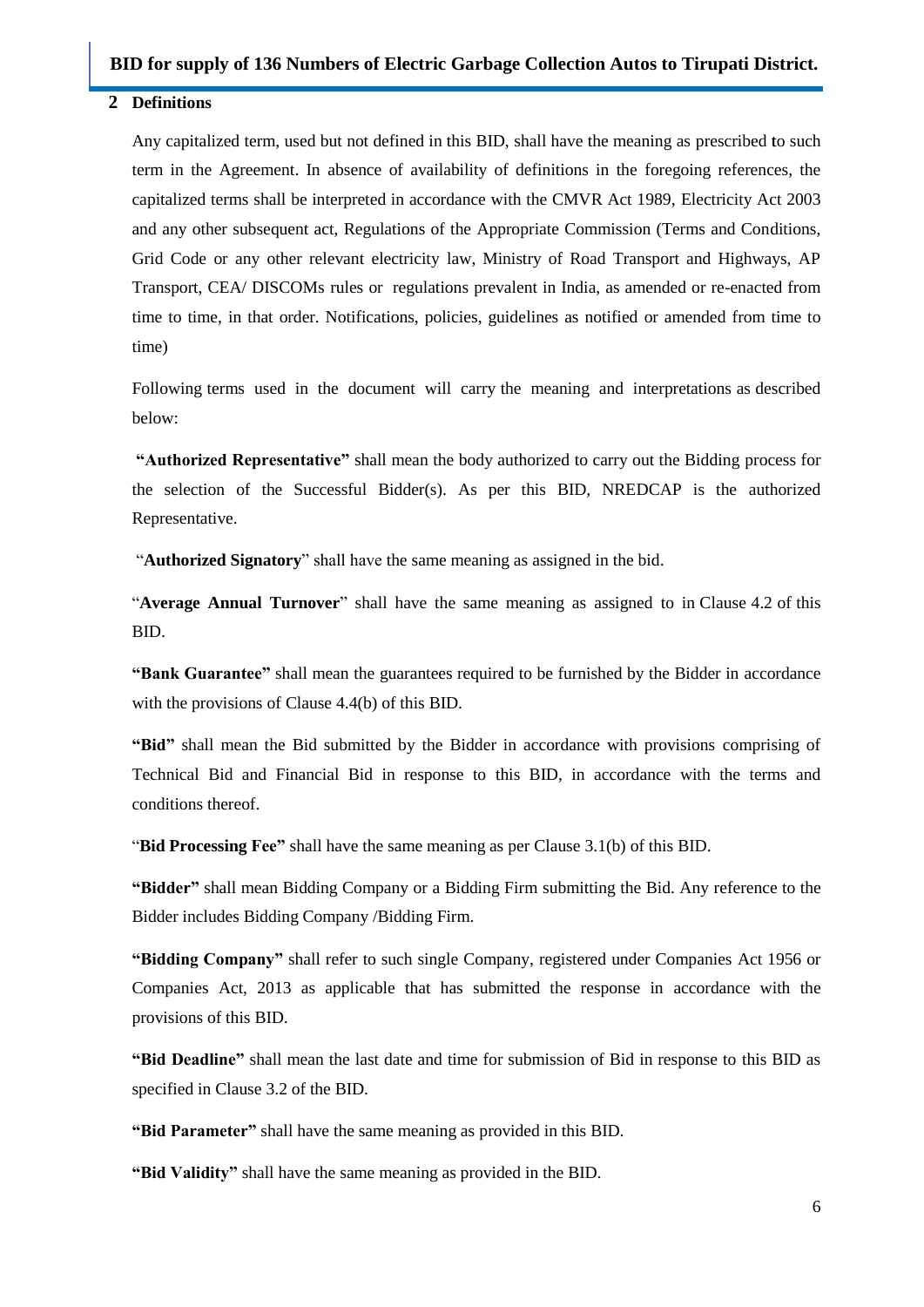**"Chartered Accountant"** shall mean a person practicing in India or a Firm wherein all the partners practicing in India are Chartered Accountant(s) within the meaning of the Chartered Accountants Act, 1949.

**"Comprehensive Maintenance Contract Period or CMC Period"** shall mean a period of 3 (Three) years from the Date of Supply of Autos. Year shall mean a period of 36 months from the date of supply.

**"Company"** shall mean a company incorporated under the Companies Act, 1956 or the Companies Act, 2013, as applicable.

**"Contract Period"** shall mean the period from the Effective Date till Expiry Date, in which the Agreement shall be valid.

**"Conflict of Interest"** A Bidder may be considered to be in Conflict of Interest with one or more Bidders in the same Bid process under this BID, if they have a relationshipwith each other, directly or indirectly through a common Company.

**"Effective Date"** shall mean the date of execution of Agreement by the Parties to the Agreement.

"**EMD**" Earnest Money Deposit.

**"Financial Bid"** shall mean the documents and formats as specified in Clause 4.5 of this BID.

**"Financial Eligibility Criteria"** shall mean provisions of Clause 4.3 of this BID.

**"KW"** shall mean Kilowatts.

**"Letter of Award" or "LoA"** shall mean the letter issued by the Authorized Representative to the Successful Bidder for award of the Project. LoA shall provide details including but not limited to Allocated Quantity.

"**ICAT"** shall refer to International Centre for Automotive Technology.

**"ARAI"**: Automotive Research Association of India

**"CMVR"**: Central Motor Vehicle Rules

**"CEA":** Central Electricity Authority

"**DISCOMs"":** Power Distribution Companies

"APSPDCL": Andhra Pradesh Central Power Distribution Company Limited

**"Ultimate Parent Company"** shall mean a Company, which owns more than fifty percent (50%) equity share holding either directly or indirectly in the Parent Company.

**"Performance Guarantee (PG)"** shall mean the Bank Guarantee furnished by the Developer, to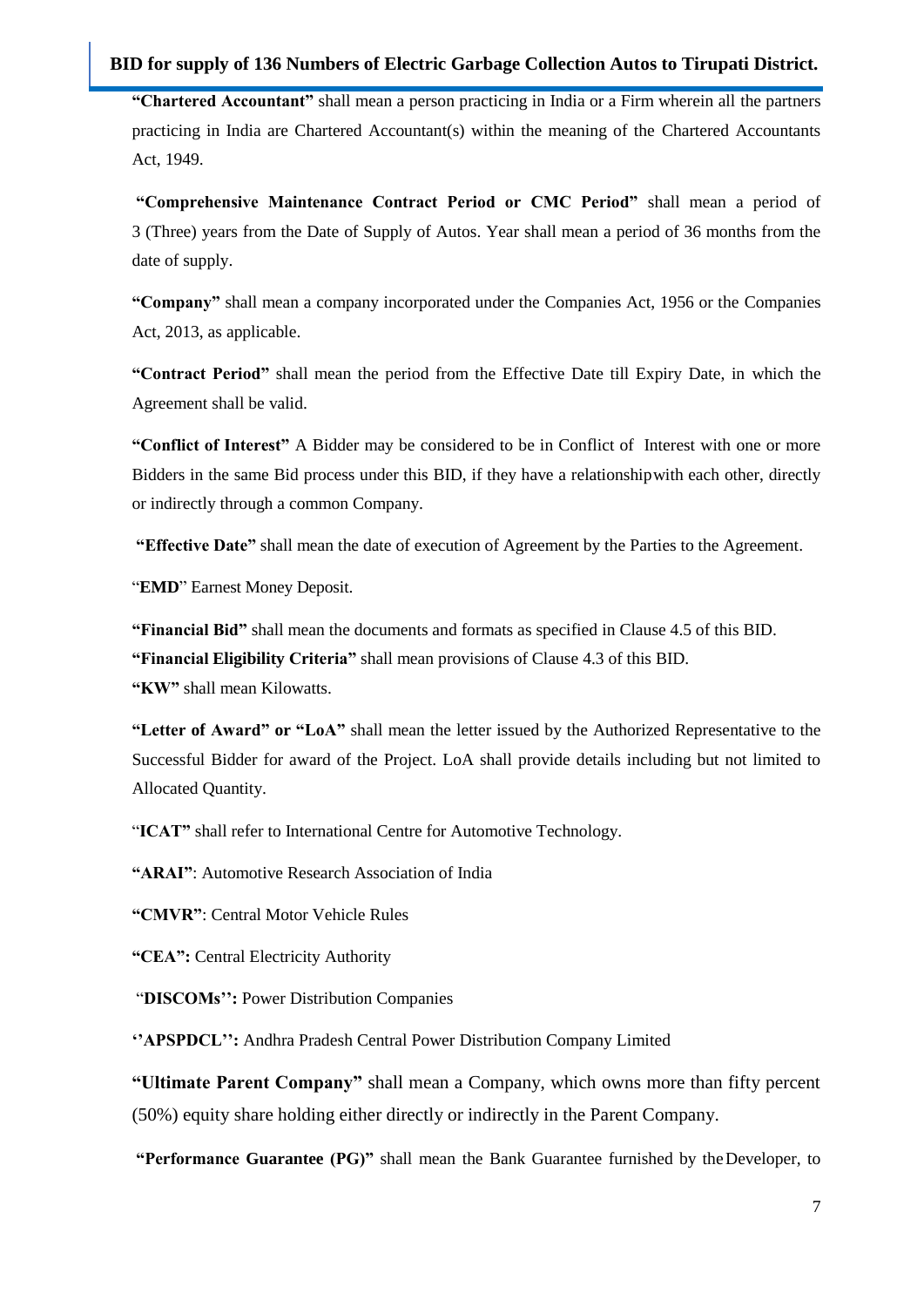assure timely and satisfactory completion of a Project by the OEM/Manufacturer as per the provisions of Agreement.

**"Quoted Price"** shall mean price quoted by the Bidder under Format VI of this BID that will be payable for design, supply and maintenance of E-Garbage Collection Auto for a period of 3 years.

**"Qualified Bidder**" shall mean the Bidder (s) who, after evaluation of their Technical Bid(s) as per Clause 4.1 of the BID meet the Qualification Requirements and hence stand qualified for opening and evaluation of their Financial Bid(s).

**"Qualification Requirements**" shall mean the Pre-qualification criteria, General Eligibility Criteria, Technical Eligibility Criteria and Financial Eligibility Criteria as specified under Clause 4.1 of this BID.

**"Remote Monitoring Unit and IOT device for battery and vehicle tracking and monitoring"** shall mean a GSM/GPRS based control system which can monitor and wirelessly update all the different performance parameters as defined to the NREDCAP in real time as per the time intervals defined by NREDCAP.

**"BID/BID Documents"** shall mean the BID document issued by Authorized Representative with all attachments vide BID No :NREDCAP/EV/E- Garbage Autos /Tirupati/17-129/2022-23 Dated: 17.06.202 for "Selection of Supplier for supply and maintenance of 136 numbers of E-Garbage collection autos of for a period of 3 years.

**"Scheduled Date of Commissioning (SDOC)"** shall mean the date which is 60 (Sixty) days from the date of issue of LOA to the Developer, on which date the OEM/Manufacturer is required to supply Garbage Collection 3- Wheeler Autos in accordance with the provisions of the Tender.

**"Successful Bidder"** shall mean the Bidder selected pursuant to this BID to supply and maintain the Electric Autos for a period of 3 years as per the provisions of this BID.

**"Validity of LoA"** shall be valid for a period of 30 days from date of issue of LoA. Any allocation of Electric Autos beyond this period is subject to prior approval from Authorized Representative.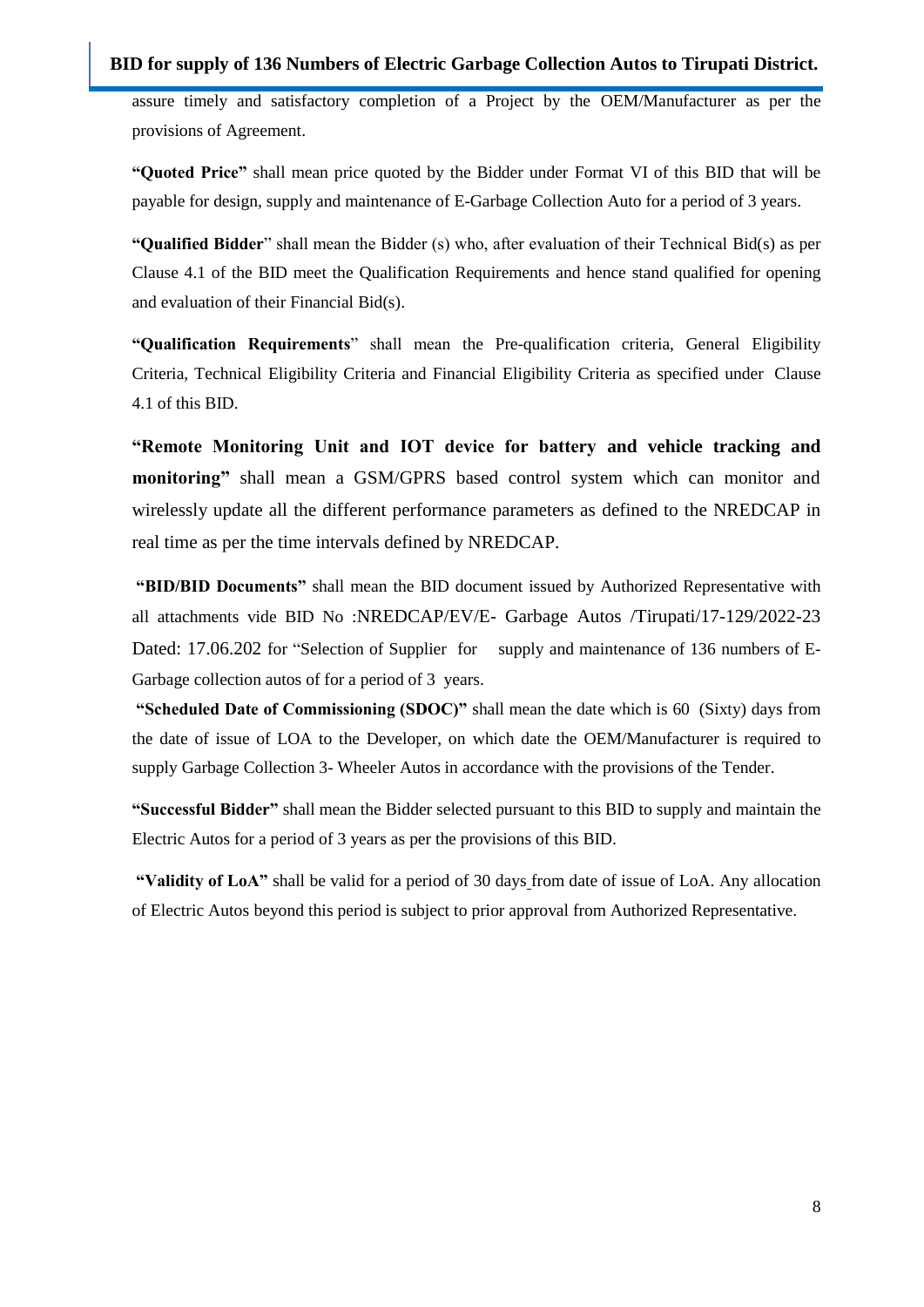#### <span id="page-8-0"></span>**3 Bid information and instructions to Bidders**

#### <span id="page-8-1"></span>**3.1. Obtaining BID document & Bid Processing Fees**

- a) Prospective Bidders interested in participating in the Bid process are required to submit their Bids in response to this BID document along with a non- refundable Bid Processing Fee of Rs.1,00,000/- plus 18 % GST.
- b) Bidders shall provide the above non-refundable Bid Processing Fee in the form of DD payable in favor of "NREDCAP" payable at Tadepalli, Guntur district. Any Bidder will be eligible to participate in the Bid process only upon submission of Bid Processing Fee at the address of the Authorized Representative as per the timelines specified in Clause 3.2 of the BID.
- c) Notwithstanding anything to the contrary contained in this BID, the Authorized Representative shall open the Technical Bid of the Bidder, only upon receipt of the above non-refundable Bid Processing Fee, along with the Covering Letter as per Format –I within the timelines mentioned in Clause 3.2 of the BID.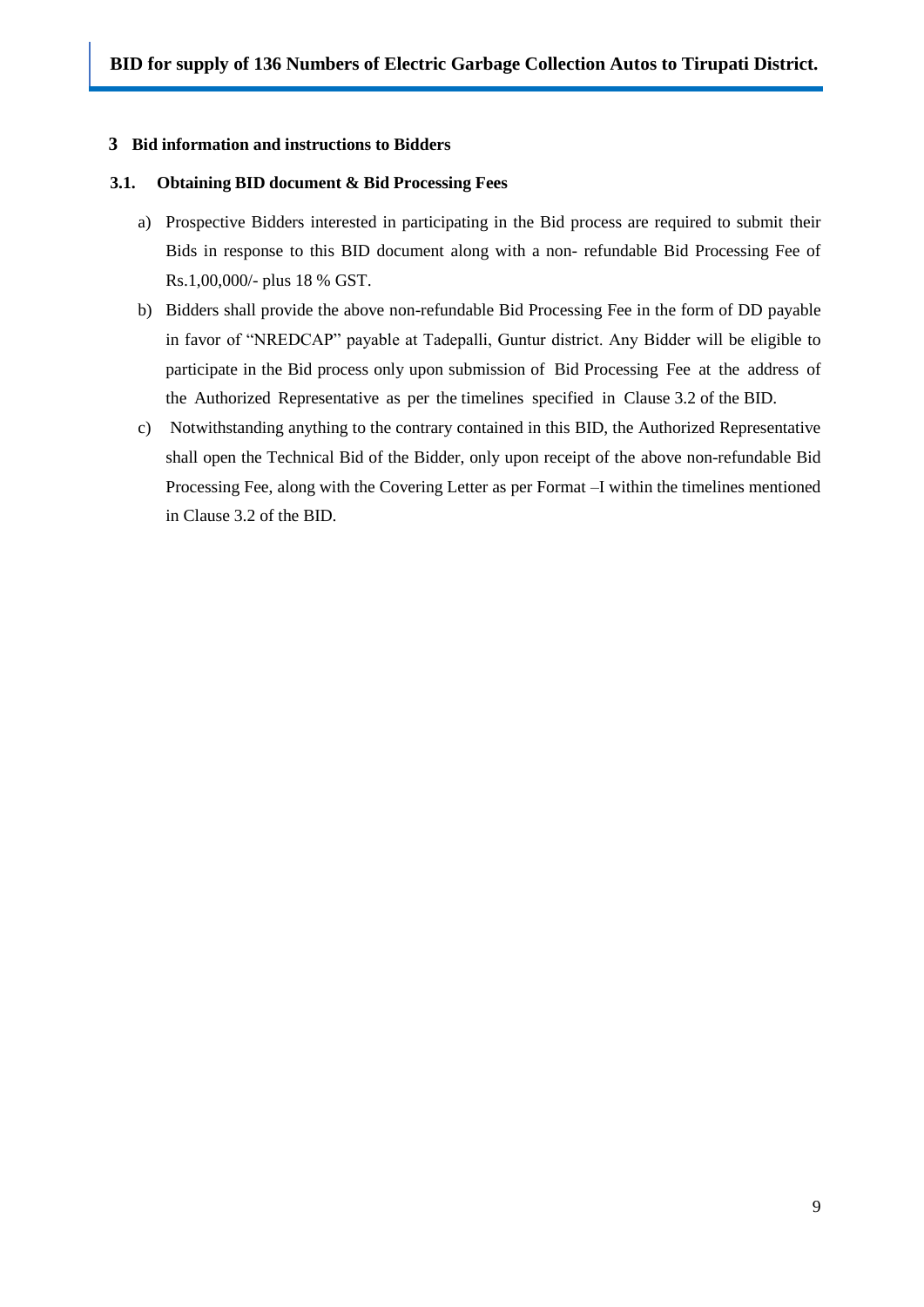#### <span id="page-9-0"></span>**3.2. Timelines for Bid process**

**The Bidders shall submit their Bids based on the conditions specified in this BID document. The last date for submission of Bids i.e., Bid Deadline is given in the table below. No Bid shall be accepted beyond the Bid Deadline. Timelines for Bid process** The Bidders shall submit their Bids based on the conditions specified in this BID document. The last date for submission of Bids i.e., Bid Deadline is given in the table below. No Bid shall be accepted beyond the Bid Deadline.

| SI.<br>N <sub>0</sub> | <b>Description</b>                    |                                                                                                                                                                                                                                                                                                                                                                                                                                                                                                                                                                                                                                                                |  |  |  |  |  |  |  |
|-----------------------|---------------------------------------|----------------------------------------------------------------------------------------------------------------------------------------------------------------------------------------------------------------------------------------------------------------------------------------------------------------------------------------------------------------------------------------------------------------------------------------------------------------------------------------------------------------------------------------------------------------------------------------------------------------------------------------------------------------|--|--|--|--|--|--|--|
| $\mathbf{1}$          | Department Name                       | <b>New</b><br>$\&$<br>Renewable<br>Energy Development                                                                                                                                                                                                                                                                                                                                                                                                                                                                                                                                                                                                          |  |  |  |  |  |  |  |
|                       |                                       | Corporation of AP Ltd (NREDCAP)                                                                                                                                                                                                                                                                                                                                                                                                                                                                                                                                                                                                                                |  |  |  |  |  |  |  |
| $\overline{2}$        | Office                                | The VC & Managing Director, NREDCAP                                                                                                                                                                                                                                                                                                                                                                                                                                                                                                                                                                                                                            |  |  |  |  |  |  |  |
| 3                     | <b>Tender Number</b>                  | NREDCAP/EV/E- Garbage Autos/Tirupati<br>/17-129/2022-23 Dated 17/06/2022                                                                                                                                                                                                                                                                                                                                                                                                                                                                                                                                                                                       |  |  |  |  |  |  |  |
| 4                     | <b>Tender Subject</b>                 | Supply and Maintenance of 136 numbers of<br>3- Wheeler Electric Garbage Collection Autos to<br>villages of Tirupati Revenue Division of Tirupati<br>District.                                                                                                                                                                                                                                                                                                                                                                                                                                                                                                  |  |  |  |  |  |  |  |
| 5                     | Tender Type                           | Open tender                                                                                                                                                                                                                                                                                                                                                                                                                                                                                                                                                                                                                                                    |  |  |  |  |  |  |  |
| 6                     | <b>Tender Category</b>                | Competitive bidding procurement from Electric<br>Three wheeler Manufacturers.                                                                                                                                                                                                                                                                                                                                                                                                                                                                                                                                                                                  |  |  |  |  |  |  |  |
| 7                     | Definitions<br>and<br>Interpretations | For the purpose of e-Procurement, the following<br>definitions shall apply<br>• Tender Inviting Authority shall mean the same<br>as Authorized Representative.<br>• Tender Documents shall mean the same as the<br>Bid document.<br>• "Commercial Bid" or "Price Bid" shall mean the<br>same as the Financial Bid.<br>· Bidders shall also upload a checklist of all<br>documents enclosed under Technical Bid and<br>Financial Bid and format as required under the<br>Bid document.<br>• "EMD/Bid Security" shall mean the same as the<br>EMD as per the provisions of this Bid<br>document.<br>· Bidder/Tenderer/Contractor shall mean one and<br>the same. |  |  |  |  |  |  |  |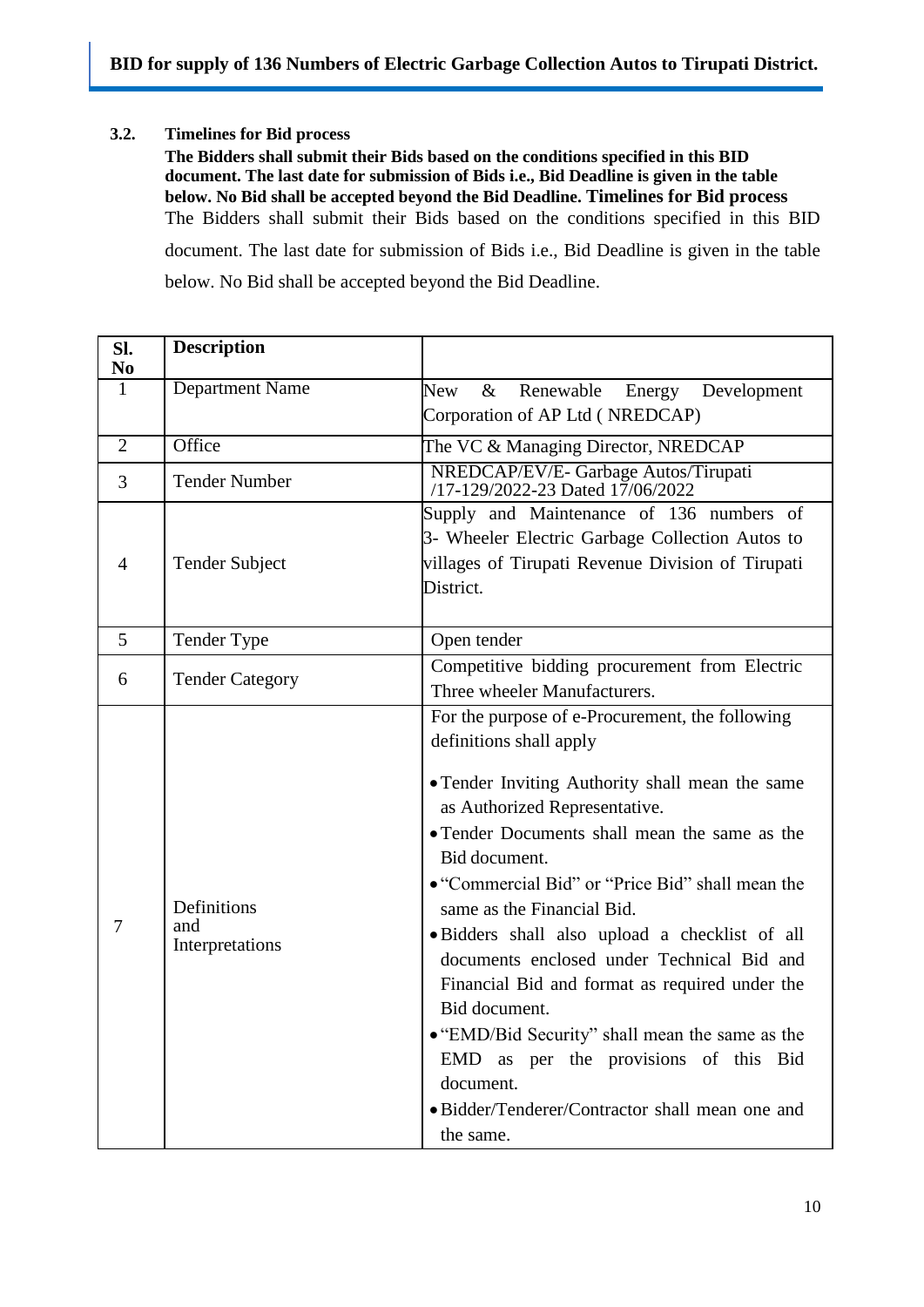|   | 8                       | Tender<br><b>Validity Period</b>                                                                                                                                                                                       | 60 Days from the Bid deadline date                                                                                                                                                                                                                                                                             |
|---|-------------------------|------------------------------------------------------------------------------------------------------------------------------------------------------------------------------------------------------------------------|----------------------------------------------------------------------------------------------------------------------------------------------------------------------------------------------------------------------------------------------------------------------------------------------------------------|
|   |                         |                                                                                                                                                                                                                        | As specified in the Bid document as per the<br>prescribed Format, proposals would need to be<br>accompanied by a Bid Security in Indian Rupees<br>for an amount of Rs. 10.00 lakhs and valid upto 90<br>days from the bid deadline.                                                                            |
| 9 | <b>Bid Security/EMD</b> | The bid security shall be kept valid throughout the<br>proposal validity Period including any extensions in<br>the proposal validity period and would be required<br>to be further extended if so required by NREDCAP. |                                                                                                                                                                                                                                                                                                                |
|   |                         |                                                                                                                                                                                                                        | Any extension of the validity of the Bid Security as<br>requested by NREDCAP shall be provided by the<br>agency a minimum of seven calendar days prior to<br>the expiry of the validity of the Bid Security, being<br>extended.                                                                                |
|   | 10                      | Bid Security/EMD payable to                                                                                                                                                                                            | Vice-Chairman & Managing Director, NREDCAP,<br>Tadepalli                                                                                                                                                                                                                                                       |
|   |                         |                                                                                                                                                                                                                        | All the participating bidders who submit the bids<br>have to pay an amount of INR 10,000/-&applicable<br>service tax an amount specified by APTS and as<br>levied by the Govt. of India on transaction fee<br>through online in favour of MD APTS. The amount<br>payable to the MD, APTS is non-refundable.    |
|   | 11                      | <b>Transaction Fee</b>                                                                                                                                                                                                 | Bid Processing Fee: The Tenderer shall pay an<br>amount of INR 1,00,000 plus GST 18% (or as in<br>force) by way of Demand Draft in favour of<br>NREDCAP, payable at Tadepalli. The copy of the<br>DD shall be uploaded and the original DD shall be<br>furnished along with the tender document to<br>NREDCAP. |
|   | 12                      | Transaction Fee/ Payable to                                                                                                                                                                                            | Payable to the MD, APTS, Vijayawada, through<br>online payment only.                                                                                                                                                                                                                                           |
|   | 13                      | <b>Bid Processing Fee</b>                                                                                                                                                                                              | Payable to VC & MD, NREDCAP, Tadepalli by way                                                                                                                                                                                                                                                                  |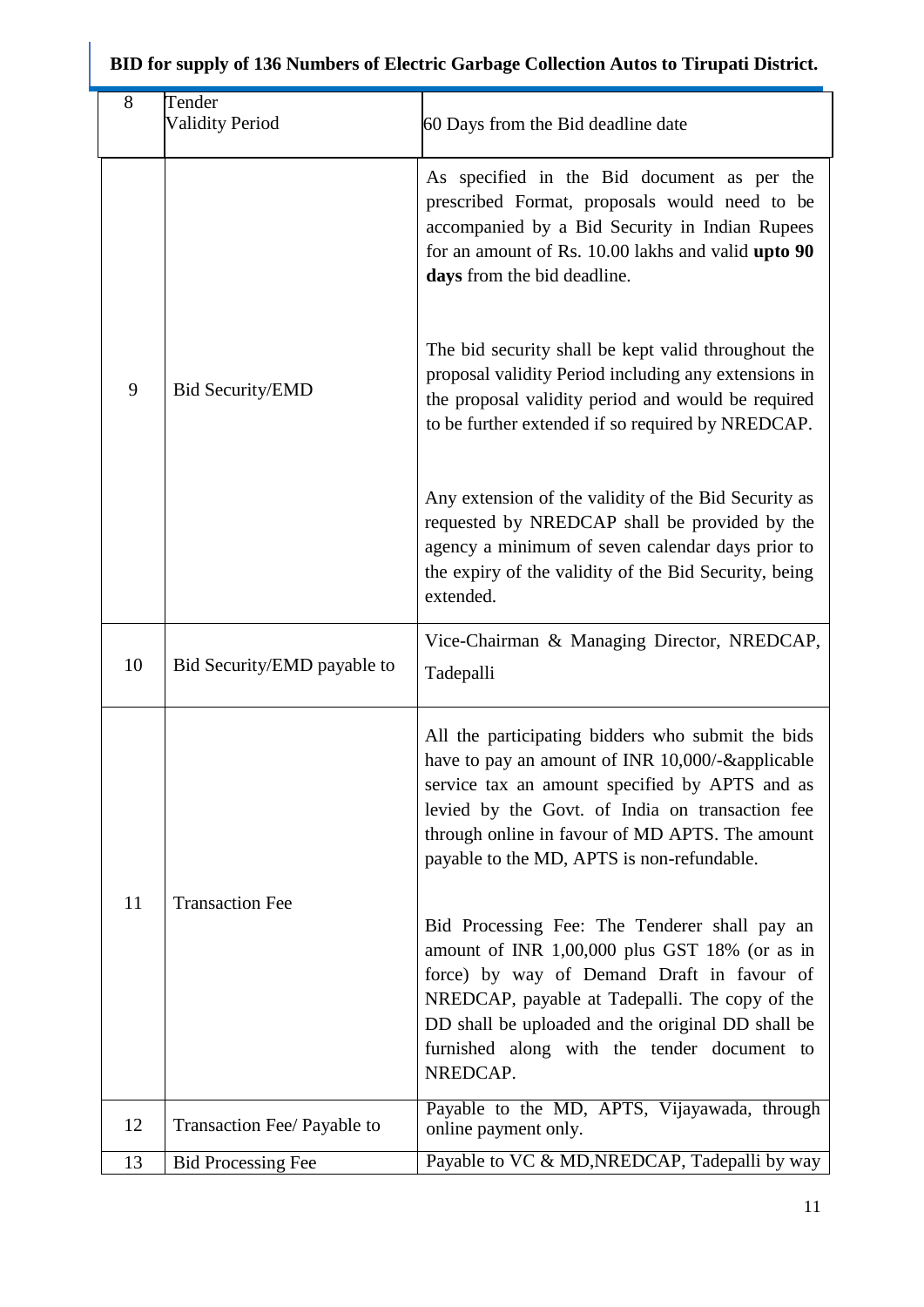|    |                                                                                                      | of Demand Draft                                                                                                                                                                                                                                                                                                                                                                                                                                                                                                                                                                                                                                                                                                                                                                                                                                                                                                          |
|----|------------------------------------------------------------------------------------------------------|--------------------------------------------------------------------------------------------------------------------------------------------------------------------------------------------------------------------------------------------------------------------------------------------------------------------------------------------------------------------------------------------------------------------------------------------------------------------------------------------------------------------------------------------------------------------------------------------------------------------------------------------------------------------------------------------------------------------------------------------------------------------------------------------------------------------------------------------------------------------------------------------------------------------------|
| 14 | <b>Bid Document Download Start</b><br>Date                                                           | 17.06.2022 from 19.00 Hours                                                                                                                                                                                                                                                                                                                                                                                                                                                                                                                                                                                                                                                                                                                                                                                                                                                                                              |
| 15 | <b>Bid Document Download End</b><br>Date                                                             | 04.07.2022 up to 11.00 Hours                                                                                                                                                                                                                                                                                                                                                                                                                                                                                                                                                                                                                                                                                                                                                                                                                                                                                             |
| 16 | Bid closing date                                                                                     | 04.07.2022 before 15.00 Hours for uploading<br>technical Bid and Financial-Bid                                                                                                                                                                                                                                                                                                                                                                                                                                                                                                                                                                                                                                                                                                                                                                                                                                           |
| 17 | End date for submission of<br>hard copies of Technical bid<br>(scanned) with supporting<br>documents | 05.07.2022 before 15.00 Hours                                                                                                                                                                                                                                                                                                                                                                                                                                                                                                                                                                                                                                                                                                                                                                                                                                                                                            |
| 18 | Pre-Qualification Stage<br><b>Opening Date</b>                                                       | 11.07.2022, at 15:00 Hours                                                                                                                                                                                                                                                                                                                                                                                                                                                                                                                                                                                                                                                                                                                                                                                                                                                                                               |
| 19 | <b>Technical Qualification</b><br>(TQ) Stage Opening<br>Date                                         | 14.07.2022, at 15:00 Hours                                                                                                                                                                                                                                                                                                                                                                                                                                                                                                                                                                                                                                                                                                                                                                                                                                                                                               |
| 20 | <b>Commercial Stage</b><br><b>Opening Date</b>                                                       | 19.07.2022 at 11:00 Hours                                                                                                                                                                                                                                                                                                                                                                                                                                                                                                                                                                                                                                                                                                                                                                                                                                                                                                |
| 21 | <b>Reverse E-Auction start</b><br>date & time                                                        | Will be intimated to the pre-qualified bidders in<br>advance by notifying in the NREDCAP/E -<br>Procurement website.                                                                                                                                                                                                                                                                                                                                                                                                                                                                                                                                                                                                                                                                                                                                                                                                     |
| 22 | Place of Tender Opening                                                                              | 12-464/5/1, River Oaks Apartment, CSR Kalyana<br>Mandapam Road, Tadepalli, Guntur District,<br>Andhra Pradesh $-522501$ .                                                                                                                                                                                                                                                                                                                                                                                                                                                                                                                                                                                                                                                                                                                                                                                                |
| 23 | Contact officer                                                                                      | The VC & Managing Director, NREDCAP, Tadepalli                                                                                                                                                                                                                                                                                                                                                                                                                                                                                                                                                                                                                                                                                                                                                                                                                                                                           |
| 24 | Address/E-mail id                                                                                    | gmtech@nredcap.in, ev@nredcap.in                                                                                                                                                                                                                                                                                                                                                                                                                                                                                                                                                                                                                                                                                                                                                                                                                                                                                         |
| 25 | Contact<br>Details/Telephone,                                                                        | Telephone – 0863 -2347650 /651/652/653                                                                                                                                                                                                                                                                                                                                                                                                                                                                                                                                                                                                                                                                                                                                                                                                                                                                                   |
| 26 | Procedure for Bid submission                                                                         | The Bidder shall submit his response through Bid<br>submission to the tender on e-Procurement platform<br>athttps://tender.apeprocurement.gov.inby following<br>theprocedure.<br>The Bidder would be required to register on the<br>market<br>e-procurement<br>placehttps://tender.apeprocurement.gov.inand<br>submit their Bids online. Offline Bids shall not be<br>entertained by the Tender Inviting Authority for the<br>tenders published in e-Procurement platform.<br>The Bidders shall submit their eligibility and<br>qualification details, EMD, Technical Bid, Financial<br>Bid etc., in the online standard formats displayed in<br>e-Procurement web site. The Bidders shall upload<br>the scanned copies of all the relevant certificates,<br>documents etc., in support of their eligibility<br>criteria/Technical<br>Bid/EMD<br>and<br>other<br>certificate/documents in the e-Procurement web<br>site. |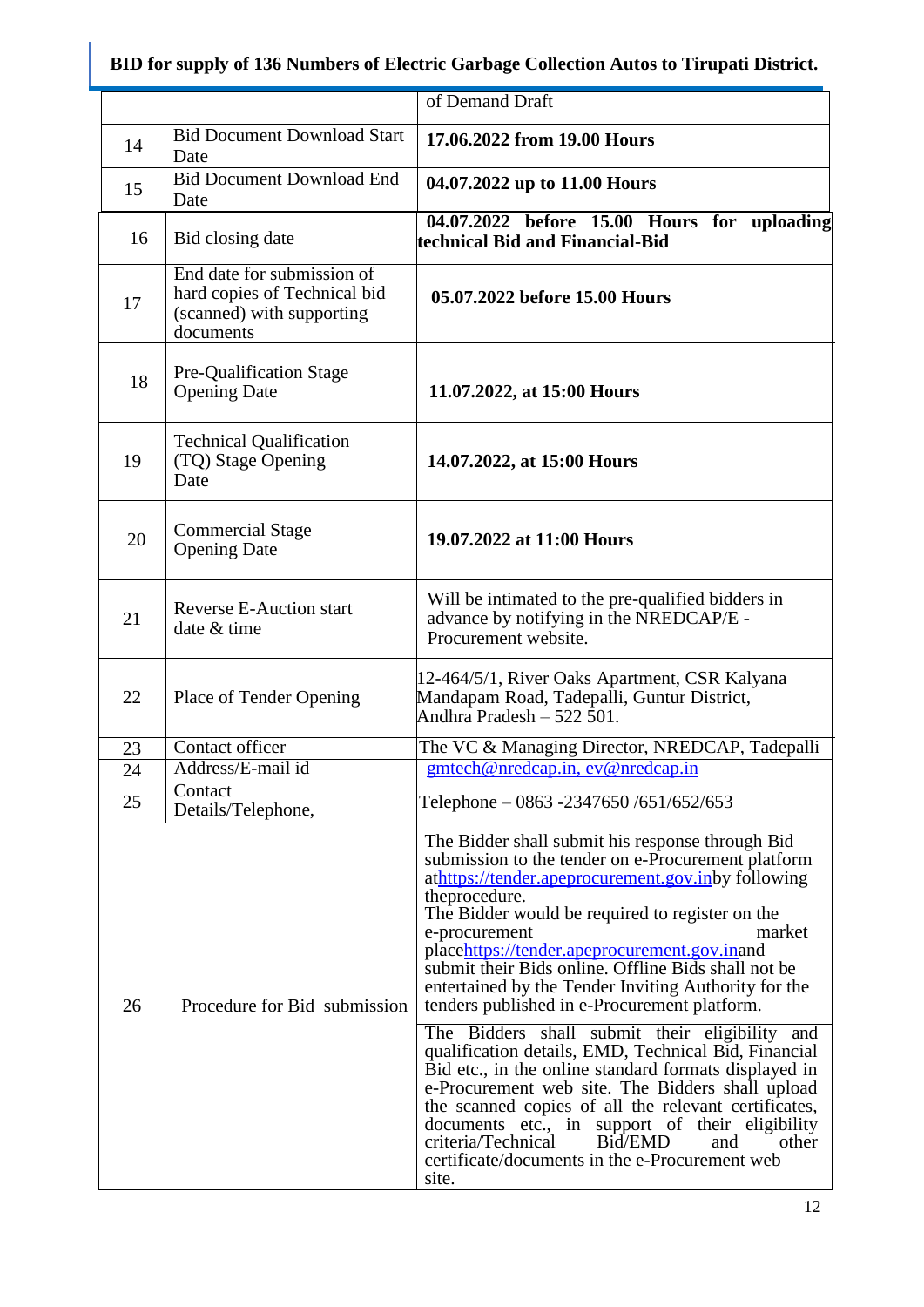|    |                                              | The Bidder shall sign on the statements, documents,<br>certificates, uploaded by him, owning responsibility<br>for their correctness/authenticity.                                                                                                                                                                                                                                                                                                                                              |  |  |  |  |  |
|----|----------------------------------------------|-------------------------------------------------------------------------------------------------------------------------------------------------------------------------------------------------------------------------------------------------------------------------------------------------------------------------------------------------------------------------------------------------------------------------------------------------------------------------------------------------|--|--|--|--|--|
|    |                                              | The Bidder shall upload the entire required<br>documents specific to the Bid document in the e-<br>tender platform duly signing each and every<br>document. The bidder shall invariably submit the<br>hard copies of the Technical bid to the Authorized<br>Representative either personally or through courier<br>or post before the timelines as indicated in this<br>tender document. Non-submission of Technical bid<br>along with relevant documents shall lead to<br>rejection of tender. |  |  |  |  |  |
|    |                                              | For registration and online Bid submission,                                                                                                                                                                                                                                                                                                                                                                                                                                                     |  |  |  |  |  |
|    |                                              | Bidders may contact Procurement platform.                                                                                                                                                                                                                                                                                                                                                                                                                                                       |  |  |  |  |  |
|    |                                              | HELP DESK of Vupadhi Techno Services Pvt. Ltd,                                                                                                                                                                                                                                                                                                                                                                                                                                                  |  |  |  |  |  |
|    |                                              | Flat No:407, 4th Floor, Sreeram's Sneha Avenue,                                                                                                                                                                                                                                                                                                                                                                                                                                                 |  |  |  |  |  |
|    |                                              | Near Aravinda School, Kunchanpalli, Tadepalli                                                                                                                                                                                                                                                                                                                                                                                                                                                   |  |  |  |  |  |
|    |                                              | Mandal, Guntur district-522501.<br>Phone: 08645-243670/71/72/73/74                                                                                                                                                                                                                                                                                                                                                                                                                              |  |  |  |  |  |
|    |                                              |                                                                                                                                                                                                                                                                                                                                                                                                                                                                                                 |  |  |  |  |  |
|    |                                              | https://tender.apeprocurement.gov.in.<br>1. Digital Certificate authentication:                                                                                                                                                                                                                                                                                                                                                                                                                 |  |  |  |  |  |
|    |                                              | The Bidder shall authenticate the bid with his                                                                                                                                                                                                                                                                                                                                                                                                                                                  |  |  |  |  |  |
|    |                                              | Digital Certificate for submitting the Bid                                                                                                                                                                                                                                                                                                                                                                                                                                                      |  |  |  |  |  |
|    |                                              | electronically on e-Procurement platform and                                                                                                                                                                                                                                                                                                                                                                                                                                                    |  |  |  |  |  |
|    |                                              | the Bids not<br>authenticated<br>by Digital<br>Certificate of the Bidder will not be accepted                                                                                                                                                                                                                                                                                                                                                                                                   |  |  |  |  |  |
|    |                                              | on the e-Procurement platform.                                                                                                                                                                                                                                                                                                                                                                                                                                                                  |  |  |  |  |  |
| 27 | Registration with e-<br>Procurement platform | (or)                                                                                                                                                                                                                                                                                                                                                                                                                                                                                            |  |  |  |  |  |
|    |                                              | Any other Registration Authority in India.                                                                                                                                                                                                                                                                                                                                                                                                                                                      |  |  |  |  |  |
|    |                                              | The City-wise list of RAs is available by clicking                                                                                                                                                                                                                                                                                                                                                                                                                                              |  |  |  |  |  |
|    |                                              | the link "Apply for a Class-2 Certificate" under<br>"Enroll"<br>section<br>the<br>web<br>in                                                                                                                                                                                                                                                                                                                                                                                                     |  |  |  |  |  |
|    |                                              | site:<br>www.tcs-ca.tcs.co.in/mca21/index.jsp"                                                                                                                                                                                                                                                                                                                                                                                                                                                  |  |  |  |  |  |
|    |                                              | 2. Hard Copies:                                                                                                                                                                                                                                                                                                                                                                                                                                                                                 |  |  |  |  |  |
|    |                                              | <b>Bidders shall submit hard copies of EMD and Bid</b>                                                                                                                                                                                                                                                                                                                                                                                                                                          |  |  |  |  |  |
|    |                                              | Processing fee to the address mentioned in the                                                                                                                                                                                                                                                                                                                                                                                                                                                  |  |  |  |  |  |
|    |                                              | respective clause of this Bid document before                                                                                                                                                                                                                                                                                                                                                                                                                                                   |  |  |  |  |  |
|    |                                              | tender dead line.                                                                                                                                                                                                                                                                                                                                                                                                                                                                               |  |  |  |  |  |
|    |                                              | Bidders shall also upload scanned copies of these                                                                                                                                                                                                                                                                                                                                                                                                                                               |  |  |  |  |  |
|    |                                              | documents (DD/PO towards processing fee and EMD)                                                                                                                                                                                                                                                                                                                                                                                                                                                |  |  |  |  |  |
|    |                                              | as a part of the Qualification criteria of bid on the e-                                                                                                                                                                                                                                                                                                                                                                                                                                        |  |  |  |  |  |
|    |                                              | Procurement platform.                                                                                                                                                                                                                                                                                                                                                                                                                                                                           |  |  |  |  |  |
|    |                                              | All the Bidders shall invariably upload the scanned                                                                                                                                                                                                                                                                                                                                                                                                                                             |  |  |  |  |  |
|    |                                              | copies of DD/BG/PO in e-procurement system and                                                                                                                                                                                                                                                                                                                                                                                                                                                  |  |  |  |  |  |
|    |                                              | this will be one of the key requirements to consider                                                                                                                                                                                                                                                                                                                                                                                                                                            |  |  |  |  |  |
|    |                                              | the bid responsive.                                                                                                                                                                                                                                                                                                                                                                                                                                                                             |  |  |  |  |  |
|    |                                              | The Authorized Representative will not take any<br>responsibility for any delay in receipt/non-receipt of                                                                                                                                                                                                                                                                                                                                                                                       |  |  |  |  |  |
|    |                                              | original, Certificates/Documents from the successful                                                                                                                                                                                                                                                                                                                                                                                                                                            |  |  |  |  |  |
|    |                                              | Bidder before the stipulated time. On receipt of                                                                                                                                                                                                                                                                                                                                                                                                                                                |  |  |  |  |  |
|    |                                              | documents, the department shall ensure the genuinity                                                                                                                                                                                                                                                                                                                                                                                                                                            |  |  |  |  |  |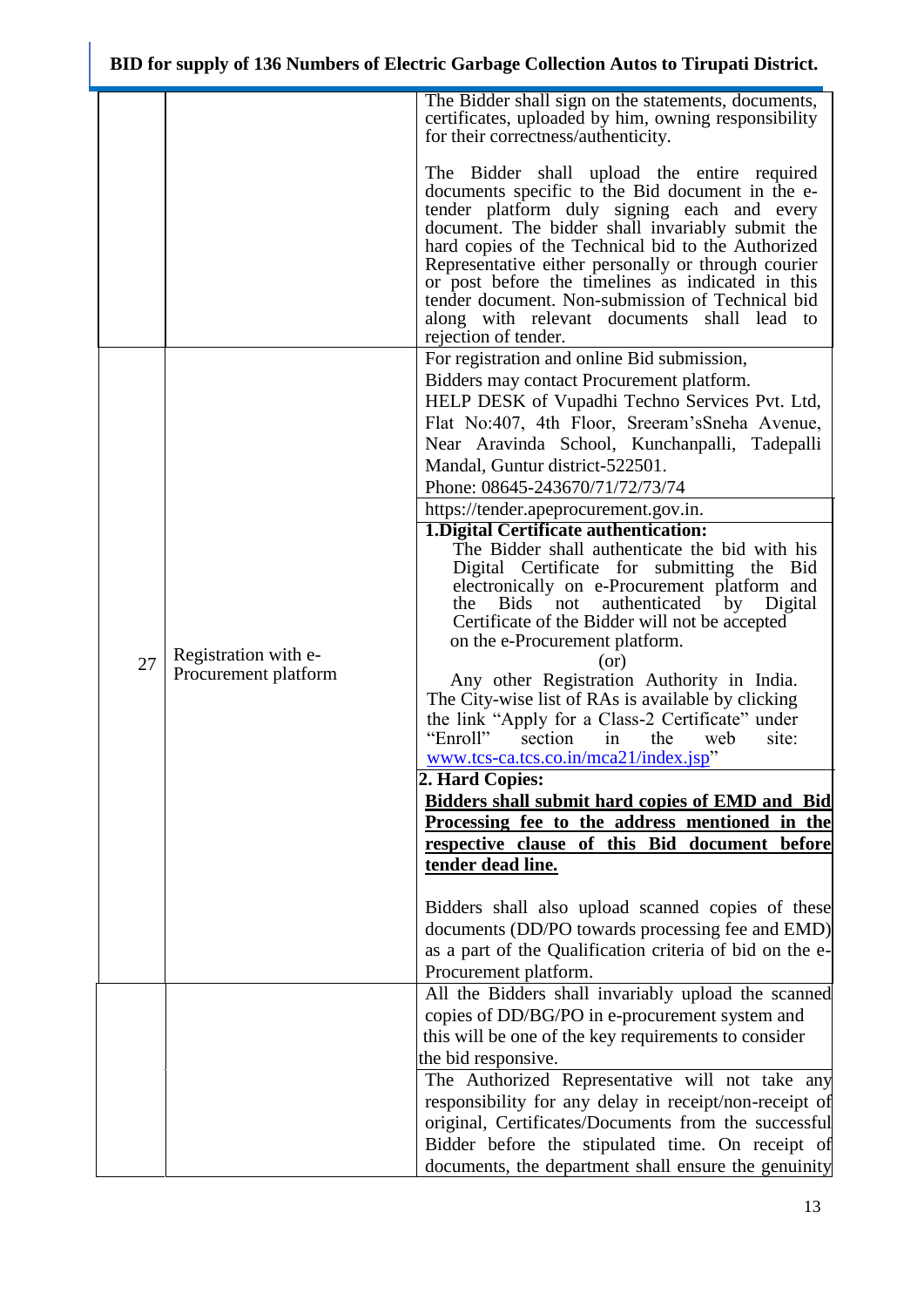|  | of certificates/documents uploaded by the Bidder in e-<br>Procurement system, in support of the qualification<br>criteria before concluding the agreement.                                                                                                                                                                                                                                                          |
|--|---------------------------------------------------------------------------------------------------------------------------------------------------------------------------------------------------------------------------------------------------------------------------------------------------------------------------------------------------------------------------------------------------------------------|
|  | 3. GO. Ms. No. 174 - I&CAD dated: 1-9-2008:                                                                                                                                                                                                                                                                                                                                                                         |
|  | i. Deactivation of Bidders: If any successful Bidder<br>fails to submit the original hard copies of uploaded<br>certificates/documents, within stipulated time or if<br>any variation is noticed between the uploaded<br>documents and the hardcopies submitted by the<br>Bidder, the successful Bidder will be suspended from<br>participating in the tenders on e-Procurement platform<br>for a period of 3years. |
|  | <b>ii.</b> The e-Procurement system would deactivate the<br>user ID of such defaulting Bidder based on the<br>trigger/recommendation<br>by<br>the<br>Authorized<br>Representative in the system.                                                                                                                                                                                                                    |
|  | iii. Besides this, the Authorized Representative shall<br>invoke all processes of law including criminal<br>prosecution of such defaulting Bidder as an act of<br>extreme deterrence to avoid delays in the Bid process<br>for execution of the development schemes taken up<br>by the NREDCAP. Other conditions as per the Bid<br>document are applicable.                                                         |
|  | iv. The Bidder is requested to get a confirmed<br>acknowledgement from the<br>Authorized<br>Representative a proof of Original Hard copies<br>submission to avoid any discrepancy.<br>4. Bid document:                                                                                                                                                                                                              |
|  | <b>i.</b> The Bidder is requested to download the Bid<br>document and read all the terms and conditions<br>mentioned in the Bid document and seek<br>Clarification<br>from<br>the<br>if<br>Authorized<br>any                                                                                                                                                                                                        |
|  | Representative. Any offline Bid submission clause in<br>this Bid document could be neglected.                                                                                                                                                                                                                                                                                                                       |
|  | <b>ii.</b> The Bidder has to keep track of any changes by<br>viewing the Addendum/ Corrigenda issued by the<br>Authorized Representative on time-to-time basis in<br>e-procurement<br>platform.<br>The<br>Authorized<br>the<br>Representative inviting Bids shall not be responsible<br>for any claims/problems arising out of this.<br>5. Bid Submission Acknowledgement:                                          |
|  | The Bidder shall complete all the processes and steps<br>required for Bid submission. The system will<br>generate an acknowledgement with a unique Bid                                                                                                                                                                                                                                                              |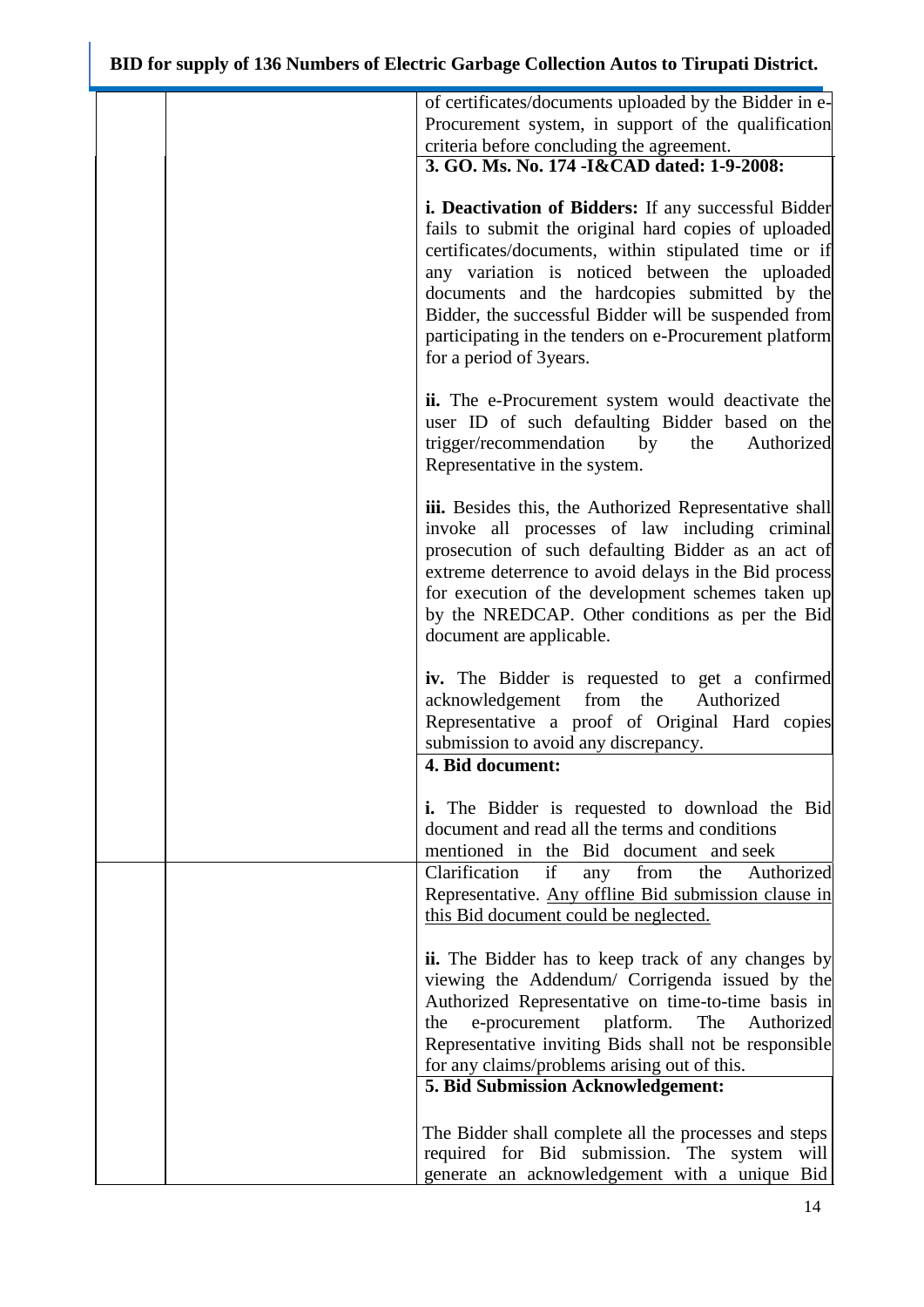|          |                                                                               | submission number after completing all<br>the<br>prescribed steps and processes by the Bidder.                                                                                                                                                                                                                                                                                                                                                                                                                                                                                                                                                                                                                                                                                                                                                                                                                                                                                                                                                                                                                                                           |
|----------|-------------------------------------------------------------------------------|----------------------------------------------------------------------------------------------------------------------------------------------------------------------------------------------------------------------------------------------------------------------------------------------------------------------------------------------------------------------------------------------------------------------------------------------------------------------------------------------------------------------------------------------------------------------------------------------------------------------------------------------------------------------------------------------------------------------------------------------------------------------------------------------------------------------------------------------------------------------------------------------------------------------------------------------------------------------------------------------------------------------------------------------------------------------------------------------------------------------------------------------------------|
| 28<br>29 | Rights reserved with the<br>department<br><b>General Terms and Conditions</b> | Users/Bidders may also note that the Bids for which<br>an acknowledgement is not generated by the<br>e- Procurement system are treated as invalid or not<br>saved in the system. Such invalid Bids are not made<br>available to the Authorized Representative for<br>processing the Bids. The NREDCAP, Government of<br>AP and Vupadhi Techno Services Pvt. Ltd are not<br>responsible for incomplete Bid submission by the<br>Bidders/users.<br>Authorized Representative reserves the right to<br>Accept or reject any or all of the tenders received<br>without assigning any reasons thereof.                                                                                                                                                                                                                                                                                                                                                                                                                                                                                                                                                        |
|          |                                                                               | As per the Bid Documents.                                                                                                                                                                                                                                                                                                                                                                                                                                                                                                                                                                                                                                                                                                                                                                                                                                                                                                                                                                                                                                                                                                                                |
| 30       | Other information                                                             | Bidders shall contact Vupadhi Techno Services Pvt.<br>Ltd for all queries related to bid submission on the e-<br>Procurement platform.<br>HELP DESK of Vupadhi Techno Services Pvt. Ltd,<br>Flat No:407, 4 <sup>th</sup> Floor, Sreeram's Sneha Avenue, Near<br>Aravinda School, Kunchanpalli, Tadepalli Mandal,<br>Guntur District-522501.<br>Phone: 08645-243670/71/72/73/74                                                                                                                                                                                                                                                                                                                                                                                                                                                                                                                                                                                                                                                                                                                                                                           |
| 31       | <b>E-Procurement Conditions</b>                                               | 1. We, the undersigned, examined the Conditions of<br>Contract, Specification, Special Conditions of<br>Contract, Basic Parameters of the proposed Scheme<br>subsequent Addendums for<br>the<br>and<br>above<br>mentioned works. We have examined, understood<br>and checked these documents and have ascertained<br>that there is no ambiguity in the Procurer's<br>requirements. We accordingly offer to complete the<br>work in conformity with such documents for the<br>price as given in the Financial Bid submitted and<br>attached at the commercial stage.<br>2. Note: Financial Bid attached at commercial stage<br>will be considered for commercial evaluation.<br>3. As per the conditions in the folder management, we<br>have extracted the file uploaded and verified the<br>Zipped<br>files<br>of<br>the<br>contents<br>to<br>avoid<br>disqualifications.<br>4. We have also read the Note in the folder<br>management; the<br>documents<br>attached<br>the<br>to<br>commercial bid stage will be encrypted and stored.<br>Documents uploaded in Common folder<br>and<br>attached to the technical bid stage shall not be<br>Encrypted. |
| 32       | Uploading                                                                     | 1. Financial Bid shall be uploaded at the commercial<br>stage available on the e-Procurement platform<br>which has an encryption facility.                                                                                                                                                                                                                                                                                                                                                                                                                                                                                                                                                                                                                                                                                                                                                                                                                                                                                                                                                                                                               |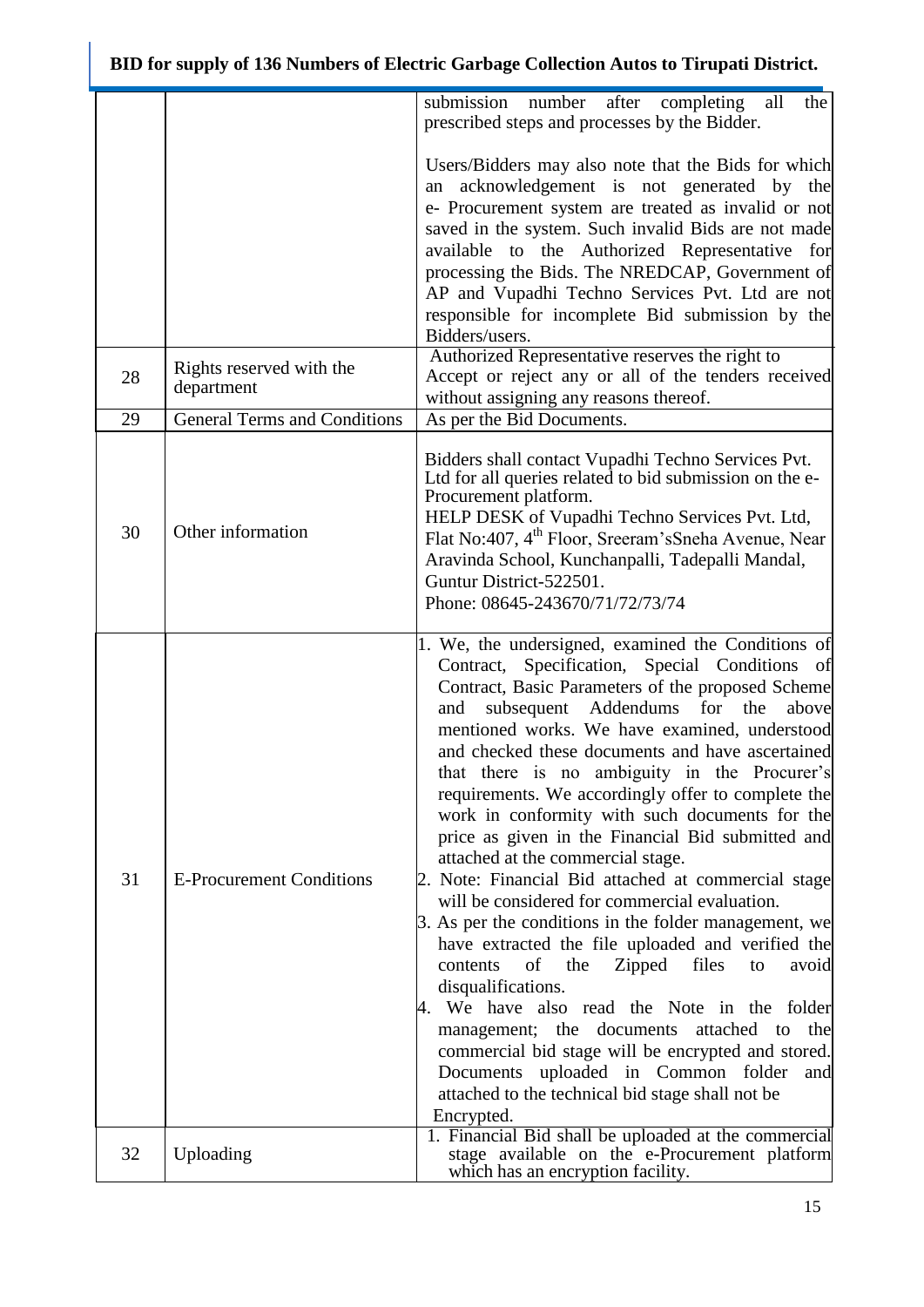| 2. The Bidder SHALL AVOID zipping two versions<br>of the same Financial Bid into a single folder. |
|---------------------------------------------------------------------------------------------------|
| 3. In case the Authorized Representative finds                                                    |
| multiple versions of the same Financial Bid in a                                                  |
| single zip folder, such Bids are liable for rejection                                             |
| by the Authorized Representative.                                                                 |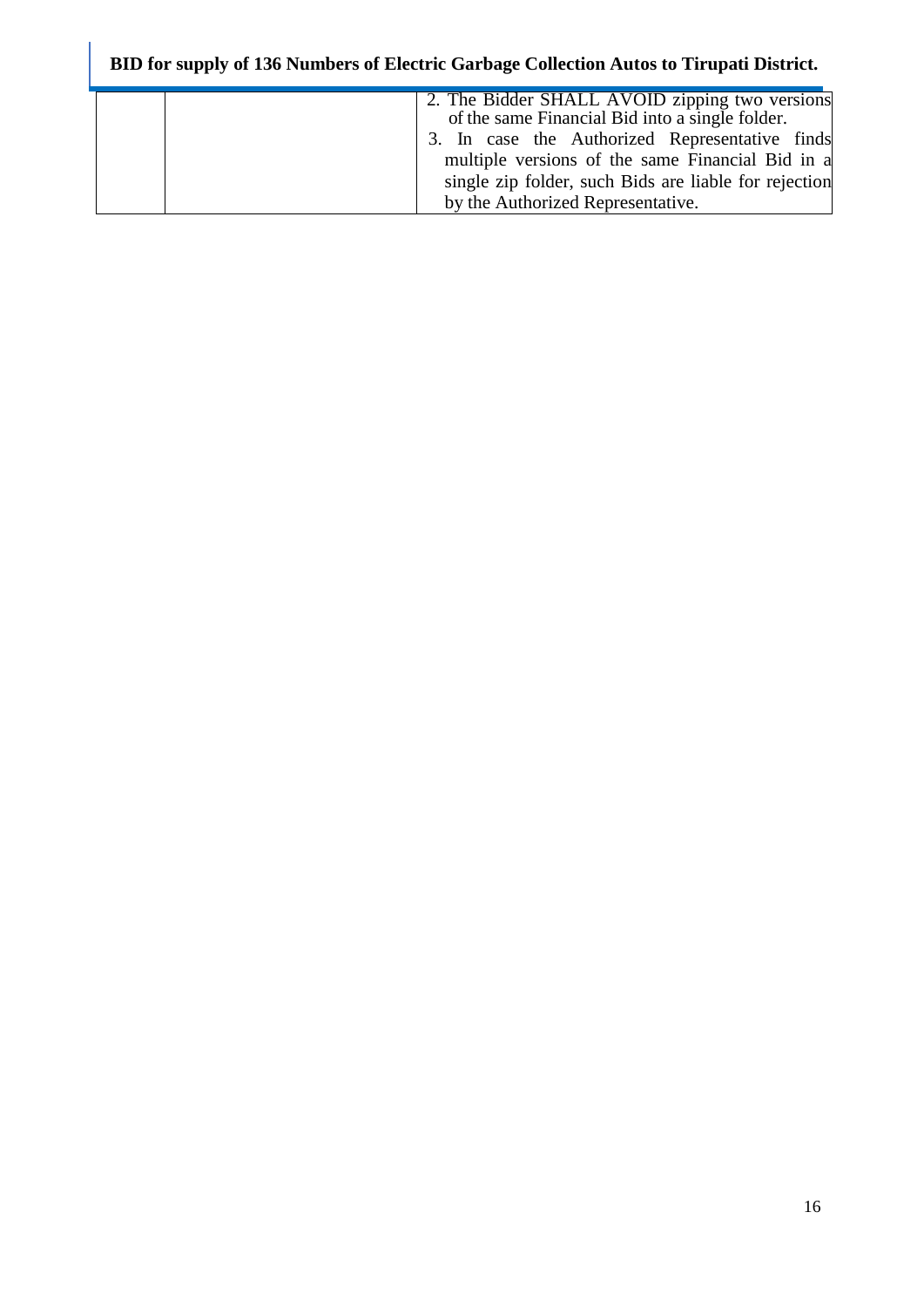#### <span id="page-16-0"></span>**4. Project Scope**

New and Renewable Energy Development Corporation of A.P. Ltd. (NREDCAP) intend to select Supplier for supply of 136 number of E- Garbage Collection Autos and Maintained for a period of 3 years to the Gram 123 Panchayats in Tirupati Revenue Division , Tirupati District. Three Wheeler Electric Garbage Collection Autos complying with standards and specifications of ARAI/ICAT/CIRT/and as per CMVR Rules applicable. The battery must be 80 Ah/48V capacity and above, Gross Vehicle weight is minimum 750 KGs and above, load carrying capacity is 300 to 350 Kgs and range per full charge shall be 80 Kms along with the following requirements,

- 1. Wireless Mike Set of reputed brand.
- 2. Separate bins for wet and dry waste.
- 3. Hydraulic Lifting Facility with button type.
- 4. Charger to charge the vehicle as per standards and specifications of MoP/DISCOMs/ARAI and Guaranteed for a period of 3 years.
- a) The successful bidder shall impart training to the Auto drivers after delivering the vehicles to 123 Villages of Tirupati Revenue Division , Tirupati District about procedure for driving of Electric Autos, operation and maintenance of Electric Autos and create awareness about benefits of Electric Autos and charging of E – Autos.
- b) The Electric Autos, batteries, shall be insured for a minimum period of 3 years covering all risks.
- c) Battery must be lithium Ion Ferro phosphate with IOT to monitor the battery health status, cycles and temperature.
- d) The bidder shall provide GPS to the vehicles and monitor the movement of vehicle for a period of 3 years. The bidders shall also maintain dash board and login access to the MPDO concerned officers, TUDA and NREDCAP.
- e) The bidder is also requested to install dedicated socket for existing power connection in all 123 locations as per the safety and standards norms including earthing and protection.
- f) Vehicle and Battery warranty should be 3 years with CAN protection.
- g) All Relevant Documents, related certificates for vehicles registration purpose shall be provided and arrange registration of the vehicle with road transport authority and insurance including all risks such as theft, fire, accidents etc.,
- h) The user manual and warranty/ guarantee cards shall be provided
- i) The bidder will be selected based on the prequalification, technical qualification criteria and lowest price per Auto. NREDCAP will charge 3.54 % as service charge on cost of E- Garbage Collection Autos including GST.

Interested bidders fulfilling the eligibility criteria shall submit **three separate sealed tender documents ie. Pre-qualification Bid, Technical Bid and Commercial Bid in physical formats in single cover along with processing fee and EMD on or before 05.07.2022** from any national bank drawn in favor of NREDCAP. a**nd also upload the**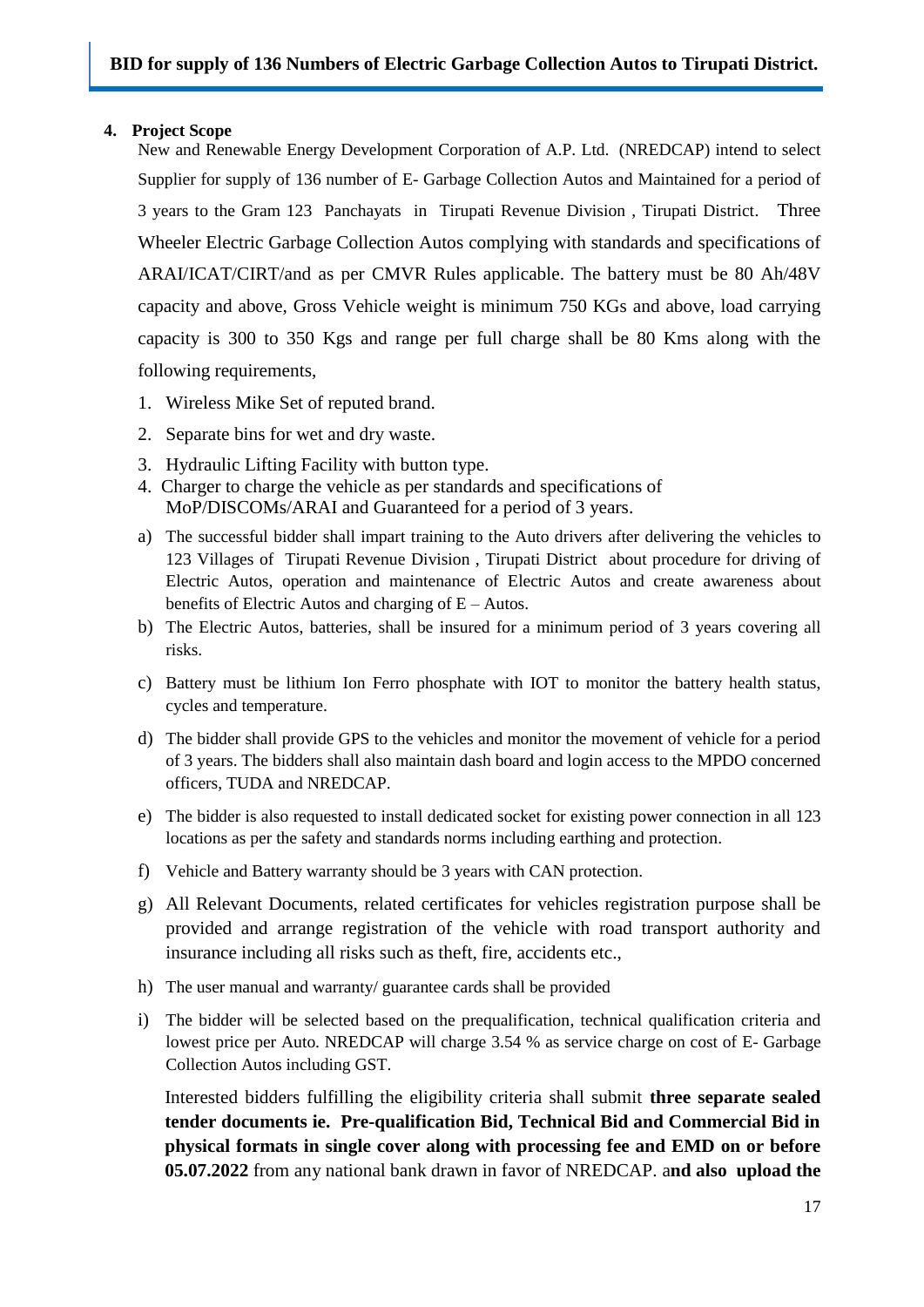**documents on or before 04.07.2022.** Sealed documents shall be super scribed with "Tender for Supply and Maintenance of 136 numbers of Electric Garbage Autos"" submitted to New and Renewable Energy Development Corporation of A.P Ltd (NREDCAP), 12-464/5/1, River Oaks Apartments, CSR Kalyana Mandapam Road, Tadepalli, Guntur District- 522 501.

#### **Bid Validity period and Extension of Proposal Validity period**

The Bidder shall submit its Bid in response to Bid document which shall remain valid up to Thirty (60) days from the Bid Deadline ("Bid Validity"). Authorized Representative reserves the right to reject Bid which does not meet the validity requirement.

In exceptional circumstances, prior to expiry of the original Proposal Validity Period, NREDCAP may request the Bidders to extend the period of validity for a specified additional period. The request and the Bidders' responses shall be made in writing. NREDCAP reserves the right to reject the Proposal submitted by any Bidder who fails to extend the period of validity of its Proposal in line with the provisions of this clause.

The Bid Validity Period of the Successful Bidder shall be automatically extended till the date on which the Agreement is signed and is in force.

#### <span id="page-17-0"></span>**4.1. Qualification Requirements**

Evaluation of Bids will be based on meeting the Prequalification (PQ) check, EligibilityCriteria comprising of General Eligibility Criteria, Technical Eligibility Criteria and Financial Eligibility Criteria. Any Bidder who meets the Qualification Requirements stated herein shall be declared as "Qualified Bidder" for the purpose of evaluation under this BID.

## 4.2 **Eligibility criteria:**

## **(i) BIDDER:**

The Bidder should be a Public limited company or Private limited company or Consortium. The company /companies should be registered in India. The term "Bidder" used hereinafter would therefore apply to both a single Bidder and/ or the Consortium.

The Bid submitted by a Consortium should comply with the following additional requirements failing which shall result in disqualification.

- Number of members in a Consortium should be limited to three (3).
- The Bid should contain the information required for each member of the Consortium
- Each Consortium must nominate a lead member/prime bidder of the Consortium and must submit the Power of Attorney by all members of the Consortium in favour of the lead member/prime bidder.
- Any Company applying as a sole Bidder cannot at the same time be member of any Consortium applying for this Project. Further, a member of a particular Consortium cannot be member of any other Consortium applying for this Project. Any Bidder who submits or participates in more than one Bid for this Project will be disqualified and will also lead to disqualification of the Consortium of which it is a member.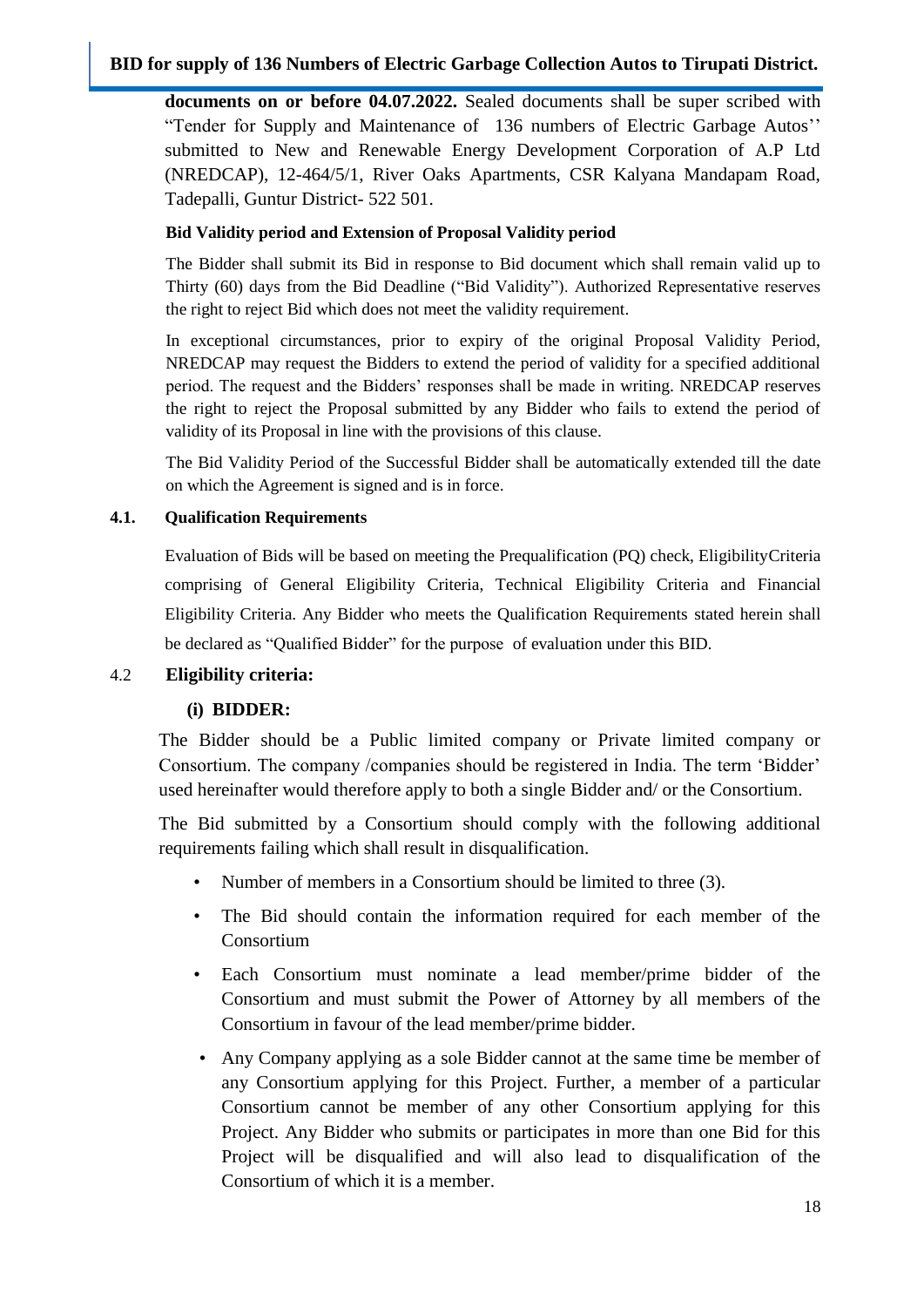- Members of the Consortium shall enter into a Memorandum of Understanding (MoU) specific to this Project which shall be submitted with the Tender document. The MoU shall, interalia:
	- $\triangleright$  Convey the intent to form a Consortium, with commitments in accordance with the Tender Document, which would enter into the Project Agreement and subsequently carryout all the responsibilities as Implementing Agency in terms of the Project Agreement, in case the Project is awarded to the Consortium.
	- $\triangleright$  Clearly outline the proposed roles and responsibilities of each member at each stage.

The members of the Consortium shall be jointly liable for the execution of the Project in accordance with the terms of the tender document; however, NREDCAP will interact with lead member who shall own all liability and responsibility on behalf of consortium.

The Consortium as a whole must be a sound entity both technically and financially.

The change in composition of the Consortium (i.e. Insertion or deletion of new/existing members) will not be allowed after the submission of the Bid.

- (ii) The company shall be in the field of Electrical Vehicle/ICE Vehicles/Energy Storage/Battery Manufacturing for at least 3 years. In the case of consortium of companies, the lead member shall fulfill this criterion.
- (iii) The Company or consortium Group cumulative annual turnover of at least INR 2 crores during the last three (3) financial years ending with March 2022 duly certified by the Charted Accountant/ Audited Accounts.
- (iv) The company should have sold 75 numbers of vehicles during the last three years or till the last date of bid-submission date and submit relevant certificate from practicing Auditor.ie. 2019-2020, 2020-21, 2021-2022.
- (Vii) The company/consortium groups should not have been black listed/debarred /disqualified by any Govt. Entity or any International Agency for non- delivery or noncompliance or corrupt/fraudulent practices. The company should give self-declaration to this effect and the onus will be on the applicant.

## **Prequalification Check ie. Technical eligibility and financial eligibility criteria**

(Mandatory for all the Bidders)

- i. Covering Letter corresponding to Prequalification Bid as per Format I of this BID.
- ii. Legible scanned copies of EMD and Bid Processing Fee shall be submitted in accordance with this BID and as per timelines specified in the BID.
- iii. Certificate from designated labs for type and model approval of E- Garbage Collection Autos.
- iv. Proof of supply of vehicles from practicing Charted Accountants for sale of or 75 numbers of three wheelers during last 3 years.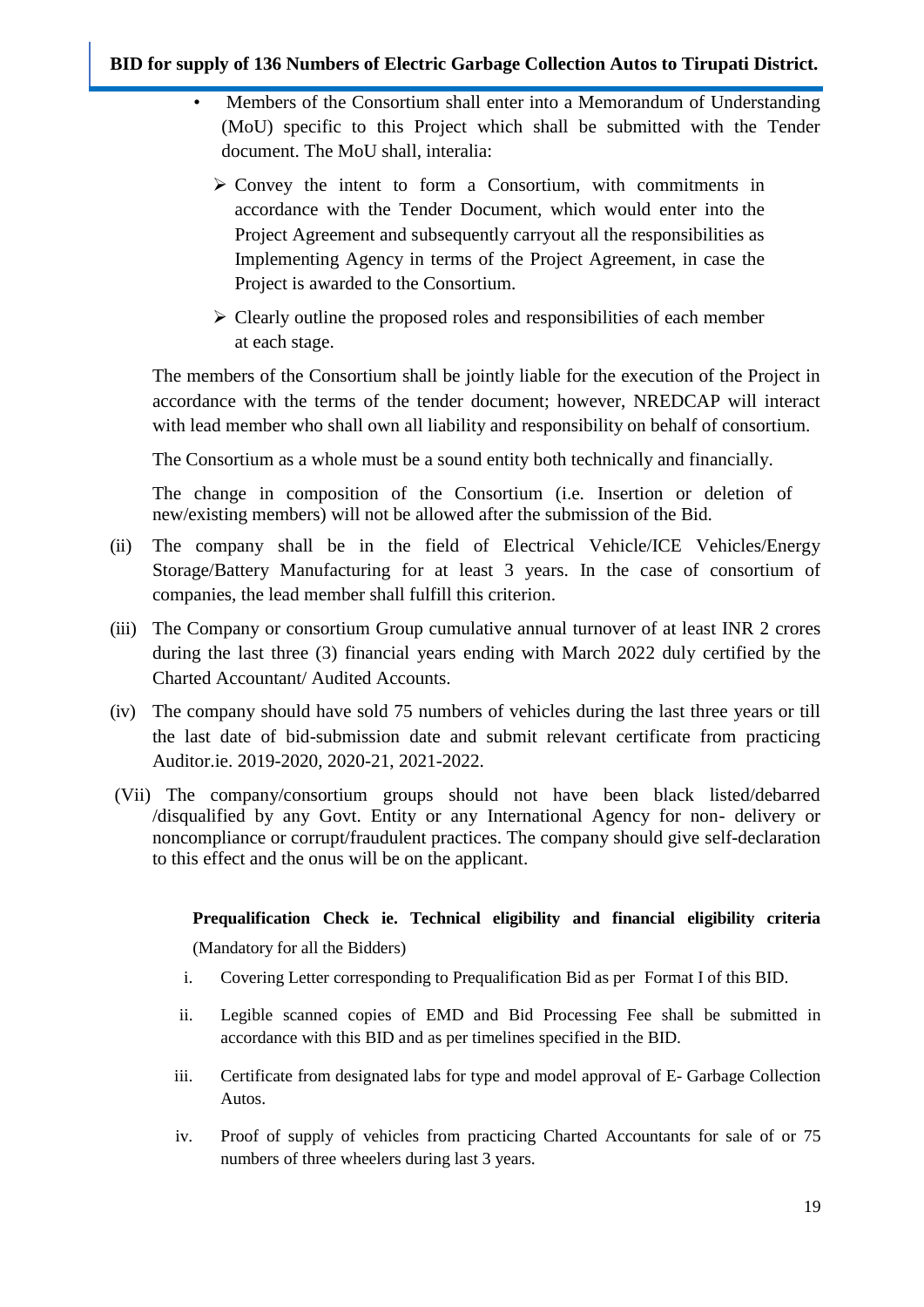- v. AP Government Transport Department registration certificates if any.
- vi. The OEM shall be registered with GST Authorities in AP or Telangana States only.
- vii. The Electric 3- Wheeler Garbage Collection Autos with batteries shall be warranted for a minimum period of 3 Years from the date of delivery.
- viii. The Prices indicated in the purchase order are inclusive of all taxes, insurance for 3 years, registration charges, AMC for 3 years, transportation to villages of TUDA, Tirupati etc.
- ix. Cumulative Turnover during last 3 years, FY 2019-20, FY 2020-21, FY 2021-22 shall be at least INR 2 Cr in the field of Energy Storage/ Electric Vehicles Manufacturing. i.e only manufactures are allowed whose name is appeared in the ARAI/ICAT Certificate are only allowed.
- x. Satisfactory Certificates from Municipal Commissioner/ District Panchayath Officer any Government about performance out of 75 numbers of E- Garbage Autos shall be submitted for a minimum of 25 numbers of Autos for a period of one year.
- i. Copies of audited financial statements along with a certificate from Chartered Accountant/Statutory Auditor, as applicable, confirming the Cumulative Turnover. Provisional financial statements certified by chartered accountant shall be furnished. For Bidding Firms, copies of Income Tax returns with full details of turnover should be furnished along with a certificate from the CA confirming the Cumulative Annual Turnover and net worth.

#### **4.3 Bid Submission**

a) **Pre-qualification Check i.e. Technical eligibility and financial eligibility criteria** 

(Mandatory for all the Bidders)

- xi. Covering Letter corresponding to Prequalification Bid as per Format I of this BID.
- xii. Legible scanned copies of EMD and Bid Processing Fee shall be uploaded in accordance with this BID and as per timelines specified in the BID.
- xiii. Certificate from designated labs for type and model approval of E- 3 Wheelers.
- xiv. Proof of supply of vehicles from practicing Charted Accountants for sale of 75 numbers of 3 wheelers during last 3 years.
- xv. The Electric 3- Wheelers batteries shall be warranted for a minimum period of 3 Years from the date of delivery.
- xvi. The Prices indicated in the purchase order are inclusive of all taxes, insurance for 3 years, registration charges, AMC for 3 years, transportation to the list of delivery destinations of TUDA enclosed at Annexure C.
- xvii. Cumulative Turnover during last 3 years, FY 2019-20, FY 2020-21, FY 2021- 22 shall be at least INR 2 crore in the field of Automotive Field/Energy Storage/ Electric Vehicles Manufacturing activity.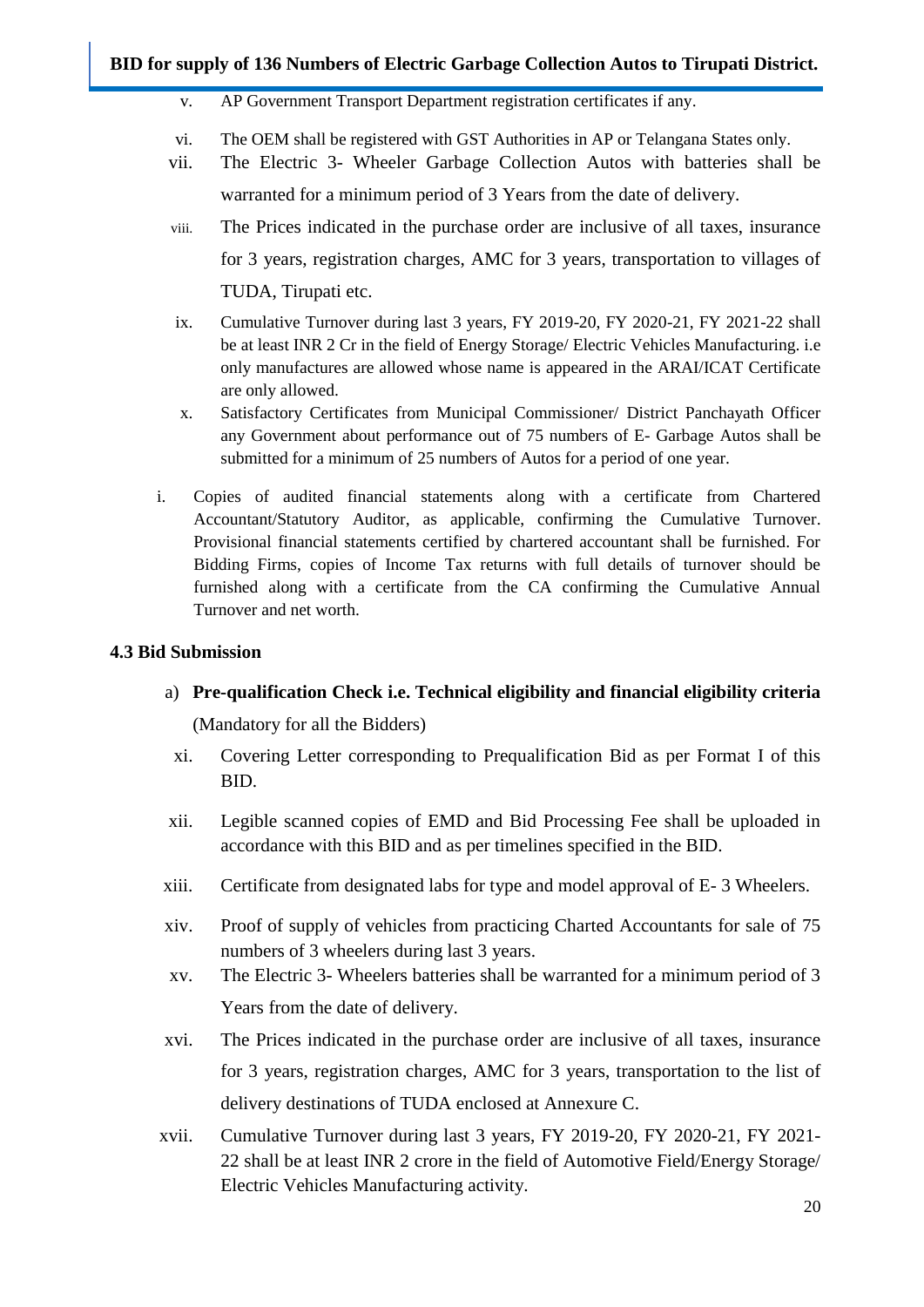xviii. Copies of audited financial statements along with a certificate from Chartered Accountant/Statutory Auditor, as applicable, confirming the Cumulative Turnover. Provisional financial statements certified by chartered accountant shall be furnished. For Bidding Firms, copies of Income Tax returns with full details of turnover should be furnished along with a certificate from the CA confirming the Cumulative Annual Turnover and net worth.

## **b) General Criteria**

- i. Any Bidder including its Associate Company /Parent Company /Ultimate Parent Company cannot submit more than one Bid under this BID."
- ii. Bidder can use the technical strength of its Associate Company /Parent Company/Ultimate Parent Company to fulfill the Technical Eligibility criteria mentioned. In such case, Bidders shall submit a certificate of relationship of Associate Company/Parent Company/ Ultimate Parent Company with the Bidding Company as per Format. Company Secretary Certificate towards such share holding pattern along with a Board resolution shall be submitted.
- iii. Foreign companies are not eligible to participate in this Bid process.

Bidders in Conflict of Interest with one another shall be liable for disqualification /rejection under the sole discretion of the Authorized Representative. Bidder shall make relevant disclosures.

## **c) Memorandum of Understanding Of Consortium Partners:**

Members of the Consortium shall submit a Memorandum of Understanding (MoU) for the purpose of submitting the Proposal. The Memorandum of Understanding (MoU) shall be furnished on a non-judicial stamp paper of Rs. 100/-, duly attested by notary public.

The MoU shall, inter alia:

Convey the intent to form a Special Purpose Vehicle with shareholding commitment(s) explicitly stated.

The MoU shall communicate the willingness of the Consortium to subsequently carry out all the responsibilities as in terms of the Agreement, in case the Project is awarded to the Consortium.

Clearly outline the proposed roles and responsibilities of each member at each stage.

Clearly state those members of the Consortium shall be liable jointly for the execution of the Project in accordance with the terms of the Agreement and a statement to this effect shall be included in the MoU.

Should be accompanied by the Board Resolutions (in case of corporate members) and/or undertakings (in case of individual members) of the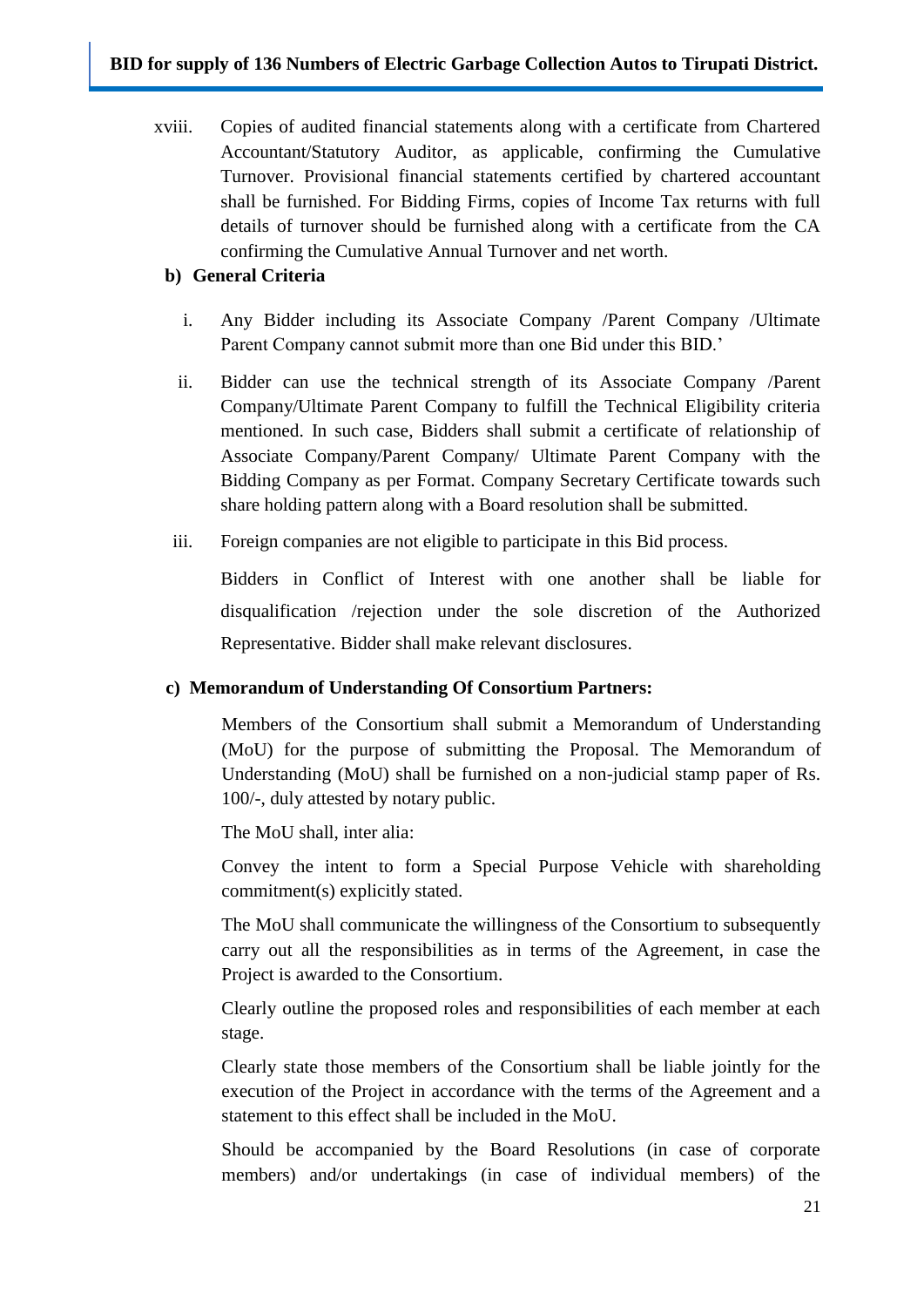Consortium, giving authority/undertaking to enter into an MoU with other members for undertaking the Project and, if successful, to participate and undertake the Project and in case of corporate members nominating and authorizing an authorized representative of the member to sign and enter into the MoU and execute Power of Attorneys for the Project.

Should be accompanied by a certified true copy of the Memorandum and Articles of Association (in case of corporate members) and registration number/PAN/TAN/GST.

A copy of the MoU duly notarized, should be submitted along with the Proposal. The MoU entered into among the members of the Consortium should be specific to this Project and should contain the above requirements failing which; the Application shall be rejected as non-responsive. The MoU should be governed by the laws, rules and regulations of India and should be subject to jurisdiction of Indian Courts only.

The Proposal shall be signed by the duly authorized signatory of the Lead Member and shall be legally binding on all the members of the Consortium.

All witnesses and sureties shall be persons of status and probity and their full names, addresses and telephone numbers/mobile numbers shall be stated below their signature. All signatures in the Proposal documents shall be dated.

#### **d. Technical Eligibility Criteria**

- i. The model and type approval from accredited labs under CMVR to the E-3 Wheeler vehicle shall be submitted for high speed vehicle for 80 KMs range per charge.
- ii. The bidder should have manufacturing experience in Automobile components/Motor Vehicles/Energy Storage/Battery Manufacturing fields for a period of three years with 2 Cr Turnover.

## **e. Financial Eligibility Criteria for Open Category**

- ii. Cumulative Turnover during last 3 years, FY 2019-20, FY 2020-21, FY 2021-22 shall be at least INR 2 crore in the field of Automotive field/Energy Storage/ Electric Vehicles Manufacturing/ EV Charging/Battery Swapping Infrastructure or any other related activities to EV Segment with or without JV
- iii. Copies of audited financial statements along with a certificate from Chartered Accountant/Statutory Auditor, as applicable, confirming the Cumulative Turnover. Provisional financial statements certified by chartered accountant shall be furnished. For Bidding Firms, copies of Income Tax returns with full details of turnover should be furnished along with a certificate from the CA confirming the Cumulative Annual Turnover and net worth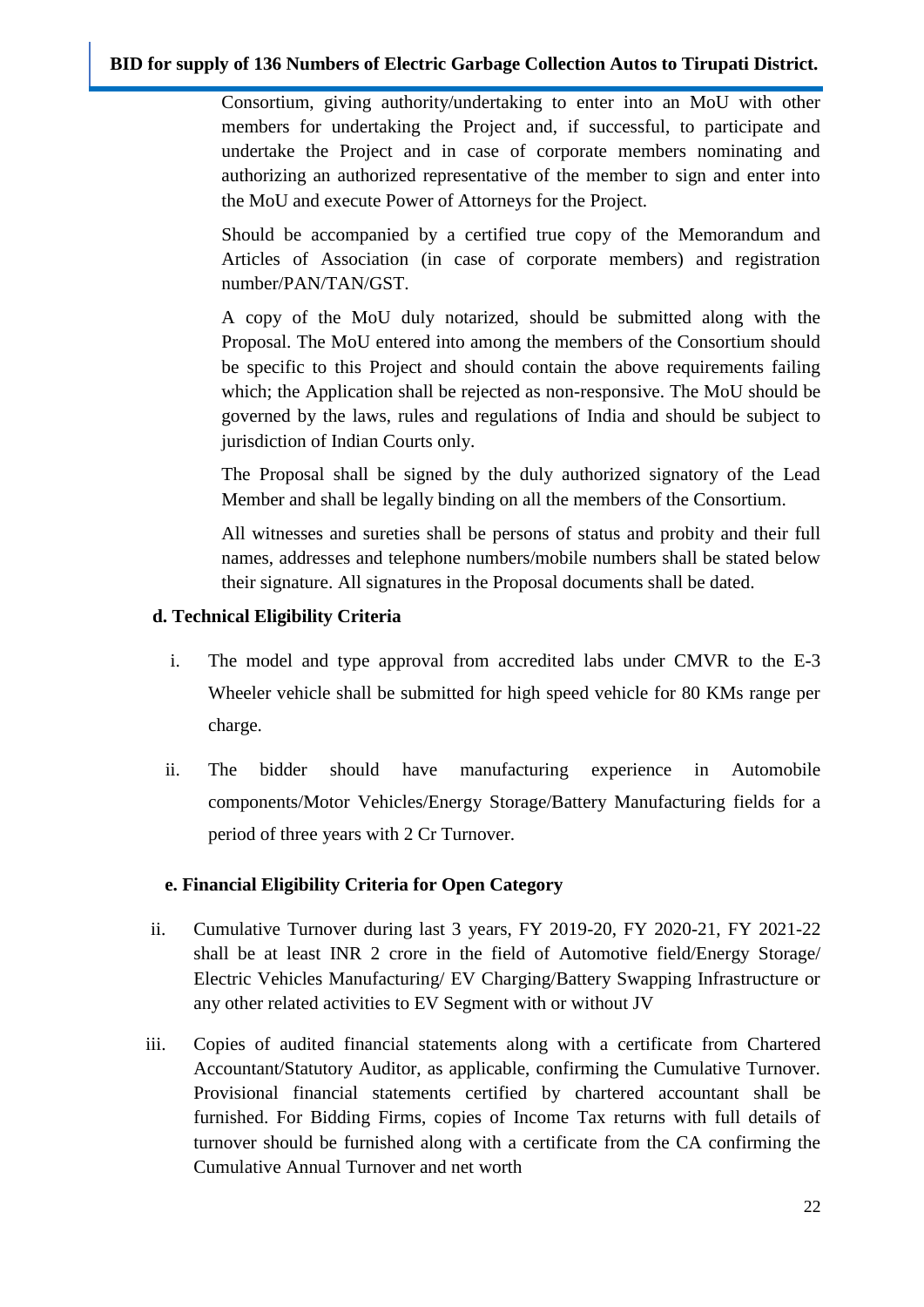#### <span id="page-22-0"></span>**4.4 Financial Bid**

Cost per E- Garbage Auto to run 80 KMs per charge which includes 3 years of battery warranty, Registration charges, training to the drivers inclusive of all taxes, insurance for 3 years, transportation to Gram Panchayats of Tirupati and any other charges /taxes etc.in the format VI covering all details as per the project scope at Clause 4

#### **4.5 Earnest Money Deposit (EMD) and performance Guarantee (PG)**

- a) **Earnest Model Deposit:** Earnest Money Deposit (EMD) shall be INR 10,00,000 Lakh ( Rupees Ten Lakhs Only) . EMD shall be in the form of a DD in favour of "NREDCAP" payable at Tadepalli, Guntur district or a Bank Guarantee with a validity of 180 days as per the Format VIII, shall be submitted by the Bidder along with the Bid, failing which the Bid shall be summarily rejected. The original DD or Bank Guarantee shall be furnished to NREDCAP before closing date, failing which the bid shall be summarily rejected.
- b) **Performance Guarantee (PG):** Successful Bidders, selected by the NREDCAP shall submit Performance Guarantee for an amount of Rs. 20,00,000/- ( Rupees Twenty Lakhs Only on submission of performance Guarantee LOA will be issued and the Bank guarantee shall valid for 3 years or 3 years from the date of supply of Autos. The EMD submitted will be returned against the receipt performance guarantee Bank Guarantee

Liquidated Damages shall be payable by OEM/Manufacturer equivalent to 1% of value of allocated Electric Autos not commissioned corresponding to each week subject to maximum of 4 weeks of delay.

- c) In case, the Electric Autos are not supplied even after 4 weeks from the scheduled date or extended date, the bank guarantee will be revoked.
- d) The format of the Bank Guarantee prescribed in the BID shall be strictly adhered to and any deviation from the above formats may result in rejection of the Bid. The bidder shall submit EMD for Rs. 10,00,000/- in the form of bank guarantee or demand draft/RTGS/NEFT
- e) The Bank Guarantees shall be executed on non-judicial stamp paper of appropriate value as per Stamp Act relevant to the place of execution. The Bank Guarantees have to be in the name of the Bidding Company/Bidding Firm.
- f) All expenditure towards execution of Bank Guarantees such as stamp duty etc. shall be borne by the Bidders.
- g) NREDCAP shall release the EMD of the unsuccessful Bidders within 10 days of issuing Letter of Award (LoA) to the Successful Bidders.

#### <span id="page-22-1"></span>**4.6 Payment Terms**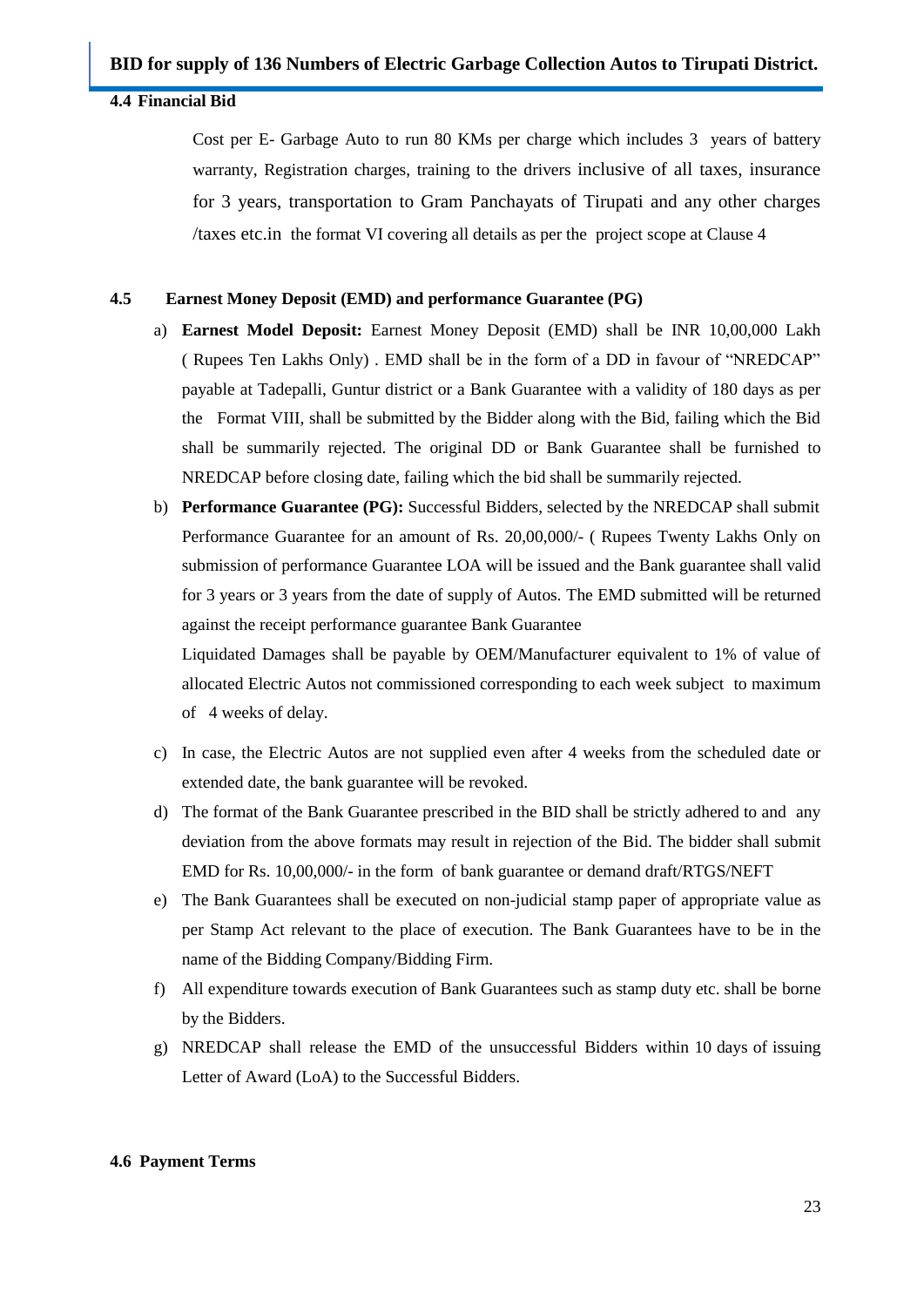a) The OEM/Manufacturer shall submit the invoice in the name of VC& Managing Director, NREDCAP, Tadepalli.

 Upon successful supply of 136 numbers of E- Garbage Collection Autos. 90% of the Invoice amount will be released on submission of the certified bills from the user organization and District Manager concern and other documents such as registration, AMC along with SLA and insurance etc., Balance 10% of the invoice amount will be made against Bank guarantee or after completion of Three (3) years of guarantee /warranty period for the vehicle and upon successful maintenance of Dash Board.

b) The amount will be released duly deducting applicable taxes and NREDCAP service charges @ 3.54 % including GST.

#### <span id="page-23-0"></span>**4.7 Clarifications/Pre-Bid meeting/ Enquires/ Amendments**

Clarifications / Doubts, if any, on BID document shall be e-mailed to [gmtech@nredcap.in](mailto:gmtech@nredcap.in) (or[\)](mailto:%20ev@nredcap.in.) [ev@nredcap.in. B](mailto:%20ev@nredcap.in.)idders are requested to remain updated with the website [www.nredcap.in.](http://www.nredcap.in/) If necessary, amendments shall be issued by Authorized Representative which will be notified in the NREDCAP official website [www.nredcap.in.](http://www.nredcap.in/) No separate reply/intimation will be given for the above, elsewhere.

#### <span id="page-23-1"></span>**4.8 Fraudulent and Corrupt Practices**

- a) The Bidders and their respective officers, employees, agents and advisers shall observe the highest standard of ethics during the Bid process and subsequent to the issue of the LoA. Notwithstanding anything to the contrary contained herein, or in the LoA, the Authorized Representative shall reject a Bid, withdraw the LoA, as the case may be, without being liable in any manner whatever to the Bidder, if it determines that the Bidder has, directly or indirectly or through an agent, engaged in corrupt practice, fraudulent practice, corrective practice, undesirable practice or restrictive practice in the Bid process. In such an event, the Authorized Representative shall forfeit the EMD, without prejudice to any other right or remedy that may be available to the Authorized Representative hereunder or otherwise.
- b) Without prejudice to the rights of the Authorized Representative and the rights and remedies which the Authorized Representative may have under the LoA, if a Bidder is found by the Authorized Representative to have directly or indirectly or through an agent, engaged or indulged in any corrupt practice, fraudulent practice, coercive practice, undesirable practice or restrictive practice during the Bid process, or after the issue of the LoA or after signing of Agreement, such Bidder shall be blacklisted and shall not be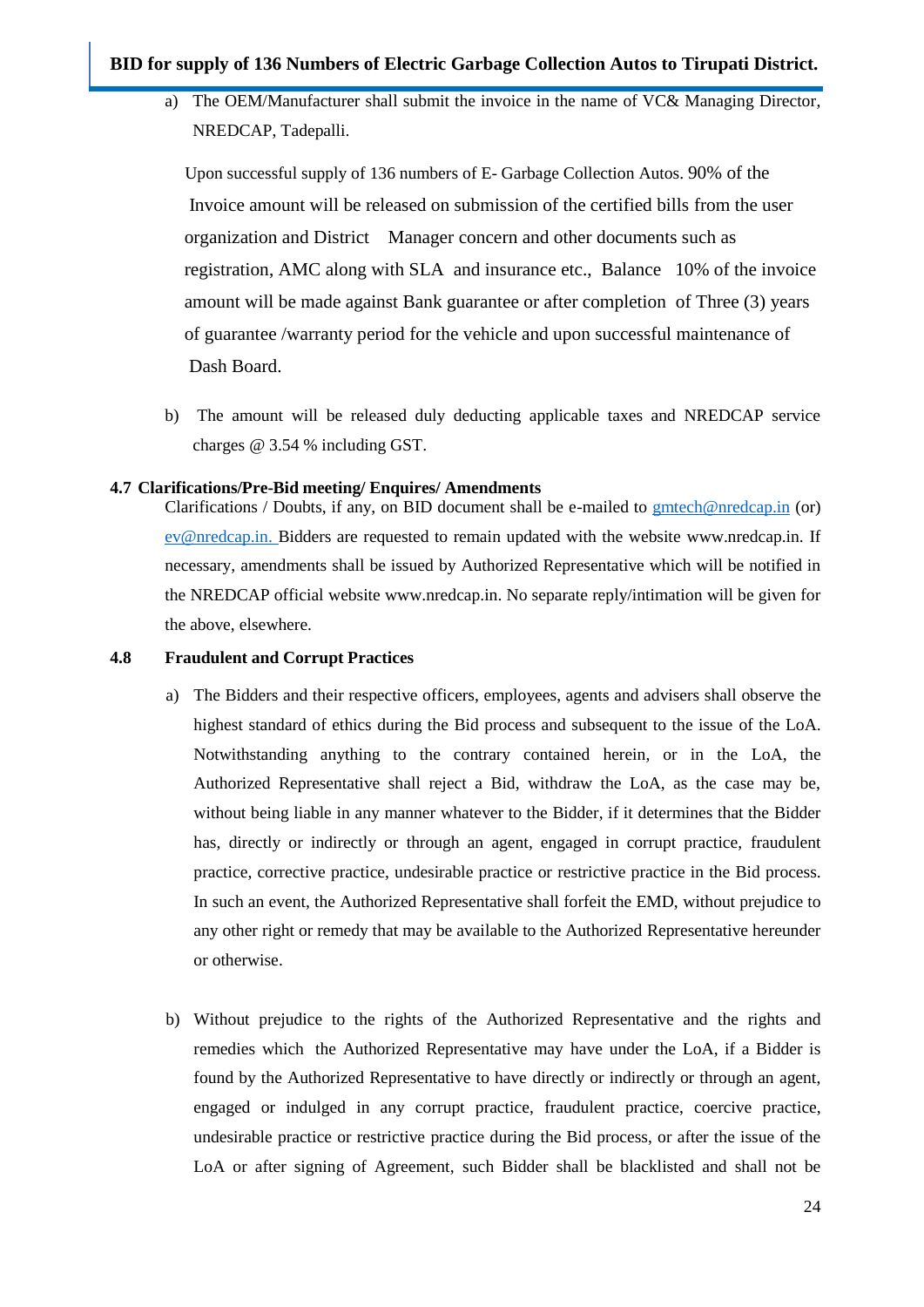eligible to participate in any tender or BID issued by the Authorized Representative, during a period of three (3) years from the date such Bidder is found by the Authorized Representative to have directly or indirectly or through an agent, engaged or indulged in any corrupt practice, fraudulent practice, coercive practice, undesirable practice or restrictive practices, as the case may be.

- c) The following terms shall have the meaning hereinafter respectively assigned to them:
	- i. "**Corrupt Practice**" means (i) the offering, giving, receiving, or soliciting, directly or indirectly, of anything of value to influence the actions of any person connected with the Bid process (for avoidance of doubt, offering of employment to or employing or engaging in any manner whatsoever, directly or indirectly, any official of the Authorized Representative who is or has been associated or dealt in any manner, directly or indirectly with the Bid process or the LoA or has dealt with matters concerning the Agreement or arising there from, before or after the execution thereof, at any time prior to the expiry of one year from the date such official resigns or retires from or otherwise ceases to be in the service of the Authorized Representative, shall be deemed to constitute influencing the actions of a person connected with the Bid Process); or (ii) engaging in any manner whatsoever, whether during the Bid Process or after the issue of the LoA or after signing of the Agreement, as the case may be, any person in respect of any matter relating to the project or the LoA or the Agreement, who at any time has been or is a legal, financial or technical adviser of the Authorized Representative in relation to any matter concerning the Project;
	- ii. **"Fraudulent Practice"** means a misrepresentation or omission of facts or suppression of facts or disclosure of incomplete facts, in order to influence the Bid process.
	- iii. **"Coercive Practice"** means impairing or harming, or threatening to impair or harm, directly or indirectly, any person or property to influence any persons participation or action in the Bid process**.**
	- iv. **"Undesirable Practice"** means (i) establishing contact with any person connected with or employed or engaged by the Authorized Representative with the objective of canvassing, lobbying or in any manner influencing or attempting to influence the Bid process; or (ii) having a Conflict of Interest; and
	- v. **"Restrictive Practice"** means forming a cartel or arriving at any understanding or arrangement among Bidders with the objective of restricting or manipulating a full and fair competition in the Bid process**.**

#### <span id="page-24-0"></span>**4.9 Other Provisions**

#### **Power to Remove Difficulties**

If any difficulty arises in giving effect to any provision of the BID guidelines or interpretation of the BID guidelines or there is a requirement to modify the BID guidelines for better implementation, the matter may be considered by the Authorized Representative for this purpose and its decision will be final.

#### <span id="page-24-1"></span>**5.0 Indemnity**

Selected bidder will indemnify the NREDCAP to defend and hold harmless each other and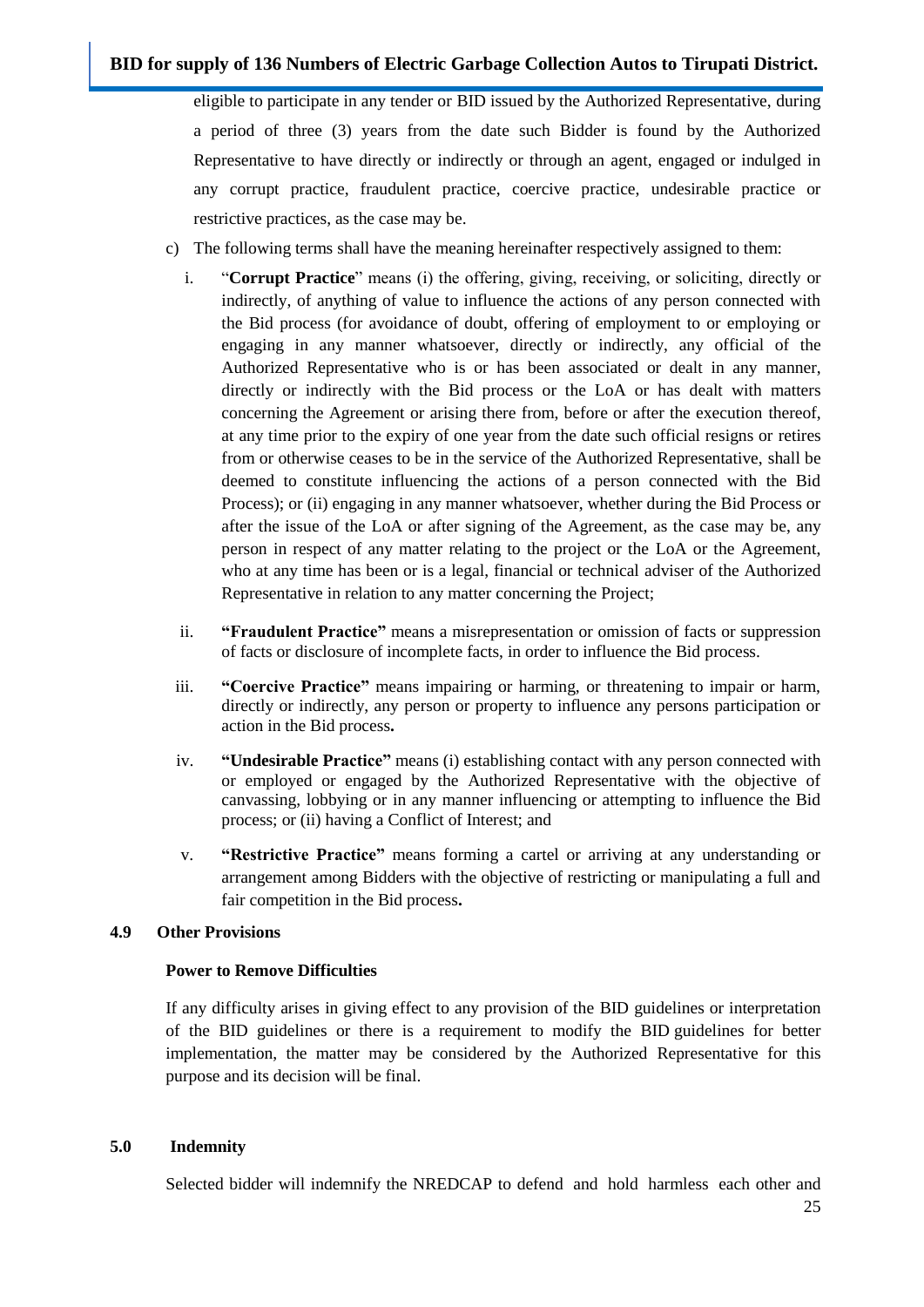its divisions, successors, subsidiaries and affiliates, the assigned of each and their directors, officers, agents and employees from and against all liabilities, claims, losses, and damages of any nature, including, without limitation, all expenses (including attorney"s fees), cost, and judgments incident there to NREDCAP and NREDCAP obligations under this indemnity will survive the expiration, termination, completion or cancellation of this Contract or an order hereunder.

#### <span id="page-25-0"></span>**5. Formats**

#### **Formats for Bid Submission**

The following formats are required to be submitted as part of the BID. These formats are designed to demonstrate the Bidder"s compliance with the Qualification Requirements set forth and other submission requirements specified in theBID.

- i. Format for prequalification check (Format I)
- ii. Format of Covering Letter (Format II)
- iii. Format for Power of Attorney to be provided by Bidding Company in favor of Authorized signatory ( Format III)
- iv. Format for Technical Eligibility Criteria (Format IV)
- v. Format for Financial Eligibility Criteria (Format V)
- vi. Formats for submission of Financial Bid (Formats VI )
- vii. Format for Bank Guarantee (Format VII)
- viii. Declaration regarding "Restrictions on procurement from a Bidder of a country which shares a landborder with India" (Format- VIII)
- ix. Certificate Regarding Declaration of Local Content (Format- IX)
- x. Litigation History ( $\text{Format} X$ )
- xi. Satisfactory performance certificate of Garbage Collection Autos from DPO/Municipal for a minimum of 25 Autos for a period of one year.(Format XI)
- xii. Format for certificate of relationship of Associate Company/ParentCompany/Ultimate Parent Company with the Bidding Company ( Format XII).

<span id="page-25-1"></span>The Bidder may use additional sheets to submit the information for detailed response.

#### **Format-I: Covering Letter to Prequalification check**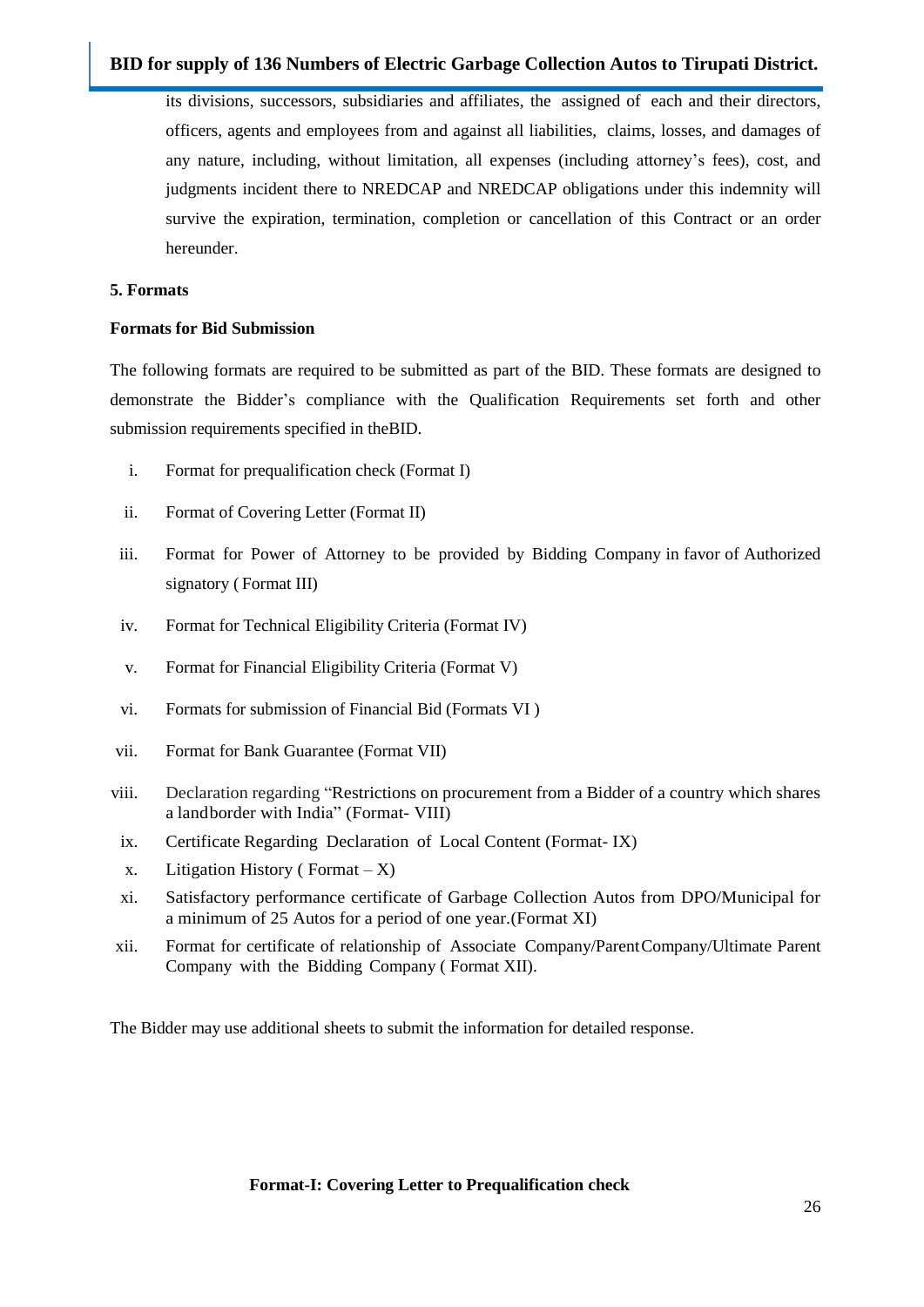(The covering letter should be on the Letter Head of the Bidding Company/ BiddingFirm)

Date: Reference No:

From: (Insert name and address of Bidding Company/BiddingFirm) Telephone Number: Fax:

E-mail address:

To

The VC & Managing Director, NREDCAP12-464/5/1, River Oaks Apartments, CSR Kalyana Mandapam Road, Tadepalli, Guntur District -522 501,

**Sub:** Response to BID No dated [Insert date in dd/mm/yyyy for supply of **136** numbers of E- Garbage Collection Autos.

-------0-------

Dear Sir,

I/We, the undersigned …………..*[insert name of the 'Bidder']* having read, examined and understood in detail the BID including Qualification Requirements in particular, terms and conditions of the Agreement, hereby submit my/our Bid in response to BID.

I/We have uploaded scanned copies of the original documents on the website specified by the Authorized Representative, and I/We are hereby submitting the original documents as specified.

#### **Table A: Details pertaining to EMD**

| S No |                                  | <b>EMD</b> through BG |                  | <b>EMD</b> through DD |        |         |  |  |
|------|----------------------------------|-----------------------|------------------|-----------------------|--------|---------|--|--|
|      | <b>BG</b> Value in<br><b>INR</b> | Ref No.               | Validity<br>Date | DD<br>Amount          | DD No. | DD Date |  |  |
|      |                                  |                       |                  |                       |        |         |  |  |

#### **Table B: Details pertaining to Bid Processing Fee**

| S No | <b>DD</b> Amount | DD No. | <b>DD</b> Date |
|------|------------------|--------|----------------|
|      |                  |        |                |

- i. Certificate from designated labs for type and model approval to E- Garbage Collection Autos.
- ii. Proof of supply of vehicles with charted accountants for 25 numbers of 3- Wheeler Autos.
- iii. AP Government Transport Department registration certificates if any.
- iv. The OEM shall be registered with GST Authorities in AP or Telangana State only.
- v. The Electric 3- Wheeler Garbage Collection Autos with batteries shall be warranted for a minimum period of 3 Years from the date of delivery.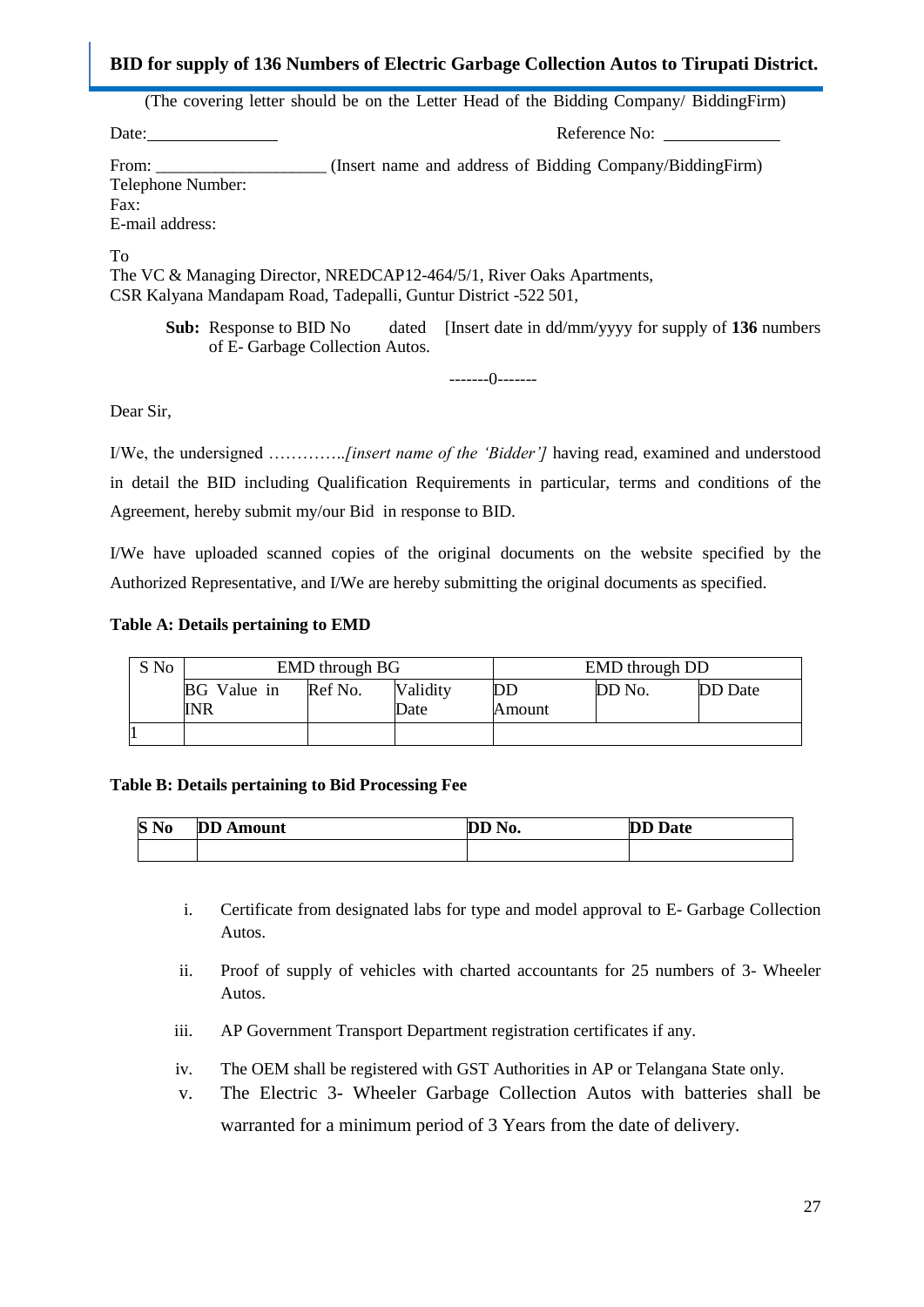- vi. Financial Eligibility is 2 Crores for the financial years 2019 to 2022 as per format V.
- vii. Performance Certificate from District Panchayat Officer about performance of Garbage Collection Autos.

I/We, undertake to bid for supply of 136 numbers of E- Garbage Collection Autos are enclosed for which EMD mentioned above, of relevant amount in accordance with provisions under BID.

Thanking you,

Yours faithfully,

(Name, Designation and Signature of Authorized Signatory).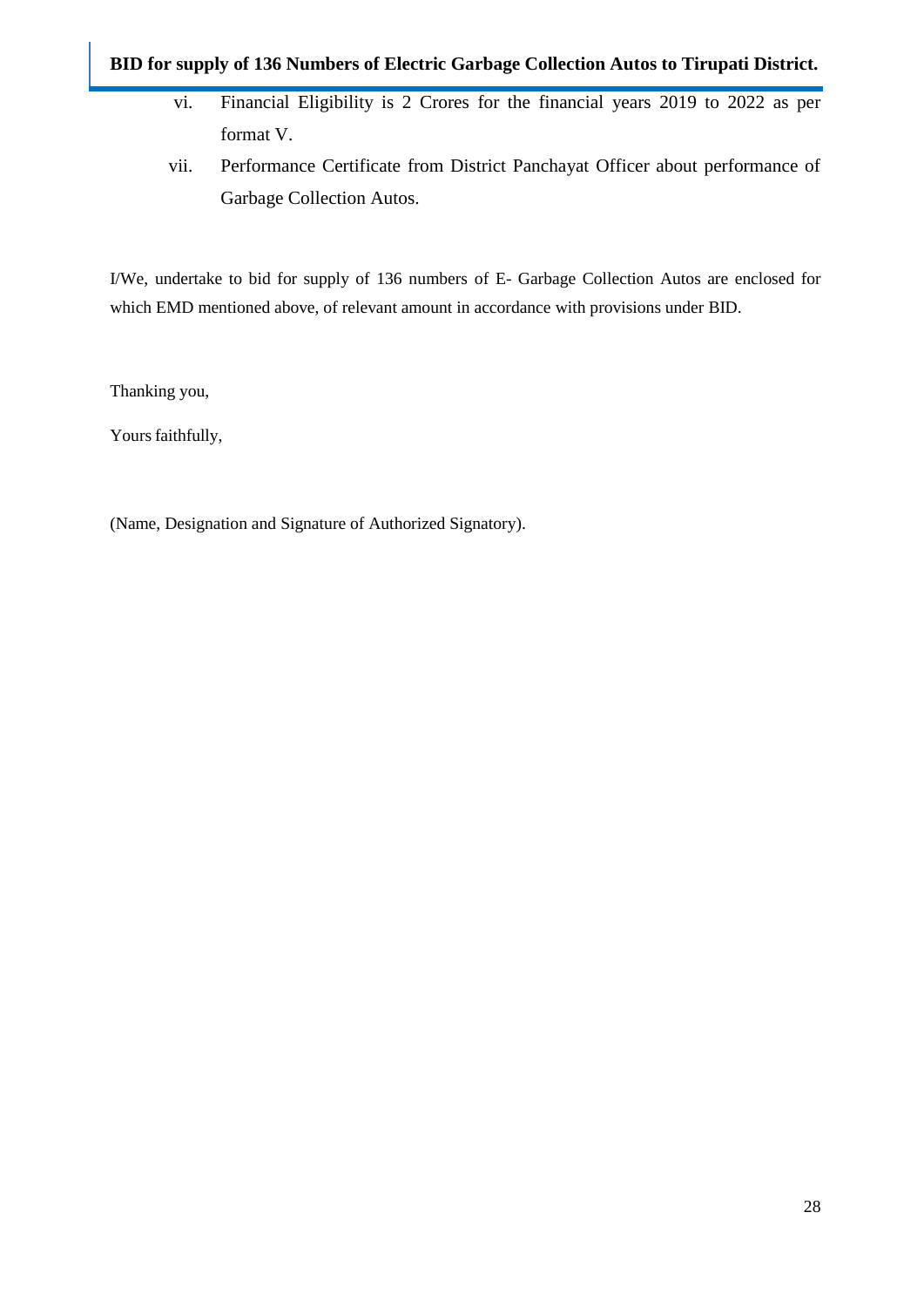## **Format-II: Covering Letter**

(The covering letter should be on the Letter Head of the Bidding Company/Bidding Firm)

Date: **Date: Example 2 Date: Reference No: Reference No: B** 

From: The Company (Insert name and address of BiddingCompany/Bidding Firm)

Telephone Number:

Fax:

E-mail address:

To

The VC & Managing Director, NREDCAP12-464/5/1, River Oaks Apartments, CSR Kalyana Mandapam Road, Tadepalli, Guntur District -522 501,

Sub: Response to **BID No** dated *[Insert*] *date indd/mm/yyyy]* for supply of 136 numbers of E- Garbage Collection Autos.

----0----

Dear Sir,

I/We, the undersigned ……………. *[insert name of the 'Bidder']* having read, examined, and understood in detail the BID including Qualification Requirements in particular, terms and conditions of the Agreement hereby submit my/our Bid in response to BID. I/We are submitting our Bid for supply of 136 numbers of E- Garbage Collection Autos mentioned in Format – I submitted as part of the Bid.

- 1. I/We give my/our unconditional acceptance to the BID, dated …………….….
- *[Insert date in dd/mm/yyyy]*, standard Agreement attached there to, issued by Authorized Representative. In token of my/our acceptance to the BID, Agreement along with the amendments and clarifications issued by Authorized Representative, the same have been initialed by me/us and enclosed with the response to BID. I/We shall ensure that the Agreement is executed as per the provisions of the BID, provisions of Agreement shall be binding on me/us. Further, I/we confirm that the Electric Autos shall be installed and commissioned within the timelines specified in this BID.
- 2. I/We have submitted our response to BID strictly as per provisions under Clause 6 (Formats) of this BID, without any deviations, conditions and without mentioning any assumptions or notes in the said Formats.
- 3. I/We hereby declare that I/We are participating in this Bid process.
- 4. I/We here by declared that we have read and understood the BID and the hard copy of the initialed BID shall be submitted upon finalization as Successful Bidder.
- 5. I/We hereby unconditionally and irrevocably agree and accept that the decision made by Authorized Representative in respect of any matter regarding or arising out of the BID shall be binding on me/us. I/We hereby expressly waive and withdraw any deviations and all claims in respect of this process.
- 6. I/We hereby undertake that we will comply to the technical specifications of the E- Garbage Collection Autos as detailed in Annexure-A of this BID.
- 7. I/we hereby declare that we are not in Conflict of Interest with any other Bidder in this Bid process, and we have submitted only one Bid in response to this BID and are not participating under any other Bid in this BID. I/we hereby declare that we are in compliance with provisions of the BID
- 8. I/We hereby undertake that the components/items to be supplied for installation of the system shall be as per the component/items indicated in the Test Certificate of the authorized test centers under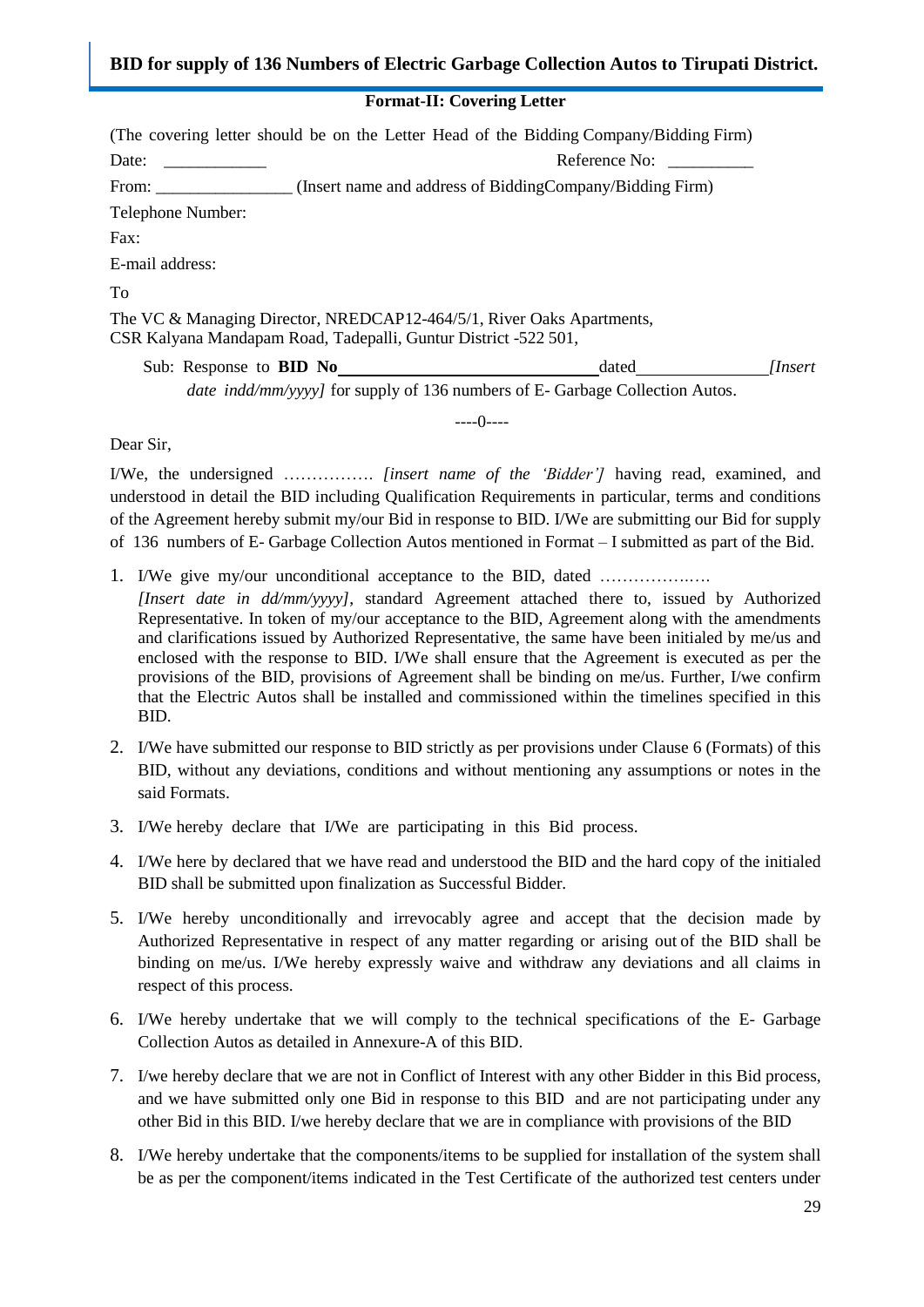#### CMVR.

9. Familiarity with Relevant Indian Laws & Regulations:

I/We confirm that I/we have studied the provisions of the relevant Indian laws and regulations as required to enable us to submit this response to BID, and execute the Agreement, in the event of my/our selection as Successful Bidder.

- 10. I/We are enclosing herewith my/our response to the BID with formats duly signed as desired by you in the BID for your consideration.
- 11. It is confirmed that my/our response to the BID is consistent with all the requirements of submission as stated in the BID and subsequent communications from Authorized Representative.
- 12. The information submitted in our response to the BID is correct to the best of my/our knowledge and understanding. I/We would be solely responsible for any errors or omissions in my/our response to the BID.
- 13. I/We confirm that all the terms and conditions of our Bid are valid up to (Insert date as per table 1 of the BID). The validity of my/our Bid will be as per table 1 of this BID.
- 14. I/We (in case of a Company) confirm that the Power of Attorney has been issued to the Authorized Signatory of this Bid pursuant to the Board Resolution ……………….. *[Insert date in dd/mm/yyyy]*
- 15. I/We confirm that I/We have the necessary execution capacity to implement and execute the Electric Autos allocated to us pursuant to our finalization as Successful Bidder after implementation of the allocation process
- 16. Contact Person:

Details of the representative to be contacted by Authorized Representative are furnishedas under:

| Name                                          |  |
|-----------------------------------------------|--|
| Designation                                   |  |
| Company $\langle$ if applicable $>$ : Address |  |
| Phone No.                                     |  |
| Mobile No.                                    |  |
| Fax No.                                       |  |
| E-mail address                                |  |
| Alternate Email address                       |  |

17. I/We have neither made any statement nor provided any information in this Bid, which to the best of my/our knowledge is materially inaccurate or misleading. Further, all the confirmations, declarations and representations made in my/our Bid are true and accurate. In case this is found to be incorrect after my/our selection as Successful Bidder, I/we agree that the same would be treated as the Bidder"s event of default under Agreement and consequent provisions of Agreement shall apply.

Dated the day of 20...

Thanking you, Yours faithfully,

(Name, Designation and Signature of Authorized Signatory)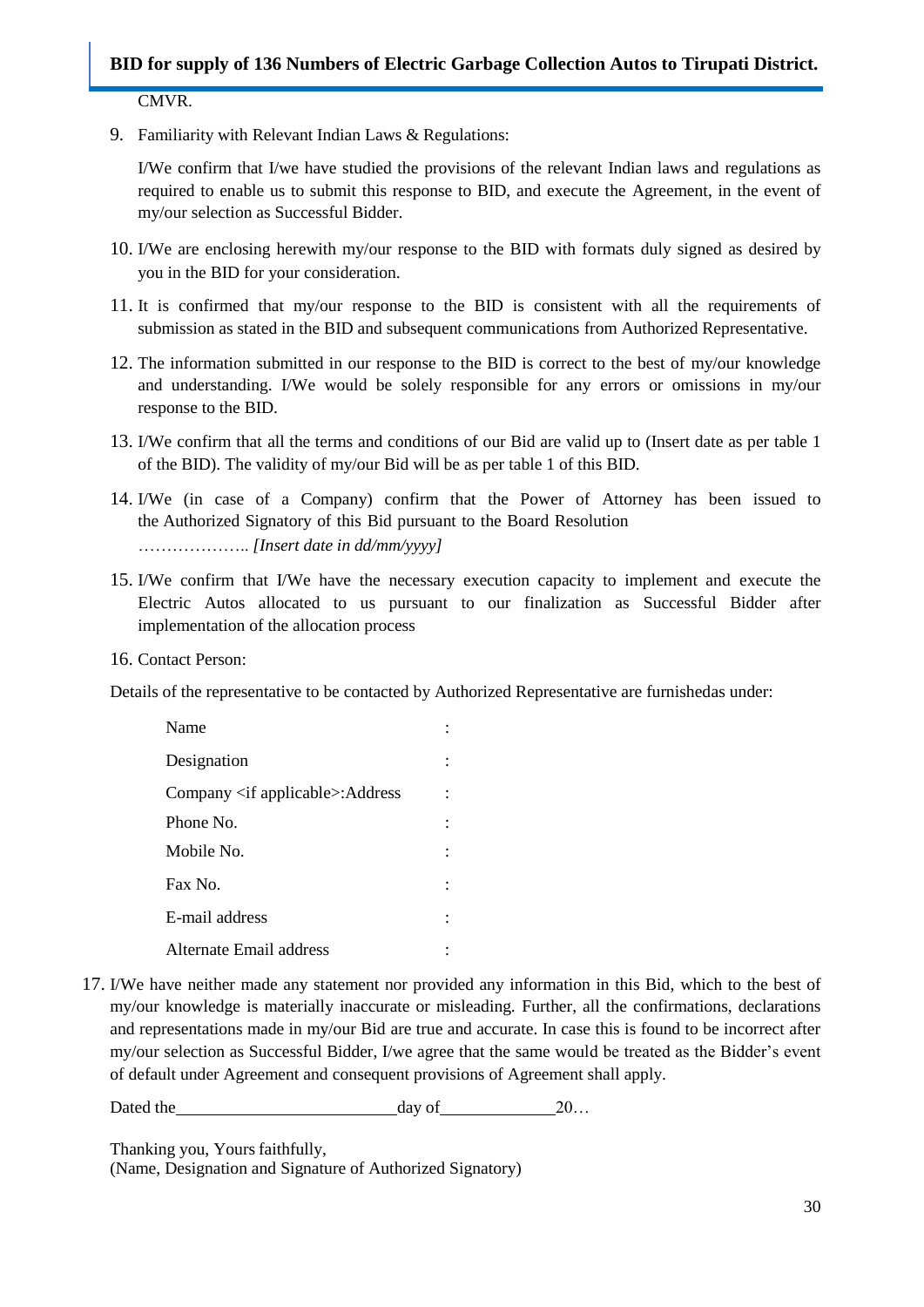#### **Format-III: Format for Power of Attorney**

**(To be provided by the Bidding Company in favour of the Authorized Signatory ofthe Bidding Company)**

#### **POWER OF ATTORNEY**

**(To be executed on non-judicial stamp paper of appropriate value as per Stamp Act relevant to place of execution.)**

as our duly constituted lawful Attorney (hereinafter called as Authorized Signatory) to exercise all or any of the powers for and on behalf of the Bidding Company in regard tosubmission of the response to BID No …………………**.**. We also authorize the said Authorized Signatory to undertake the following acts:

- i. To submit on Bidding Company, the response to BID.
- ii. To do any other act or submit any information and documents related to the above response to BID.

It is expressly understood that in the event of the Bidding Company being selected as Successful Bidder, this Power of Attorney shall remain valid, binding, and irrevocable until the Bidding Company achieves execution of Agreement.

We as the Directors of the Bidding Company agree and undertake to ratify and confirm all whatsoever the said Attorney/Authorized Signatory has done on behalf of the Bidding Company pursuant to this Power of Attorney and the same shall bind us and deemed to have been done by us.

IN WITNESS WHEREOF M/s ………………………………………….……., as the Director of the Bidding Company have executed these presents on this… Day of

......under the Common Seal of our Company.

For and on behalf of Bidding Company M/s………………………….

(Signature of person authorized by the board)

(Name DesignationPlace: Date:)

Accepted

(Signature, Name, Designation and Address of the Authorized Signatory)

Attested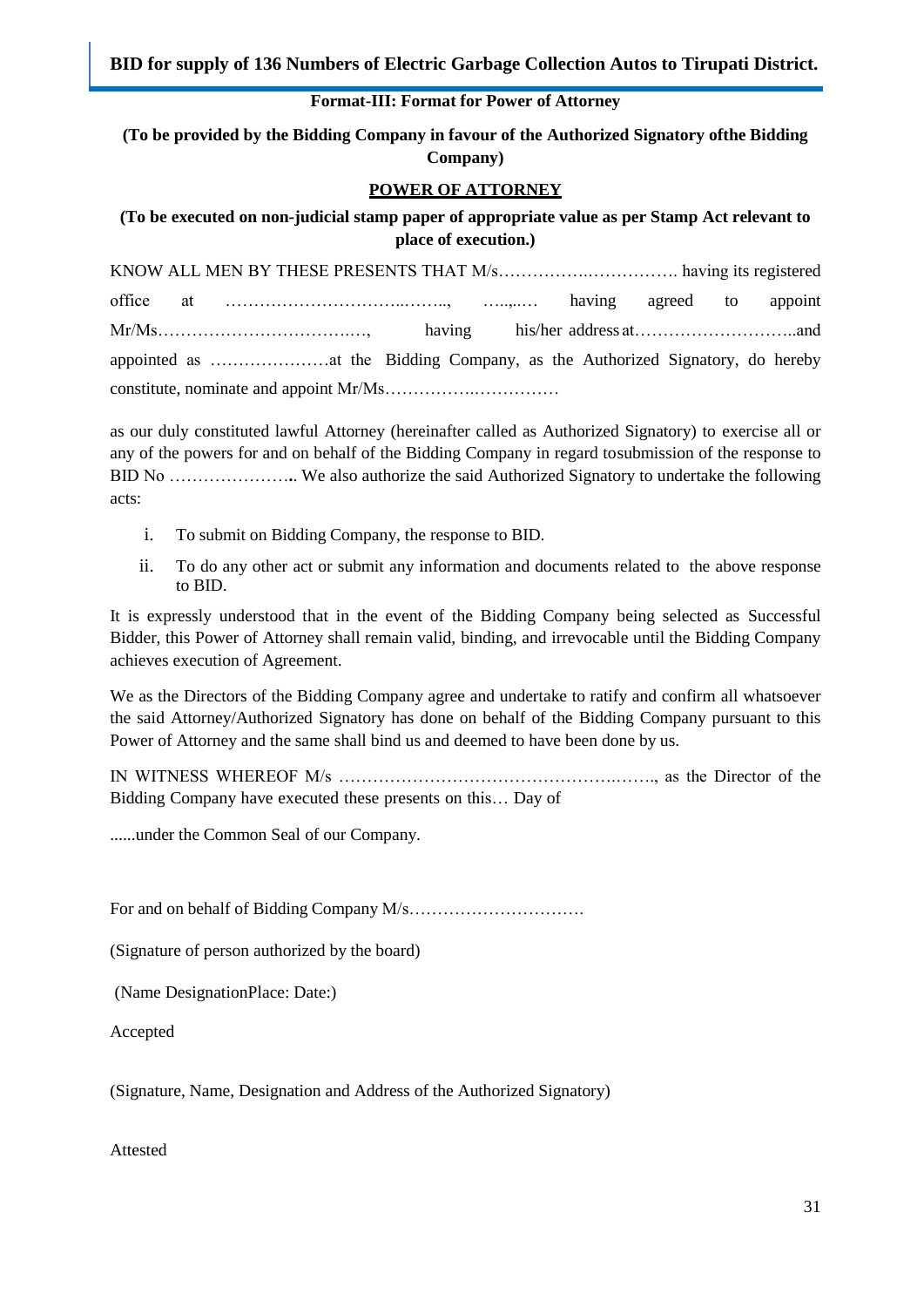(Signature of the executant)

(Signature & stamp of Notary of the place of execution)

Place: Date:

#### **Notes:**

The mode of execution of the power of attorney should be in accordance with the procedure, if any, laid down by the applicable law and the charter documents of the executant(s) and the same should be under common seal of the executant affixed in accordance with the applicable procedure. Further, the person whose signatures are to be provided on the power of attorney shall be duly authorized by the executant(s) in this regard.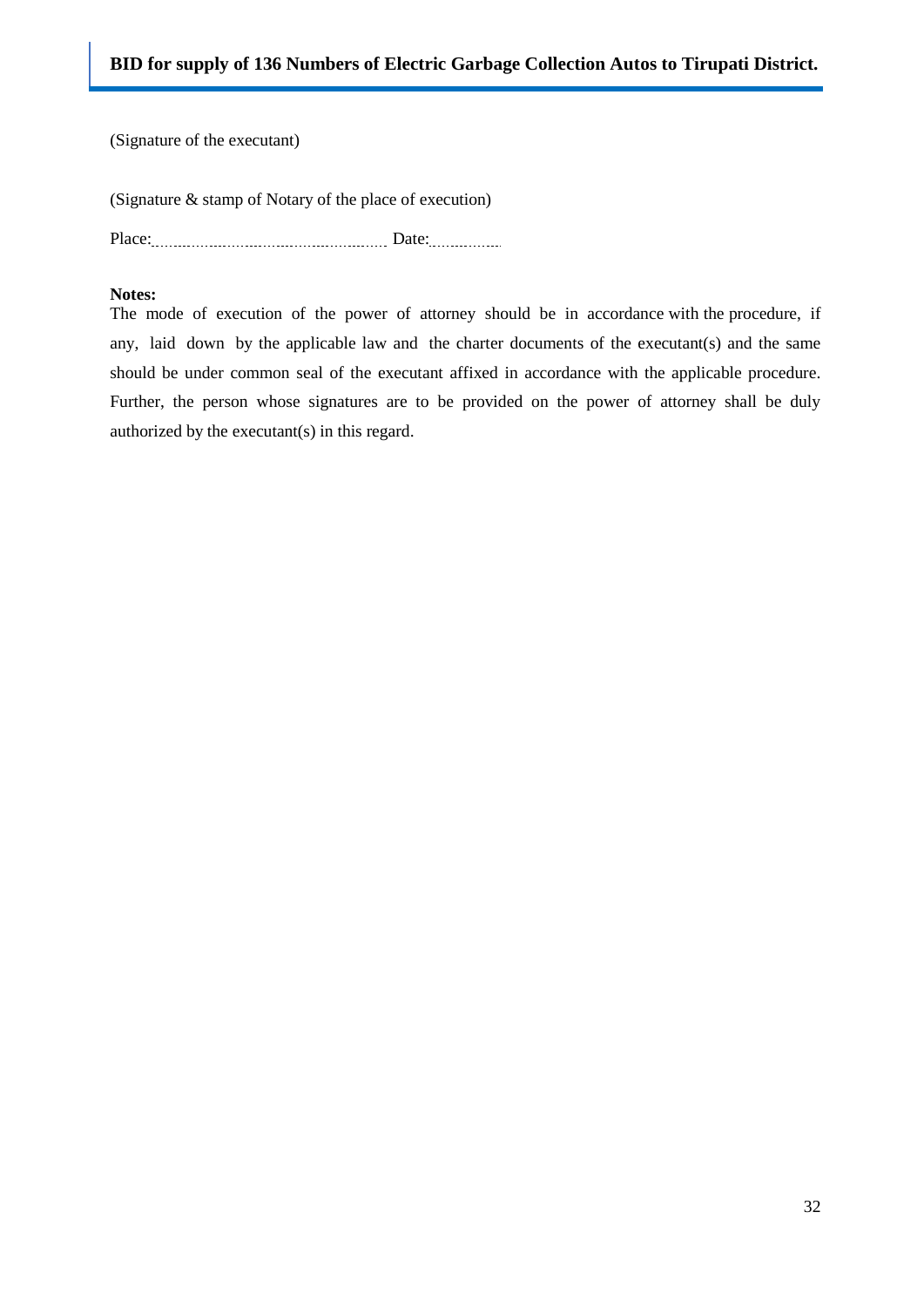#### **Format- IV: Format for Technical Eligibility Criteria**

<span id="page-32-0"></span>To,

#### **The VC & Managing Director, NREDCAP12-464/5/1, River Oaks Apartments, CSR Kalyana Mandapam Road, Tadepalli, Guntur District -522 501**

Dear Sir,

Sub: Response to BID No. for selection of OEM/Manufacturer

for

Supply of 136 numbers of E- Garbage Collection to the Gram Panchayat of , Tirupati District.

----0----

I/We hereby submit the details of physical experience i.e supply of E- 3 Wheeler Autos to meet the Technical Eligibility Criteriaas per the provisions of the BID.

#### **Technical Eligibility Criteria**

| Sl.<br>No. | <b>Name</b><br><sup>of</sup><br>the<br>company whose<br>experience<br><b>is</b><br>being considered | <b>Parameter</b>                                                                                                                       | 国<br>ю<br>$\mathbb Z$<br>Ø | ودا<br>$\mathbf{z}$<br>N | $\frac{202}{22}$ | æ | <b>Otal</b> |
|------------|-----------------------------------------------------------------------------------------------------|----------------------------------------------------------------------------------------------------------------------------------------|----------------------------|--------------------------|------------------|---|-------------|
|            |                                                                                                     | Numbers of Electric Autos with<br>Lithium Ion Ferrophospate<br>Batteries Details of<br>Registration number of each<br>vehicle supplied |                            |                          |                  |   |             |

I/We undertake that we are not blacklisted by any Govt. Agency in the past or at present. I/We undertake that were not blacklisted ever by any Govt. Agency.

> Signature and seal of practicing Charted Accountant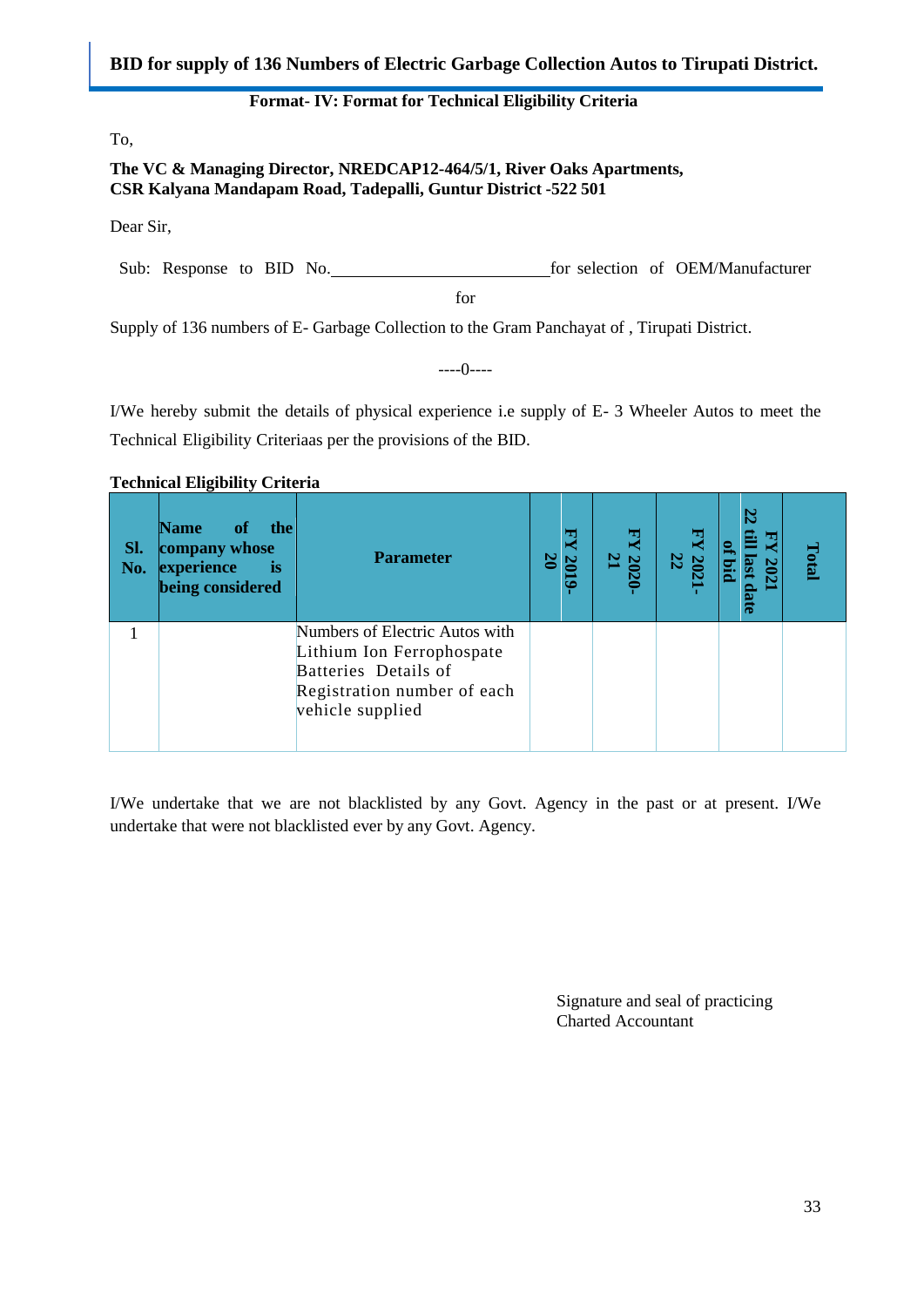#### **Format- V: Format for Financial Eligibility Criteria**

<span id="page-33-0"></span>To,

**The VC & Managing Director, NREDCAP,12-464/5/1, River Oaks Apartments, CSR Kalyana Mandapam Road, Tadepalli-522 501, Guntur District**

Dear Sir,

**Sub:** Response to BID No. for selection of OEM/Manufacturer for Selection of OEM/Manufacturer to Supply and Maintenance of 136 numbers of 3- Wheeler Electric Garbage Collection Autos with lithium ion batteries.

----0----

I/We hereby submit the following documents to meet the Technical Eligibility Criteria as per the provisions of the BID.

I/We hereby undertake to certify that we have cumulative annual turnover of Rs. 2 Crore .in supply of electric autos

| Sl. No. | <b>Financial year</b>             | <b>Turnover (INR Lakhs)</b> |
|---------|-----------------------------------|-----------------------------|
|         | FY 2019-20                        |                             |
|         | FY 2020-21                        |                             |
|         | FY 2021-22                        |                             |
|         | <b>Cumulative Annual Turnover</b> |                             |

NOTE:

- i. Attach certificate from the Chartered Accountant/Statutory Auditor along with audited financial statements (Balance Sheet, Profit & Loss Account, Schedules and cash flow statement). Provisional financial statements certified by chartered accountant.
- ii. The documents submitted without certification by the Chartered Accountant shall not be considered.

Signature and seal of practicing Charted Accountant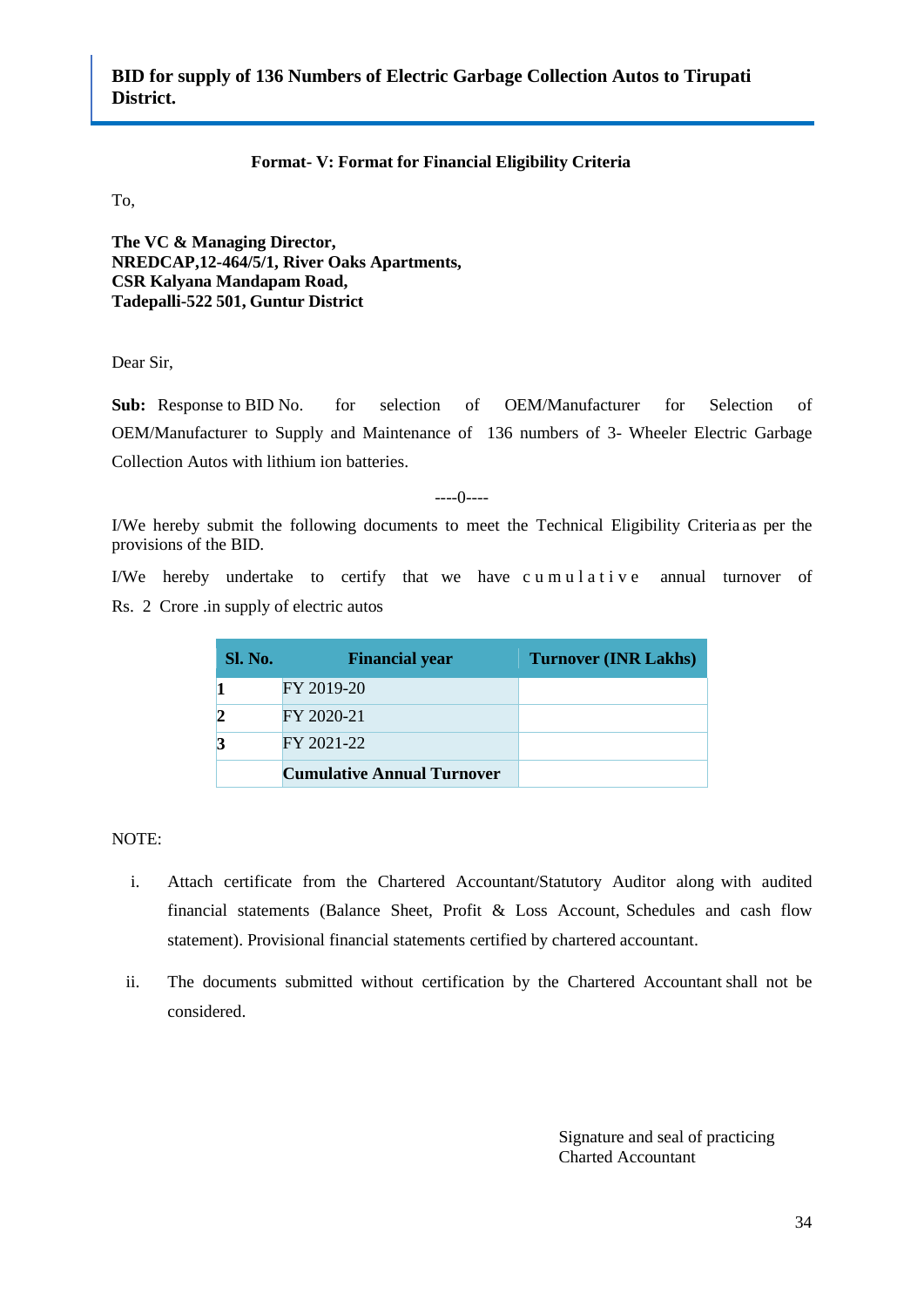<span id="page-34-0"></span>

|                           | Name of the Bidder: |                                                                 |                                                                                                                                                                                                                                                                                                                                                                          |                                                                  |                                              |  |
|---------------------------|---------------------|-----------------------------------------------------------------|--------------------------------------------------------------------------------------------------------------------------------------------------------------------------------------------------------------------------------------------------------------------------------------------------------------------------------------------------------------------------|------------------------------------------------------------------|----------------------------------------------|--|
| $\mathbf{s}$<br><b>No</b> | <b>Model</b>        | Quoted<br>number for<br>supply of<br>garbage<br>collection auto | <b>Description</b>                                                                                                                                                                                                                                                                                                                                                       | <b>Unit Rate</b><br>in Rs.<br>(Incl.<br>Taxes)<br>Rs-per<br>Auto | <b>Total Cost</b><br>for 136<br><b>Autos</b> |  |
| A                         | B                   | C                                                               | D                                                                                                                                                                                                                                                                                                                                                                        | Е                                                                | F                                            |  |
| 1                         |                     | 136                                                             | Supply and Maintenance of<br>136 numbers of 3- Wheeler<br>Electric Garbage Collection<br>Autos to the 123 Gram<br>Panchayats of<br>Tirupati<br>Revenue Divison, Tirupati<br>District<br>including<br>Registration<br>charges,<br>Insurance, Transportation,<br>AMC, GPS, Dash Borad<br>Maintenance and taxes if<br>any as per the scope of work<br>mentioned in Clause 4 |                                                                  |                                              |  |

#### **Format- VI : Format for Financial Bid**

#### **Certified that:**

- Above rates are in accordance with the specifications & various terms & conditions mentioned in the BID and are applicable for supply to the 123 villages of Tirupati Revenue Divison, Tirupati District.
- The rates are inclusive of all latest prevailing taxes and duties etc., of Govt. of Andhra Pradesh as well as Govt. of India.
- The rates for supply of autos including 3 years of warranty to vehicle including batteries, insurance, annual maintenance for a period of three with registration and transportation charges etc., as per the scope of work mentioned in Clause 4.

#### **Signature of Authorized Signatory of the manufacturer with seal** Place:

Date: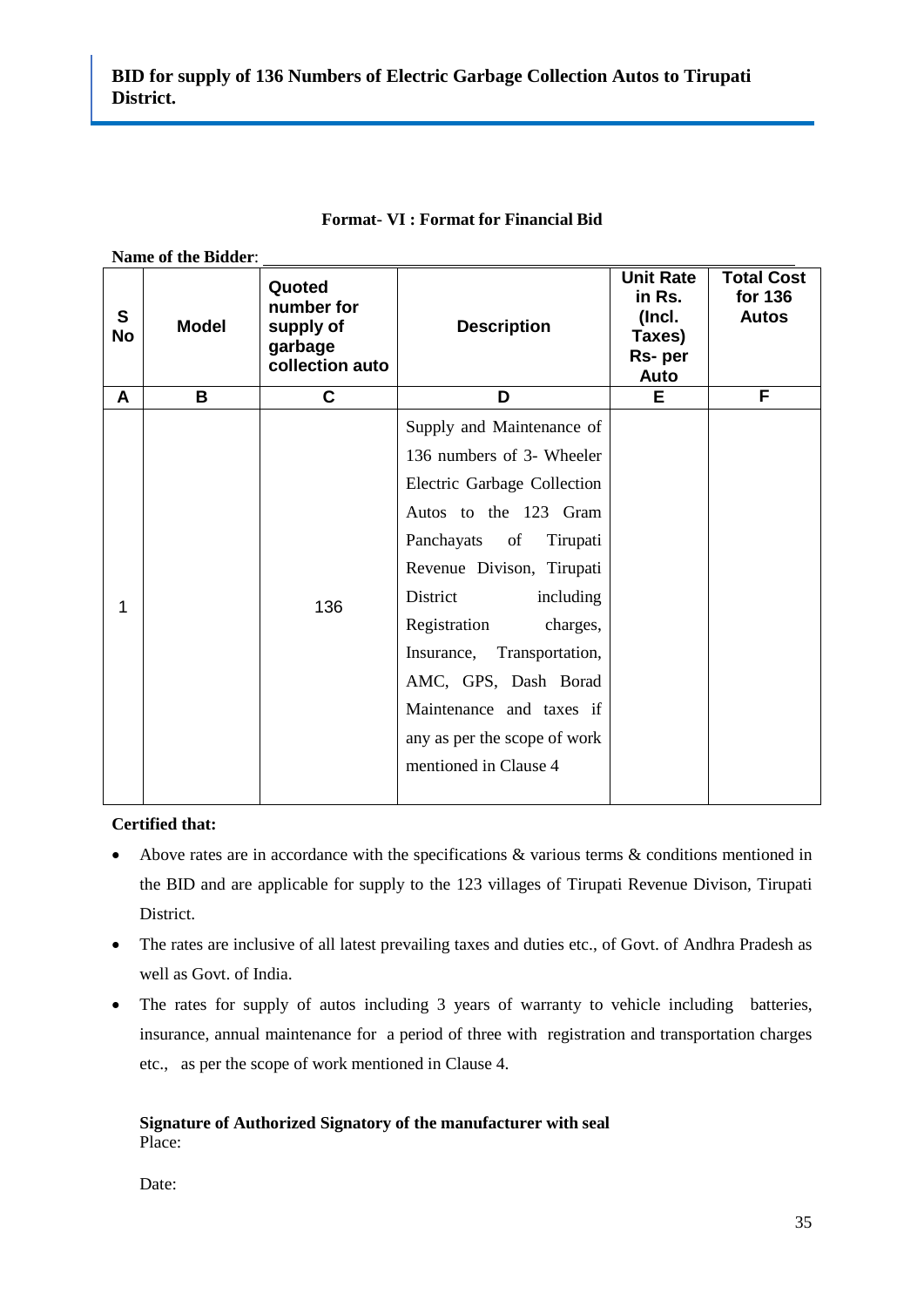#### **Format – VII: Format for Bank Guarantee**

<span id="page-35-0"></span>To :[name of Employer)

[Address of Employer)

Whereas [name and address of Developer]

(Hereinafter called "the Developer") has undertaken, in pursuance of Contract No.

dated to execute [name of Agreement and brief description of Works] (hereinafter called "the Agreement").

AND WHEREAS it has been stipulated by you in the said Agreement that the OEM/Manufacturer shall furnish you with a Bank Guarantee by a recognized bank for the sum specified therein as security for compliance with his obligations in accordance with the Agreement "

AND WHEREAS we have agreed to give the OEM/Manufacturer such a Bank Guarantee:

NOW THEREFORE we hereby affirm that we are the Guarantor and responsible to you, on behalf of the Developer, up to a total of [amount ofguarantee] 1 [in words], such sum being payable in the typesand proportions of currencies payable as per the Agreement in which the Contract Price is payable, and we undertake to pay you, upon your first written demand and without cavil or argument, any sum or sums within the limits of

[Amount of guarantee]1 as aforesaid without your needing to prove or to show grounds or reasons for your demand for the sum specified therein.

We hereby waive the necessity of your demanding the said debt from the OEM/Manufacturer before presenting us with the demand.

We further agree that no change or addition to or other modification of the terms of the Agreement or of the Works to be performed thereunder or of the Agreement documents which may be made between you and the Contract Hall in any way release us from any liability under this guarantee, and we hereby waive notice of any such change, addition or modification.

This guarantee shall be valid until days from the Expiry Date (which shall be 180 days from Expiry Date)

Witnesses Signature and seal of the Guarantor Name of Bank & Address  $\frac{1}{2}$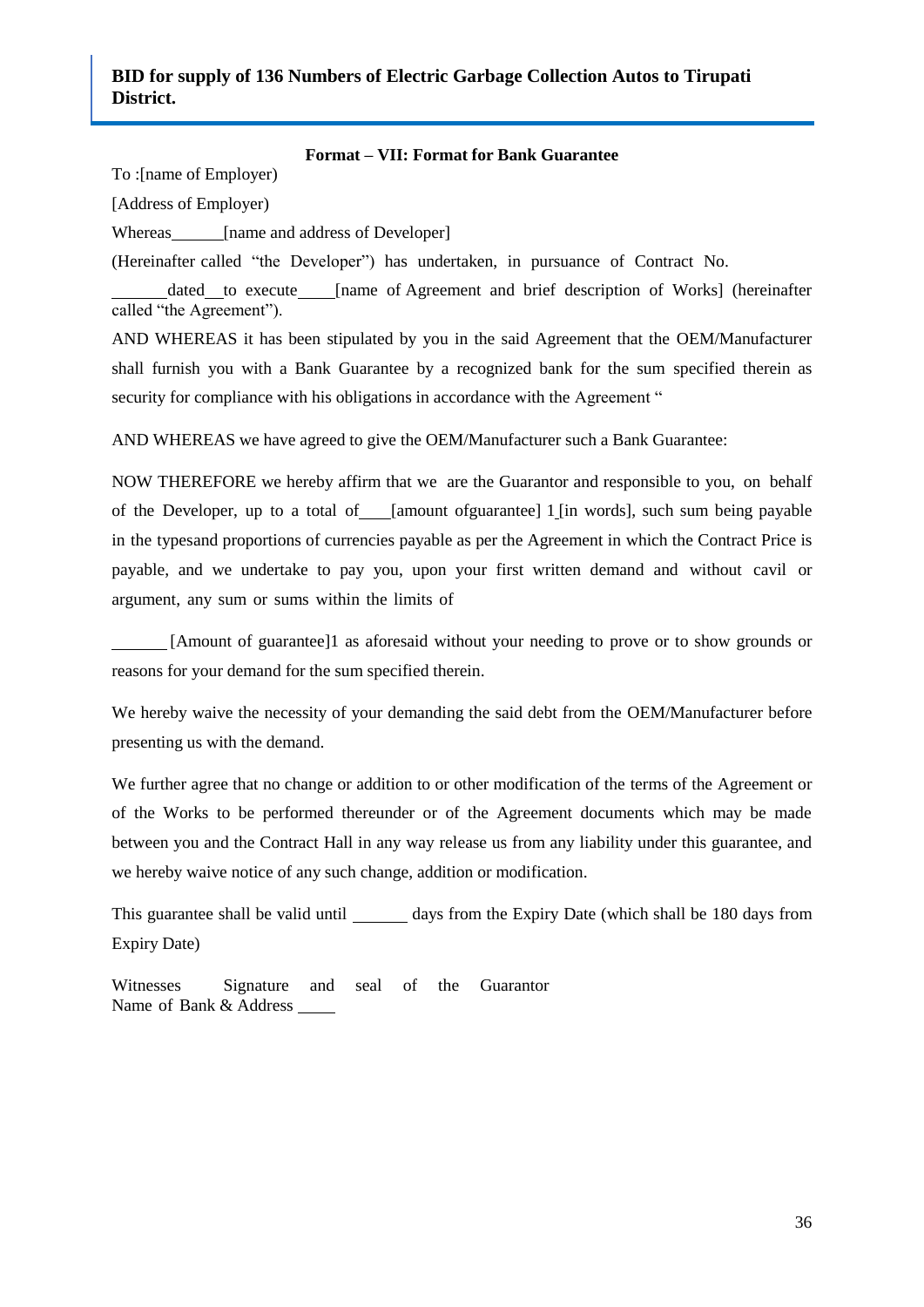### <span id="page-36-0"></span>**Format -VIII: Declaration regarding "Restrictions on procurement from a Bidder of a country which shares a landborder with India"**

(To be submitted on Applicant"s Letter Head)

To,

**The VC & Managing Director, NREDCAP,12-464/5/1, River Oaks Apartments, CSR Kalyana Mandapam Road, Tadepalli-522 501, Guntur District**

Dear Sir,

With reference to our bid proposal for participation in NREDCAP tender NIT/Bid Document No :

dated: \_\_\_\_\_\_\_\_\_\_\_\_\_\_, I/we hereby confirm that, I/We have read the clause as mentioned in the tender document mentioned above regarding restrictions on procurement from a bidder of a country which shares a land border with India and on sub-contracting to contractors from such countries.

\*Bidder to strike-off, if not applicable.

\*\*Bidder to mention the Annexure no.

Place: of Authorized Applicant

Date: Seal of Organization & Signature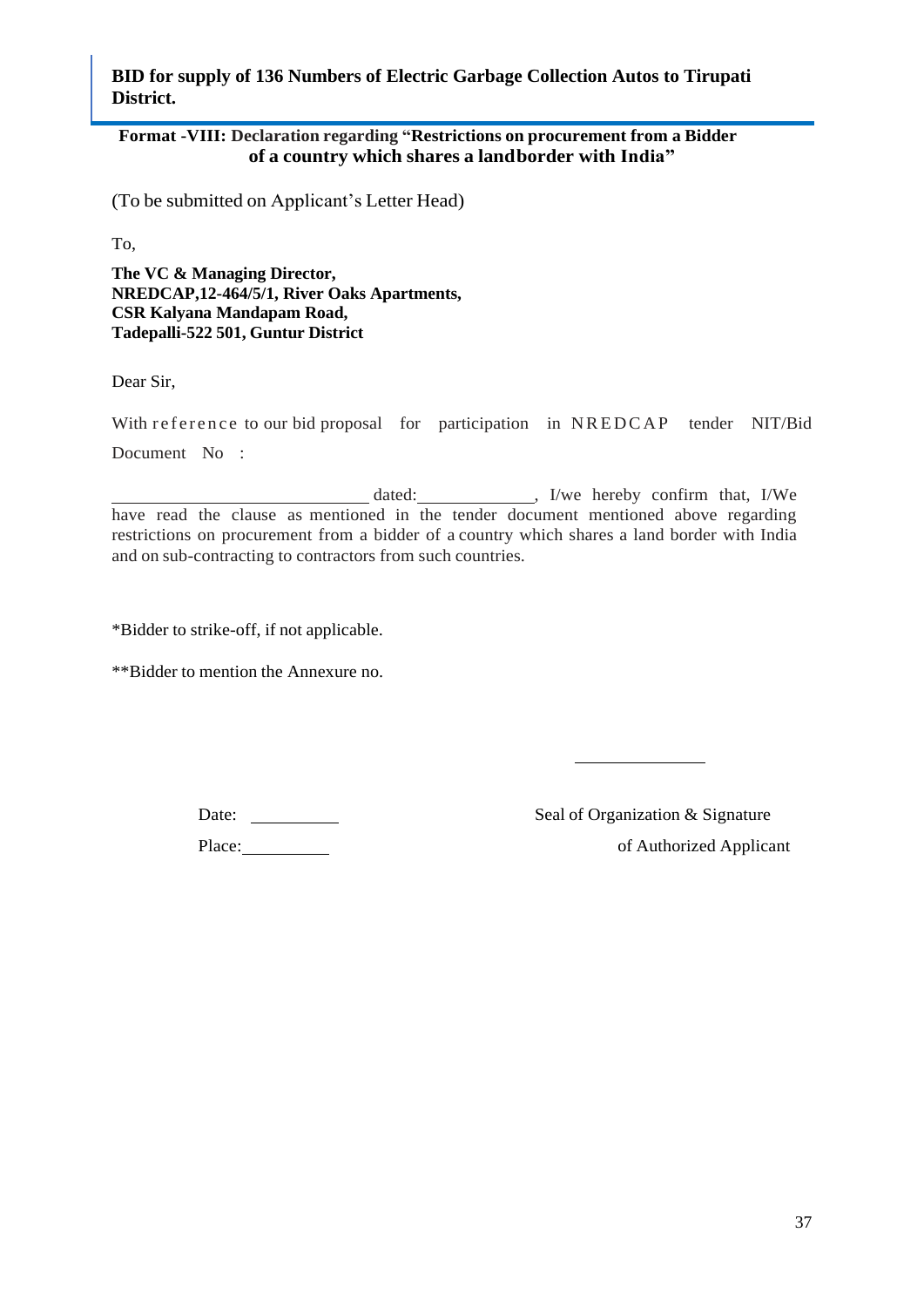#### <span id="page-37-0"></span>**Format – IX: CERTFICATE REGARDING DECLARATION OF LOCAL CONTENT**

**[On the Letter Head]**

To,

**The VC & Managing Director, NREDCAP,12-464/5/1, River Oaks Apartments, CSR Kalyana Mandapam Road, Tadepalli-522 501, Guntur District**

> Sub: Compliance of Minimum Local Content Requirement as mentioned in Ministry of Commerce and Industry Trade and order no. P-45021/2/2017-PP(BE-II) dated  $04^{\text{th}}$  June 2020

Ref: NIT/Bid Document No**: .........................................................**

**---0---**

Dear Sir/Madam,

This is to certify that following is the local content percentage …………………. being offered/quoted against aforementioned tender by M/s ....................................... , the same is in compliance with Ministry of Commerce and Industry order no: **P-45021/2/2017- PP(BE-II)** dated 04<sup>th</sup> June 2020 and the bidder shall strictly abide by all provisions of the subject notification.

| Sr. No | Item/s | <b>Percentage of Local Content</b> |
|--------|--------|------------------------------------|
|        |        |                                    |

Thanking You,

Yours faithfully,

Signature (Statutory Auditor/ Cost Auditor/ Practicing CA – As applicable)

| Printed Name |
|--------------|
|              |
| UDIN No      |
|              |

Place………………………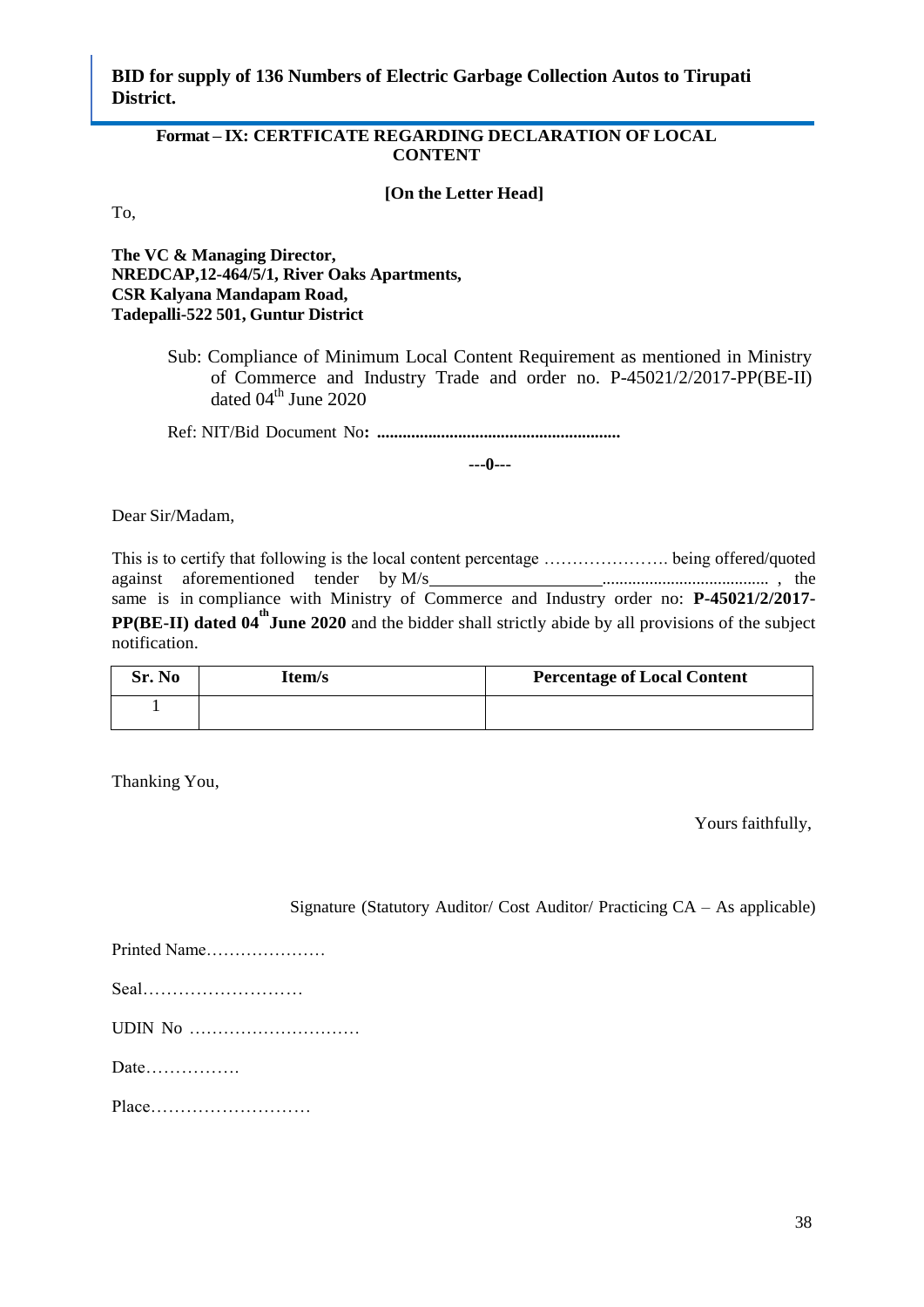## **Format - X**

Information on litigation history in which Tenderer is the Petitioner.

<span id="page-38-0"></span>

| SI.<br>$\mathbf{n}\mathbf{o}$ | Case<br>year | $\bf No/$ | Court<br>where filed | <b>Subject</b><br><b>Matter</b><br>Prayer in the<br>case | <b>Respondents</b><br>i.e., $SE / CE$ | <b>Present stage</b> |
|-------------------------------|--------------|-----------|----------------------|----------------------------------------------------------|---------------------------------------|----------------------|
|                               |              |           |                      |                                                          |                                       |                      |
|                               |              |           |                      |                                                          |                                       |                      |

**Signature of the Tenderer**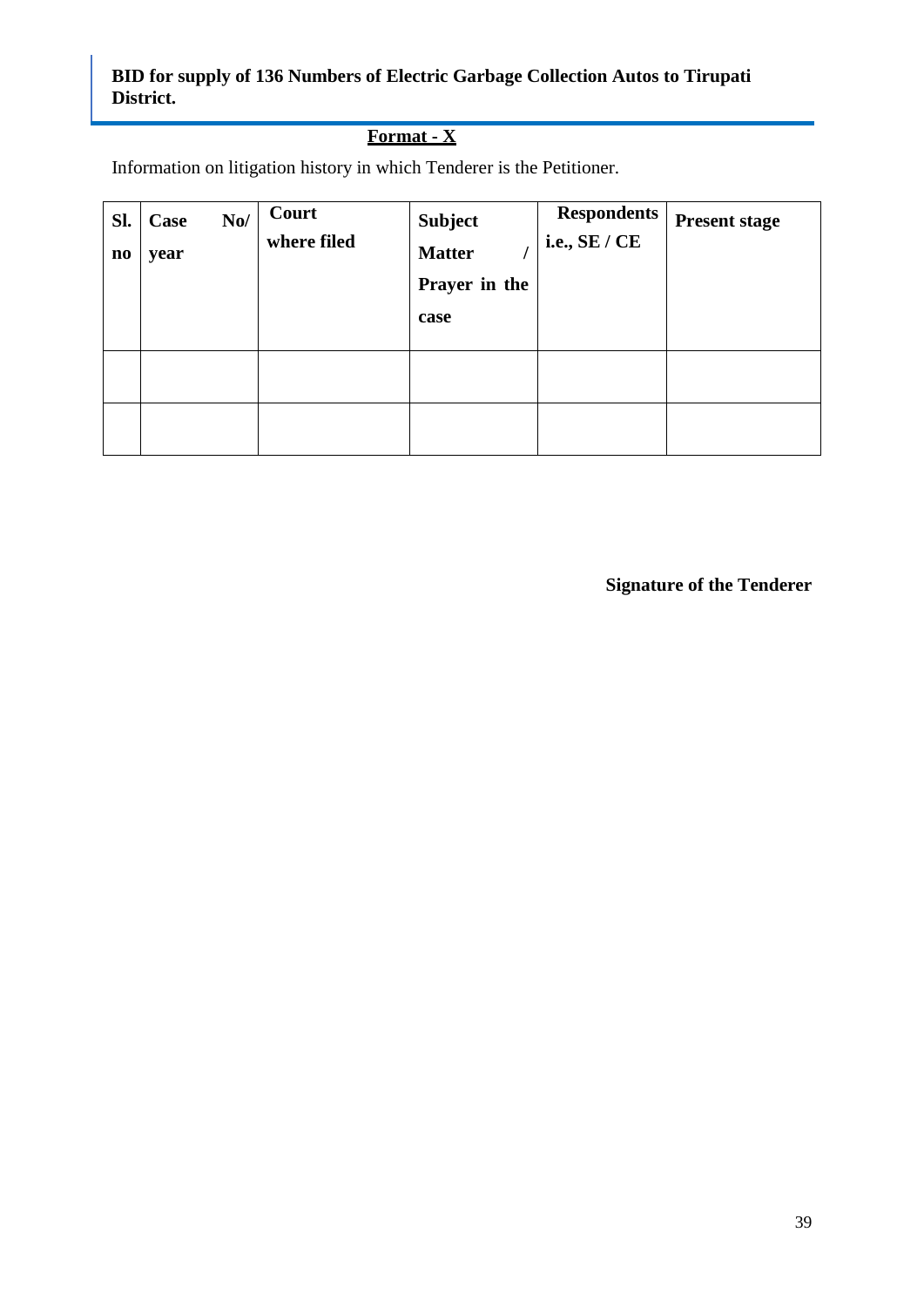## **Format – XI: Performance Certificate**

This is to certify that  $M/s$  \_\_\_\_\_\_\_ has supplied \_\_\_\_\_\_ numbers of Electric Garbage Auto bearing registration Number \_\_\_\_\_ and Autos are deployed in \_\_\_\_\_\_ Village and working satisfactorily since \_\_\_\_\_\_

> DPO/Commissioner Municipality Sign with seal and date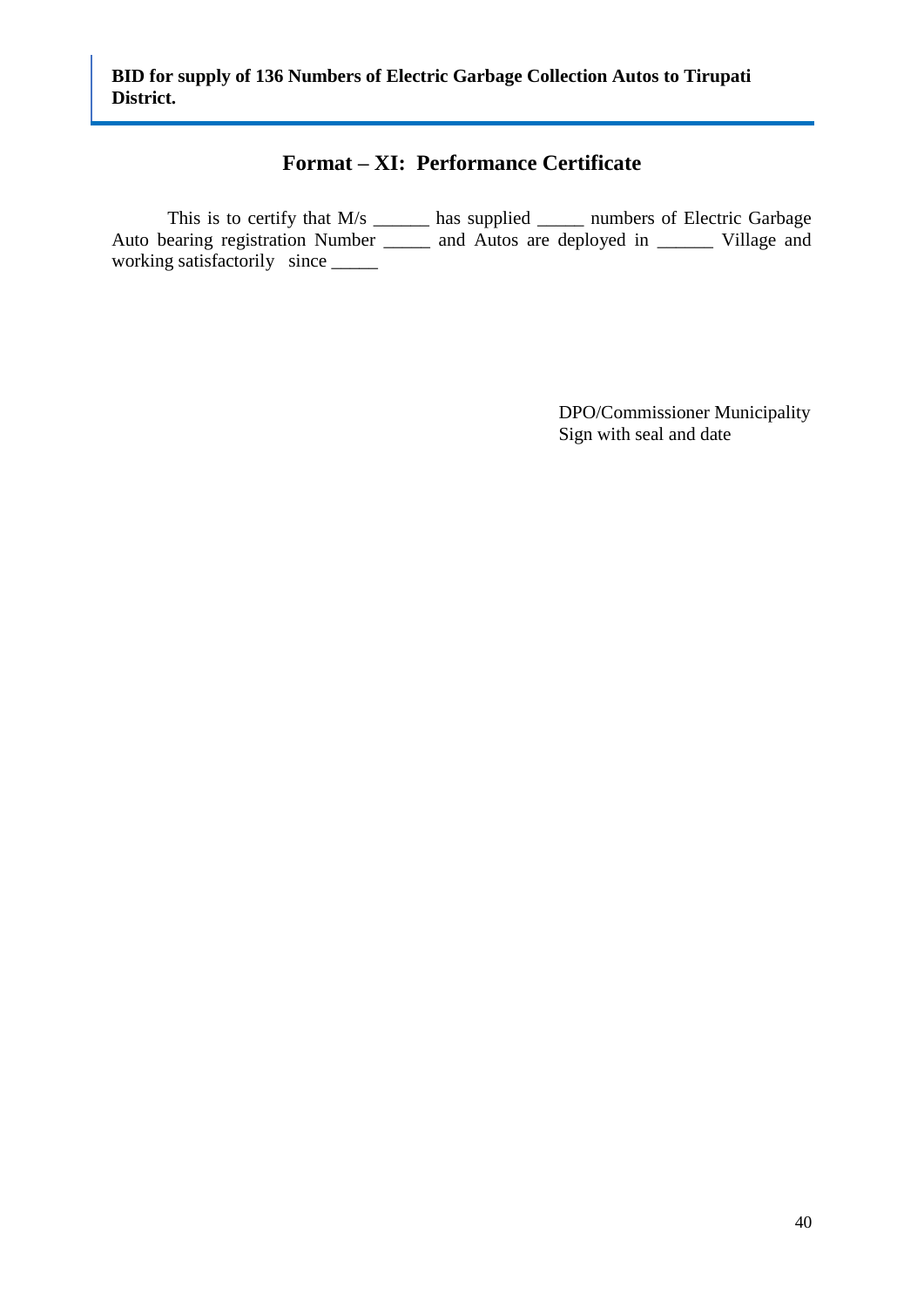#### **Format - XII**

Format for certificate of relationship **of Associate Company/ParentCompany/Ultimate Parent Company with the Bidding Company**

………………………….Dear Sir,

Sub: Response to BID No. for selection of Developer for supply and maintenance of Electric Garbage Collection Autos with Lithium Ion Ferro Phosphate Batteries manufactured in the state of Andhra Pradesh.

We hereby certify that M/s………….. are the Associate Company/Parent Company/Ultimate Parent Company (insert as applicable) of the Bidding Company of this BID and based on details of equity holding as on seven (7) days prior to the Bid Deadline.

The details of equity holding of the Associate Company/Parent Company/Ultimate Parent Company/ Bidding Company or vice versa as on seven (7) days prior to the Bid Deadline are given as below:

| <b>Name of Bidding</b><br><b>Company</b> | Name of the Associate<br><b>Company /Parent</b><br><b>Company/Ultimate Parent</b><br><b>Company of the Bidding</b><br>Company | <b>Percentage of Equity Holding</b><br>of Associate Company/ Parent<br><b>Company/Ultimate Parent</b><br><b>Company in the Bidding</b><br>Company |
|------------------------------------------|-------------------------------------------------------------------------------------------------------------------------------|---------------------------------------------------------------------------------------------------------------------------------------------------|
|                                          |                                                                                                                               |                                                                                                                                                   |
|                                          |                                                                                                                               |                                                                                                                                                   |
|                                          |                                                                                                                               |                                                                                                                                                   |

\*Strike out whichever is not applicable.

\*Attach Company Secretary Certificate towards shareholding pattern of the Associate Company/Parent Company/Ultimate Parent Company and the Bidding Company along with a Board resolution from the Associate Company/Parent Company//Ultimate Parent Company shall also be submitted.

(Insert Name and Signature of Statutory Auditor or practicing Company Secretary of the Bidder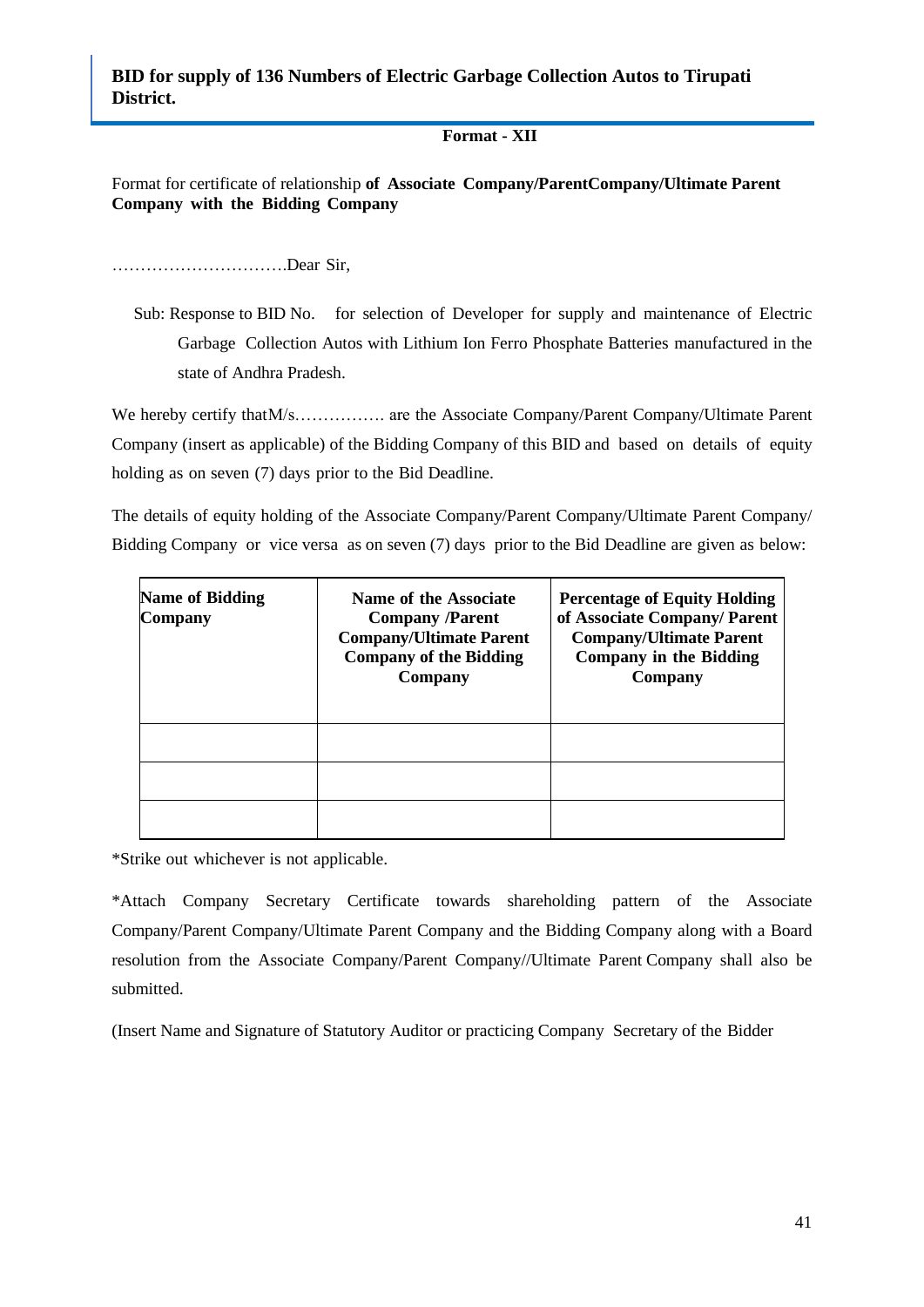#### **Annexures**

#### **Annexure - A: Technical Specifications of E- Garbage Collection Autos.**

<span id="page-41-0"></span>

|  | 1. Motor Type | : 3phase AC Induction Motor / BLDC/PMS |
|--|---------------|----------------------------------------|
|--|---------------|----------------------------------------|

- 2. MotorCapacity : 3kW and above
- 3. Battery Capacity : 80 Ah/48 V
- 4. Range Per Charge : 80 KMPh
- 5. Load Carrying Capacity : 300 to 350 Kgs
- 6. Gross Vehicle Wight : 750 KGs
- 7. Maximum Speed : 25 Kmph or above.
- 8. Grade ability : 14%
- 9. Certification : ARAI/ICAT or any other designated labs under CMVR
- 10. Wireless Mike Set of reputed brand : Yes
- 11. Separate bins for wet and dry waste with epoxy /rust proof painting. : Yes
- 12. Hydraulic Lifting Facility with button type: Yes
- 13. 2 separate bins for Dry & Wet garbage : Yes
- 14. Partition Split : (60:40) ratio
- 15. Partition required : Along the length
- 16. Top Cover Required : Yes
- 17. Tipping Angle : 45 Degrees
- 18. GPS tracking system : Yes
- 19. IOT : Yes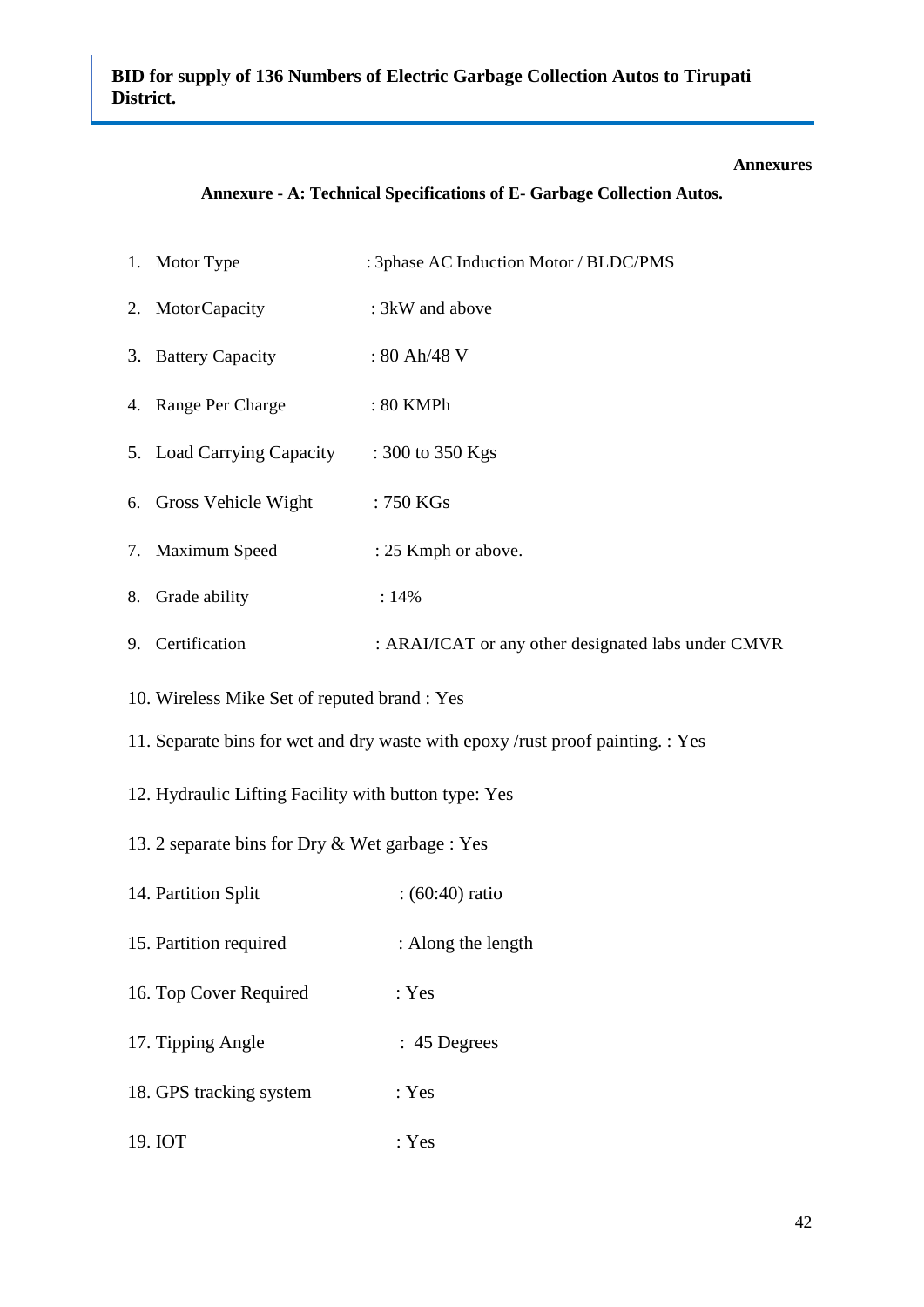- 20. E 3-Wheeler charger as per the standards and should be capable of charging to the battery of the vehicle with 3 years warranty.
- 21. All wiring within the vehicle interior including boot space shall be concealed properly
- 22. Charging ports/points should be on the exterior body of the three- wheeler with a designated flap.
- 23. The E3W before delivery should meet all the regulatory and statutory norms and obtain all the approvals/NOCs from appropriate state/central Govt. type and model approval requirements by ARAI/ ICAT laboratories. In case the successful OEM (s) fails to comply with these requirements, the order shall be canceled and shall be blacklisted for at least 3 years by NREDCAP from future tenders/EOIs.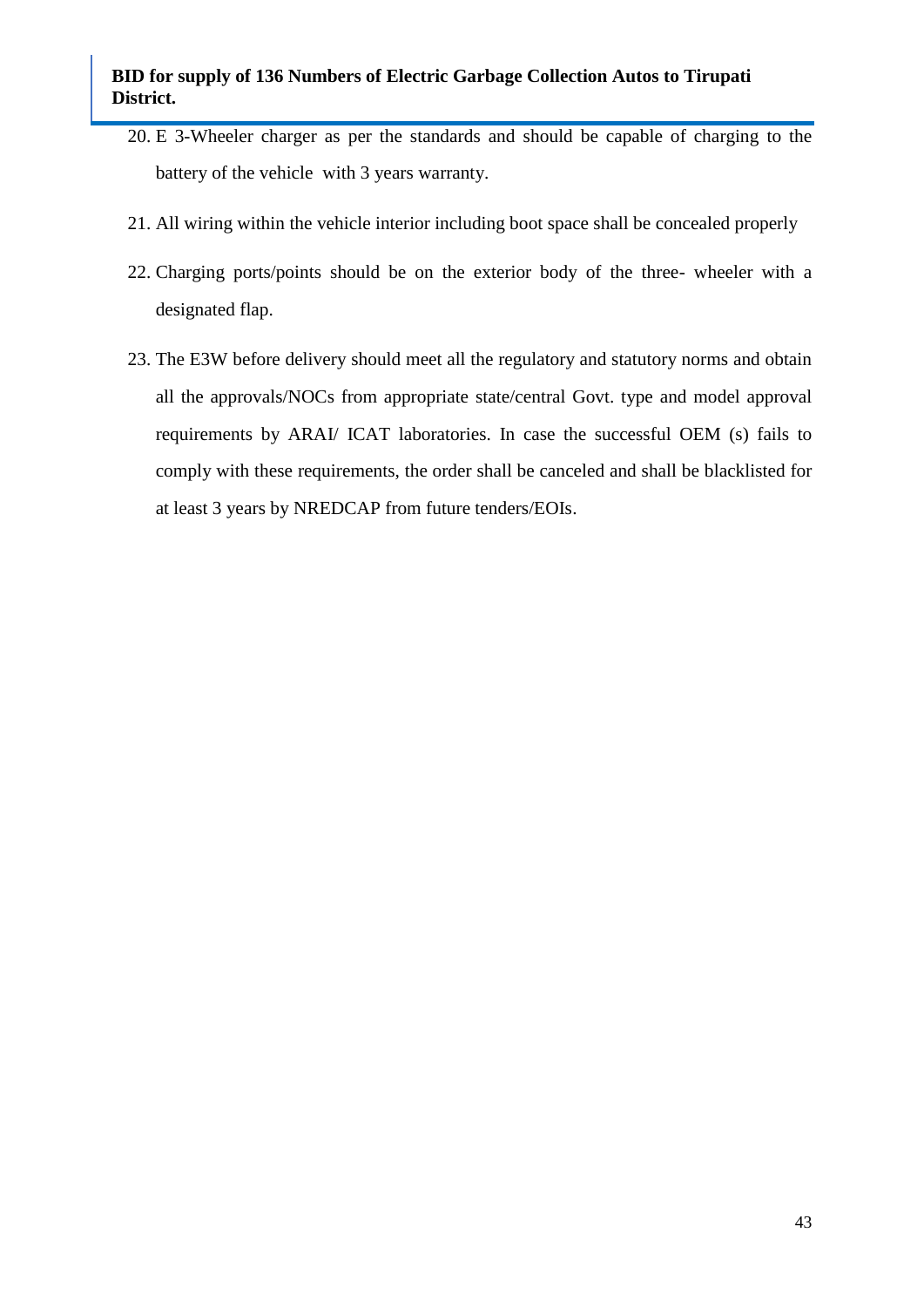Annexure- B

| S.<br>N        | <b>Defined</b><br><b>Parameter</b> | <b>Service Level</b><br>Requirement                                                                                               | <b>Validation Procedure Proposed</b>                                                                                                                                                         |                                                                                                                                                                                                                                                                      |
|----------------|------------------------------------|-----------------------------------------------------------------------------------------------------------------------------------|----------------------------------------------------------------------------------------------------------------------------------------------------------------------------------------------|----------------------------------------------------------------------------------------------------------------------------------------------------------------------------------------------------------------------------------------------------------------------|
| 0.             |                                    |                                                                                                                                   |                                                                                                                                                                                              |                                                                                                                                                                                                                                                                      |
|                |                                    | The<br>turn-<br>around time for<br>non-accidental                                                                                 | The successful bidder shall<br>maintain a record of                                                                                                                                          | Maximum turnaround time will be 48<br>working hours and will come under<br>purview of bidder's Warranty Policy.                                                                                                                                                      |
|                |                                    | repairs<br>should<br>be no longer<br>24<br>than<br>working hours                                                                  | $\alpha$ . Intimation, in & out time<br>of breakdown vehicle                                                                                                                                 | The Start time will be considered from<br>the time the vehicle is made available to<br>the Dealership/ receipt of vehicle at                                                                                                                                         |
| 1              | Turnaroun<br>d times for           | from reporting<br>issue<br>of<br>to<br>nodal<br>person<br>designated<br>by                                                        | ii. bidder must maintain the<br>of<br>breakdown<br>record<br>issues and to submit the<br>report on actions taken.                                                                            | dealership which should be before 10.30<br>am.                                                                                                                                                                                                                       |
|                | non-<br>accidental<br>repairs      | bidder<br>to<br>readiness<br>for<br>dispatch<br>with<br>the<br>issues<br>resolved in case<br>of<br>non-<br>accidental<br>repairs. | All the information sought<br>in point (i), $\&$<br>(ii) to be submitted<br>on<br>the<br>monthly basis<br>to<br><b>NREDCAP</b><br>for<br>certification by 7th<br>of<br>every calendar month. | In case of items covered and falls under<br>the purview of Repair eg Battery,<br>Support battery will be made available<br>to customer on returnable basis wherein<br>customer will return the Items provided<br>under support within stipulated or<br>defined time. |
|                |                                    | All spares for<br>repairs are to be<br>maintained at a<br>reasonable level                                                        |                                                                                                                                                                                              |                                                                                                                                                                                                                                                                      |
|                |                                    | to<br>ensure<br>adherence<br>to<br>turnaround times<br>for repairs.                                                               |                                                                                                                                                                                              |                                                                                                                                                                                                                                                                      |
|                |                                    | In case of minor<br>accident,<br>the<br>turnaround time                                                                           | bidder shall maintain a<br>record of                                                                                                                                                         | For Minor Accident - 10 Working Days<br>from the Time of Insurance claim<br>clearance / Customer acceptance for<br>Case were Insurance is not approved,                                                                                                              |
|                |                                    | should<br>be<br>$\rm no$                                                                                                          | Intimation, in $&$ out time                                                                                                                                                                  | must be received with advance payment.                                                                                                                                                                                                                               |
|                |                                    | 3<br>longer<br>than                                                                                                               | of breakdown vehicle                                                                                                                                                                         | In case of more than 10 working days                                                                                                                                                                                                                                 |
| $\overline{c}$ | Turnaround working<br>times        | days<br>forfrom<br>approval                                                                                                       | ii. Bidder has to maintain                                                                                                                                                                   | INR 100 per day per vehicle till the time<br>vehicle is ready for delivery will be                                                                                                                                                                                   |
|                | accidental                         | from NREDCAP                                                                                                                      | the record of breakdown                                                                                                                                                                      | charged.                                                                                                                                                                                                                                                             |
|                | repairs                            | and /or insurance                                                                                                                 | issues and to submit the                                                                                                                                                                     |                                                                                                                                                                                                                                                                      |
|                |                                    | agency<br>to                                                                                                                      | report on actions taken.                                                                                                                                                                     |                                                                                                                                                                                                                                                                      |
|                |                                    | readiness<br>for                                                                                                                  |                                                                                                                                                                                              | For Major Accident - 15 Working Days                                                                                                                                                                                                                                 |

## **Undertaking to the Service Level Agreement (SLA)**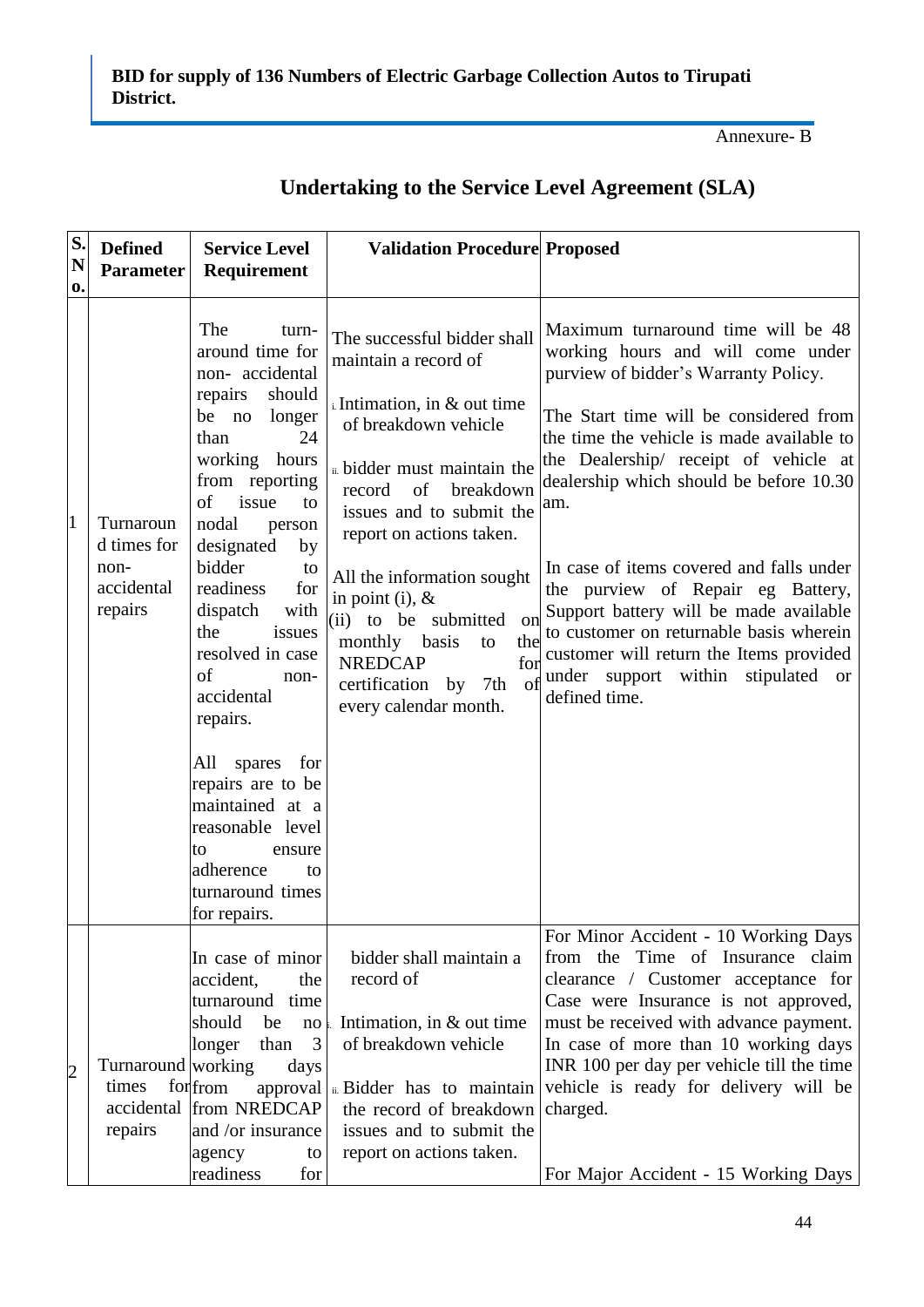|                                |                       | dispatch with the All the information sought $\parallel$ from the Time of Insurance claim |
|--------------------------------|-----------------------|-------------------------------------------------------------------------------------------|
| issues resolved.               | in point (i) $\&$     | clearance / Customer acceptance for                                                       |
|                                |                       | (ii) to be submitted on Case were Insurance is not approved,                              |
|                                | monthly basis to      | the must be received with advance payment.                                                |
| In case of major               | <b>NREDCAP</b>        | for In case of beyond 15 working days INR                                                 |
| the<br>accident,               | certification by 7th  | of 100 per day per vehicle till the time                                                  |
| turn-around time               | every calendar month. | vehicle is ready for delivery will be                                                     |
| should<br>be<br>n <sub>O</sub> |                       | charged.                                                                                  |
| longer than 10                 |                       |                                                                                           |
| working<br>days                |                       | Major accident relates to damage Tyres                                                    |
| from<br>approval               |                       | are excluded from these terms.                                                            |
| from NREDCAP                   |                       |                                                                                           |
| and /or insurance              |                       |                                                                                           |
| agency<br>to                   |                       |                                                                                           |
| readiness<br>for               |                       |                                                                                           |
| dispatch with the              |                       |                                                                                           |
| issues resolved.               |                       |                                                                                           |

The above time lines will be adhered and to binding to deliver the services with in time frame.

Signature of the bidder